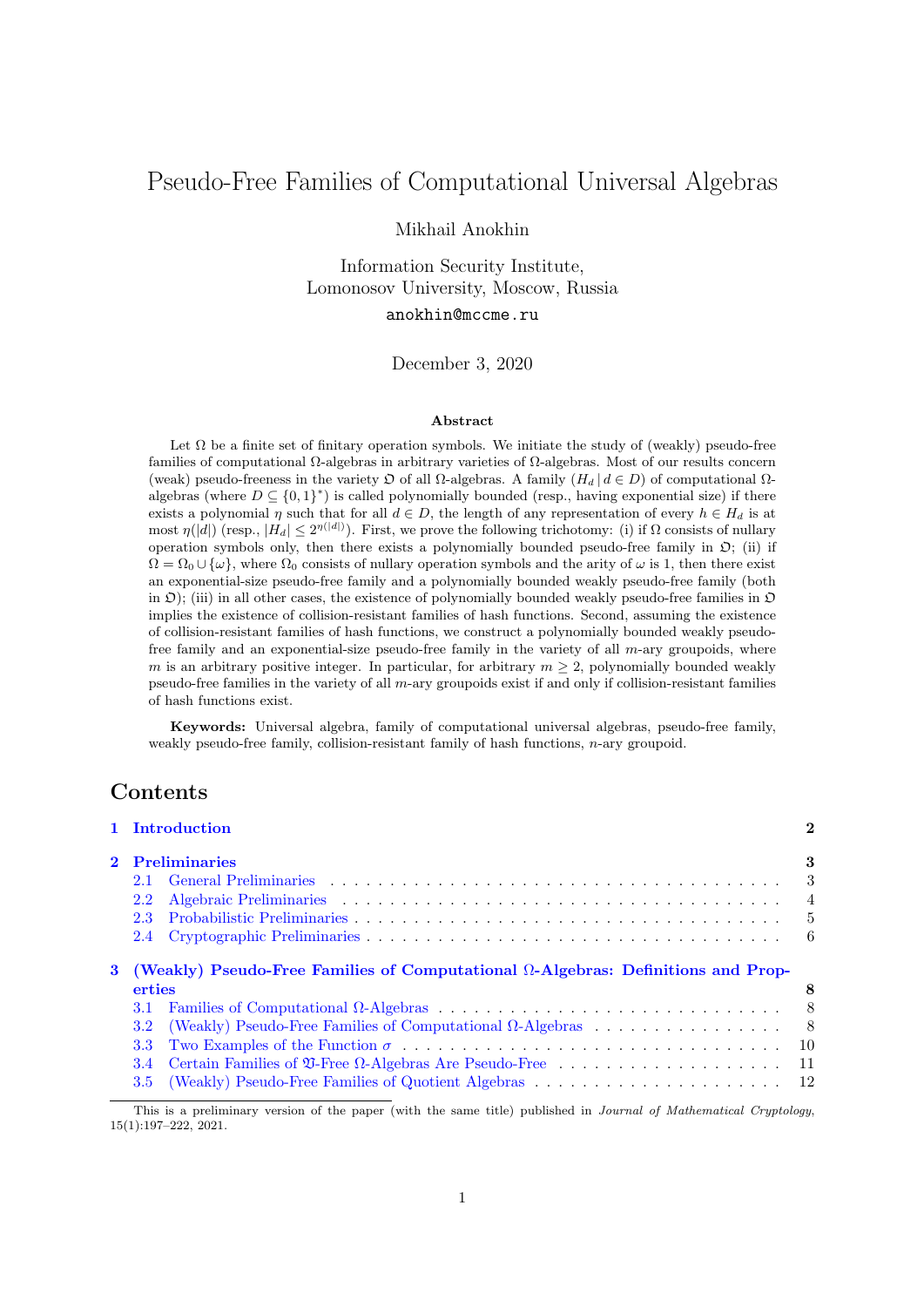| 4 When Polynomially Bounded (Weakly) Pseudo-Free Families in $\mathfrak D$ Exist Uncondition-                                                                   |      |  |
|-----------------------------------------------------------------------------------------------------------------------------------------------------------------|------|--|
| $\text{ally?}$                                                                                                                                                  | 14   |  |
| 4.1                                                                                                                                                             | 14   |  |
| Some Cases Where the Existence of Weakly Pseudo-Free Families Implies the Existence of<br>4.2                                                                   |      |  |
| Collision-Resistant Families of Hash Functions                                                                                                                  | - 16 |  |
|                                                                                                                                                                 | -17  |  |
| 5 (Weakly) Pseudo-Free Families in the Variety of All $m$ -Ary Groupoids<br>5.1 Constructing a Polynomially Bounded Weakly Pseudo-Free Family from a Collision- |      |  |
|                                                                                                                                                                 | - 19 |  |
| 5.2 Constructing an Exponential-Size Pseudo-Free Family from a Collision-Resistant Family                                                                       | 20   |  |
| <b>6</b> Conclusion                                                                                                                                             | 21   |  |

## **1 I[ntroduction](#page-19-0)**

<span id="page-1-0"></span>[Informally, a fam](#page-20-0)ily of computational groups is a family of groups whose elements are represented by bit strings in such a way that equality testing, multiplication, inversion, computing the identity element, and generating random elements can be performed efficiently. Loosely speaking, a family of computational groups is called pseudo-free if, given a random member *G* of the family (for a given security parameter) and random elements  $g_1, \ldots, g_m \in G$ , it is computationally hard to find a system of group equations

$$
v_i(a_1, \ldots, a_m; x_1, \ldots, x_n) = w_i(a_1, \ldots, a_m; x_1, \ldots, x_n), \quad i \in \{1, \ldots, s\},
$$
 (1)

in the variables  $x_1, \ldots, x_n$  together with elements  $h_1, \ldots, h_n \in G$  such that (1) is unsatisfiable in the free group freely generated by  $a_1, \ldots, a_m$ , but

<span id="page-1-1"></span>
$$
v_i(g_1, \ldots, g_m; h_1, \ldots, h_n) = w_i(g_1, \ldots, g_m; h_1, \ldots, h_n)
$$

in *G* for all  $i \in \{1, \ldots, s\}$ . If a family of computational groups satisfies this [de](#page-1-1)finition with the additional requirement that  $n = 0$  (i.e., that the equations in (1) be variable-free), then this family is said to be weakly pseudo-free. Of course, (weak) pseudo-freeness depends heavily on the form in which system (1) is required to be found, i.e., on the representation of such systems.

The notion of pseudo-freeness (which is a variant of weak pseudo-freeness in the above sense) was introduced by Hohenberger in [Hoh03, Section 4.5] (fo[r](#page-1-1) black-box groups). Rivest gave formal definitions of a pseudo-free family of computational groups (see [Riv04a, Definition 2], [Riv04b, Slide 17]) and [a](#page-1-1) weakly pseudo-free one (see [Riv04b, Slide 11]). Note that the definitions of (weak) pseudo-freeness in those works are based on single group equations rather than systems of group equations. For motivation of the study of pseudo-freeness[, we ref](#page-21-0)er the reader to [Hoh03, Riv04a, Mic10].

Let  $\Omega$  be a finite set of finitary operation symbols a[nd let](#page-21-1)  $\mathfrak V$  be a variety of  $\Omega$ -algebras. (See Subsection 2.2 for definitions.) The[n the no](#page-22-0)tions of pseudo-freeness and weak pseudo-freeness can be naturally extended to families of computational  $Ω$ -algebras in the variety  $\mathfrak V$ . Informally, a family of computational  $\Omega$ -algebras is a family of  $\Omega$ -algebras whose elements are [represen](#page-21-0)[ted by b](#page-21-1)i[t string](#page-21-2)s in such a way that equality testing, the fundamental operations, and generating random elements can be performed efficiently. To defi[ne a](#page-3-0) (weakly) pseudo-free family of computational  $\Omega$ -algebras in  $\mathfrak V$ , we require that all  $\Omega$ -algebras in the family belong to  $\mathfrak V$  and replace the free group by the  $\mathfrak V$ -free  $\Omega$ -algebra in the above definition of a (weakly) pseudo-free family of groups. In this case,  $v_i(a_1,\ldots,a_m;x_1,\ldots,x_n)$  and  $w_i(a_1,\ldots,a_m;x_1,\ldots,x_n)$  in (1) are elements of the  $\mathfrak{V}$ -free  $\Omega$ -algebra freely generated by  $a_1, \ldots, a_m, x_1, \ldots, x_n$ . Of course, (weakly) pseudo-free families in different varieties are completely different objects.

Until now, researchers have considered pseudo-freeness (in various versions) only in the varieties of all groups [Hoh03, Riv04a, Riv04b, HT07, HIST09, Ano13], of all abelian groups [Hoh03, Riv04a, Riv0[4b](#page-1-1), HT07, Mic10, JB09, CFW11, FHI<sup>+</sup>13, FHIS14a, FHIS14b, Ano18], and of all elementary abelian *p*groups, where *p* is a prime [Ano17]. A survey of some results concerning pseudo-freeness can be found in [Fuk14, Chapter 1].

In t[his pap](#page-21-0)e[r, we in](#page-21-1)i[tiate th](#page-22-0)e [study](#page-21-3) [of \(weak](#page-21-4)l[y\) pseu](#page-20-1)do-free families of com[putatio](#page-21-0)nal  $\Omega$ -alg[ebras in](#page-22-0) [arbitr](#page-21-3)a[ry vari](#page-21-2)e[ties of](#page-21-5)  $\Omega$ -algebra[s. We ho](#page-21-7)p[e that the](#page-21-8) [study of t](#page-21-9)h[ese fam](#page-20-2)ilies will open up new opportunities in mathematical cryptograp[hy.](#page-20-3)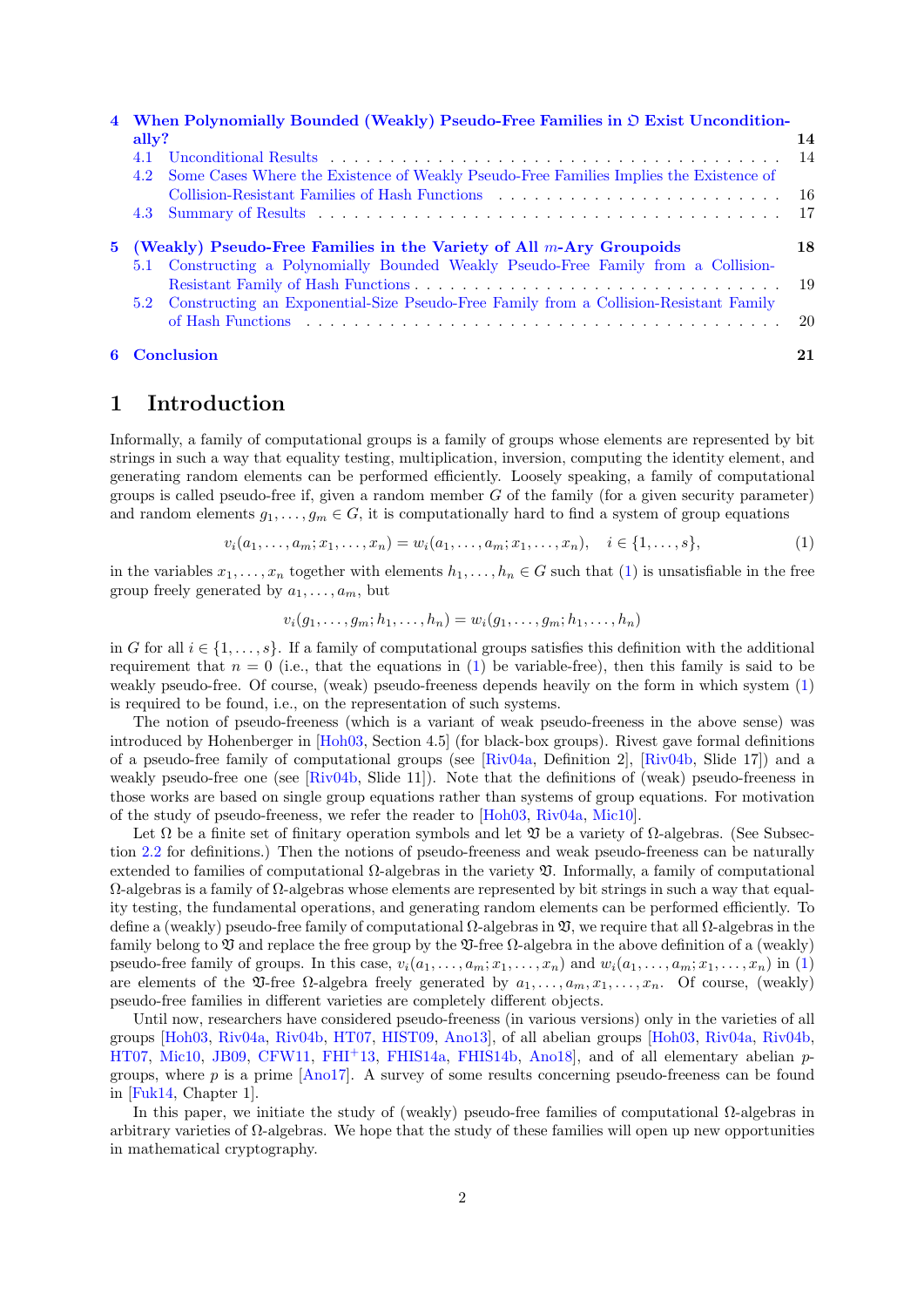The rest of the paper is organized as follows. Section 2 contains notation, basic definitions, and general results used in the paper. In Section 3, we formally define and discuss (weakly) pseudo-free families of computational Ω-algebras and related notions. In particular, the results of Subsections 3.4–3.5 can be considered as tools for constructing (weakly) pseudo-free families of computational  $Ω$ -algebras.

Let  $\mathfrak D$  denote the variety of all  $\Omega$ -algebras. In Se[cti](#page-2-0)on 4, we study the following question: When polynomially bounded (weakly) pseu[do](#page-7-0)-free families in  $\mathfrak{O}$  exist unconditionally? A family  $H = (H_d | d \in$ *D*) of computational Ω-algebras (where  $D \subseteq \{0,1\}^*$ ) is called polynomially bounded if [th](#page-10-0)e[re e](#page-11-0)xists a polynomial *η* such that the length of any representation of every  $h \in H_d$  is at most  $\eta(|d|)$  for all  $d \in D$ . (See also Definition 3.3.) Furthermore, the family H is sai[d](#page-13-0) to have exponential size if there exists a polynomial *η* such that  $|H_d| \leq 2^{n(|d|)}$  for all  $d \in D$ . (See Definition 3.2.) It should be noted that a (weakly) pseudo-free family can have applications in cryptography only if it is polynomially bounded or at least has exponential size. (Weakly) pseudo-free families that do not have exponential size *per se* are of little interest; they c[an b](#page-7-3)e constructed unconditionally (see Subsection 3.4). Loosely speaking, the main results of Section 4 can be summarized as follows:

- (i) If  $\Omega$  consists of nullary operation symbols only, then there exists a polynomially bounded pseudofree family in  $\mathfrak{O}$ .
- <span id="page-2-2"></span>(ii) Assume t[ha](#page-13-0)t  $\Omega = \Omega_0 \cup \{\omega\}$ , where  $\Omega_0$  consists of nullary operation symbols and the arity of  $\omega$ is 1. Then there exist an exponential-size pseudo-free family and a polynomially bounded weakly pseudo-free family (both in  $\mathfrak{O}$ ).
- <span id="page-2-3"></span>(iii) In all other cases, the existence of polynomially bounded weakly pseudo-free families in  $\mathfrak O$  implies the existence of collision-resistant families of hash functions. Thus, in these cases, such weakly pseudo-free families cannot be constructed unconditionally.

Moreover, the (weakly) pseudo-free families in Results (i)–(ii) have unique representations of elements, i.e., each element of any Ω-algebra in these families is represented by a single bit string. (See Definition 3.4.) This property seems to be useful in applications. For precise statements of these results, see Subsection 4.3 and references therein.

In Section 5, we consider the case where  $\Omega$  con[sist](#page-2-2)[s of](#page-2-3) a single operation symbol of arbitrary arity  $m \geq 1$ . In this case,  $\Omega$ -algebras are called *m*-ary groupoids. Assuming the existence of colli[sion](#page-7-4)resistant families of hash functions, we construct a polynomially bounded weakly pseudo-free family [and](#page-16-0) an exponential-size pseudo-free family in the variety of all *m*-ary groupoids. Moreover, the first family has unique represe[nt](#page-17-0)ations of elements. Combining this with the results of Section 4, we see that for arbitrary  $m \geq 2$ , polynomially bounded weakly pseudo-free families in the variety of all *m*-ary groupoids exist if and only if collision-resistant families of hash functions exist. The same holds if the weakly pseudo-free families are additionally required to have unique representations of elements. These results are stated loosely here; for precise statements, we refer the reader to Subsections  $5.1-5.2$ .

Finally, Section 6 concludes and suggests some directions for future research.

## **2 Preliminaries**

#### **2.1 General [P](#page-20-0)reliminaries**

<span id="page-2-1"></span><span id="page-2-0"></span>In this paper,  $\mathbb N$  denotes the set of all nonnegative integers. Let  $n \in \mathbb N$ . For a set *Y*, we denote by  $Y^n$ the set of all (ordered) *n*-tuples of elements from *Y* . The operation of disjoint union is denoted by *⊔*. We consider elements of  $\{0,1\}^n$  as bit strings of length *n*. Furthermore, let  $\{0,1\}^{\leq n} = \bigsqcup_{i=0}^n \{0,1\}^i$  and  $\{0,1\}^* = \bigsqcup_{i=0}^{\infty} \{0,1\}^i$ . If  $u, v \in \{0,1\}^*$ , then we denote by |u| the length of u and by uv the concatenation of *u* and *v*. The unary representation of *n*, i.e., the string of *n* ones, is denoted by  $1^n$ . Similarly,  $0^n$ denotes the string of *n* zeros.

Let *I* be a set. Suppose each  $i \in I$  is assigned an object  $q_i$ . Then we denote by  $(q_i | i \in I)$  the family of all such objects and by  $\{q_i \mid i \in I\}$  the set of all elements of this family.

When necessary, we assume that all "finite" objects (e.g., integers, tuples of integers, tuples of tuples of integers) are represented by bit strings in some natural way. Sometimes we identify such objects with their representations. Unless otherwise specified, integers are represented by their binary expansions.

Suppose  $\phi$  is a function. We denote by dom  $\phi$  the domain of  $\phi$ . Also, we use the same notation for  $\phi$ and for the function  $(y_1, \ldots, y_n) \mapsto (\phi(y_1), \ldots, \phi(y_n))$ , where  $n \in \mathbb{N}$  and  $(y_1, \ldots, y_n) \in (\text{dom } \phi)^n$ .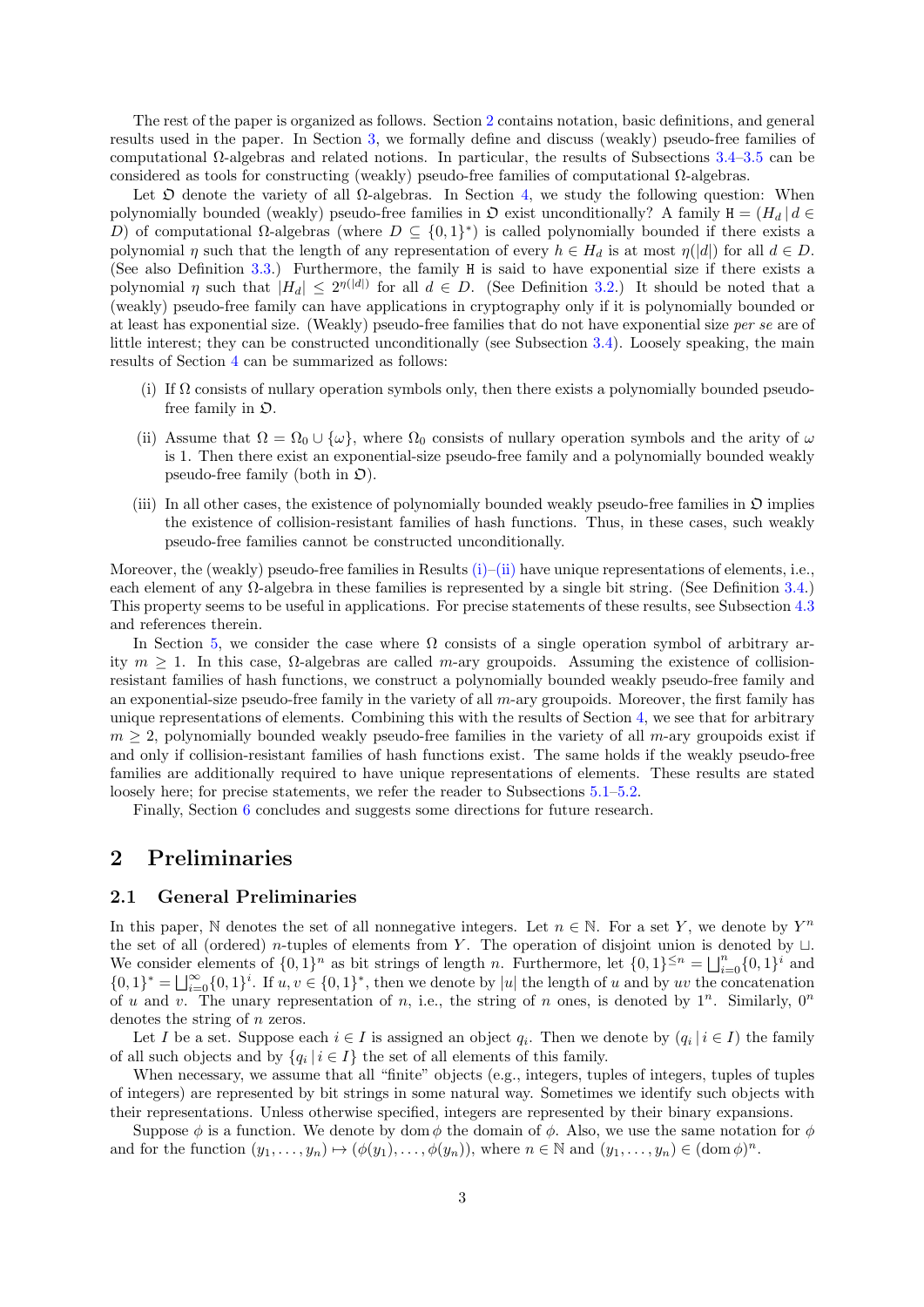Let  $\rho$  be a function from a subset of  $\{0,1\}^*$  onto a set *S* and let  $s \in S$ . Then, unless otherwise specified,  $[s]_\rho$  denotes an arbitrary preimage of *s* under  $\rho$ . A similar notation was used by Boneh and Lipton in [BL96] and by Hohenberger in [Hoh03]. In general,  $[s]_\rho$  denotes many strings in  $\{0,1\}^*$  unless *ρ* is one-to-one. We use any of these strings as a representation of *s* for computational purposes.

For convenience, we say that a function  $\pi : \mathbb{N} \to \mathbb{N} \setminus \{0\}$  is a *polynomial* if there exist  $c \in \mathbb{N} \setminus \{0\}$  and  $d \in \mathbb{N}$  such that  $\pi(n) = cn^d$  for any  $n \in \mathbb{N} \setminus \{0\}$  ( $\pi(0)$  can be an arbitrary positive integer).

#### **2.2 Algebraic Preliminaries**

In this subsection, we recall the basic definitions and simple facts from universal algebra. For a detailed introduction to this subject, the reader is referred to standard books, e.g., [Coh81], [BS12], or [Wec92].

<span id="page-3-0"></span>Throughout the paper,  $\Omega$  denotes a set of finitary operation symbols. Each  $\omega \in \Omega$  is assigned a nonnegative integer called the *arity* of *ω* and denoted by ar *ω*. An Ω*-algebra* is a set *H* called the *carrier* (or the *underlying set*) together with a family  $(\hat{\omega}: H^{a \tau \omega} \to H | \omega \in \Omega)$  of finitary operations on *H* called the *fundamental o[peratio](#page-21-10)ns*. For simplicity of notation, the fundamental operation  $\hat{\omega}$  [asso](#page-21-11)ciat[ed with](#page-22-1) a symbol  $\omega \in \Omega$  will be denoted by  $\omega$ . Furthermore, we denote an  $\Omega$ -algebra and its carrier by the same symbol.

Let *H* be an  $\Omega$ -algebra. A set  $G \subseteq H$  is called a *subalgebra* of *H* if it is closed under the fundamental operations of *H*. If *S* is a system of elements of *H*, then we denote by  $\langle S \rangle$  the subalgebra of *H* generated by *S*, i.e., the smallest subalgebra of *H* containing *S*.

An equivalence relation  $\theta$  on *H* is said to be a *congruence* (on *H*) if

$$
(h_1, h'_1), \ldots, (h_{\text{ar}\,\omega}, h'_{\text{ar}\,\omega}) \in \theta \implies (\omega(h_1, \ldots, h_{\text{ar}\,\omega}), \omega(h'_1, \ldots, h'_{\text{ar}\,\omega})) \in \theta
$$

for any  $\omega \in \Omega$  and  $h_1, h'_1, \ldots, h_{ar\omega}, h'_{ar\omega} \in H$ . Suppose  $\theta$  is a congruence on H. For arbitrary  $h \in H$ , we denote by  $h/\theta$  the equivalence class of h under  $\theta$ . Moreover, let  $H/\theta = \{h/\theta | h \in H\}$ . Then  $H/\theta$  is an Ω-algebra whose fundamental operations are well defined as follows:

$$
\omega(h_1/\theta,\ldots,h_{\rm ar}\omega/\theta)=\omega(h_1,\ldots,h_{\rm ar}\omega)/\theta,\quad \omega\in\Omega,\,h_1,\ldots,h_{\rm ar}\omega\in H.
$$

This  $\Omega$ -algebra is called the *quotient algebra* of H by  $\theta$ . Also, let  $\theta^{\neq} = \{(h, h') \in \theta \mid h \neq h'\}$ . If  $\rho: Y \to H$ , then  $\rho/\theta$  denotes the function  $y \mapsto \rho(y)/\theta$ , where  $y \in Y$ .

A *homomorphism* of *H* to an  $\Omega$ -algebra *L* is a function  $\phi: H \to L$  such that for every  $\omega \in \Omega$  and  $h_1, \ldots, h_{\text{ar } \omega} \in H$ ,

$$
\phi(\omega(h_1,\ldots,h_{\operatorname{ar}\omega}))=\omega(\phi(h_1),\ldots,\phi(h_{\operatorname{ar}\omega})).
$$

If a homomorphism of *H* onto *L* is one-to-one, then it is called an *isomorphism*. Let  $\phi: H \to L$  be a homomorphism. Then its *kernel* is defined as  $\{(h, h') \in H^2 | \phi(h) = \phi(h')\}$ . It is evident that the kernel of  $\phi$  is a congruence on *H*. For example, if  $\theta$  is a congruence on *H*, then  $h \mapsto h/\theta$  (where  $h \in H$ ) is a homomorphism of *H* onto  $H/\theta$  (called the natural homomorphism) with kernel  $\theta$ .

An Ω-algebra with only one element is said to be *trivial*. It is obvious that all trivial Ω-algebras are isomorphic.

If  $\Omega = {\omega}$ , where ar  $\omega = m > 1$ , then  $\Omega$ -algebras are called *m*-ary groupoids (or *m*-groupoids). When *m* = 2, these Ω-algebras are called simply *groupoids*. Note that some authors consider *m*-ary groupoids only for  $m \geq 2$ .

Put  $\Omega_0 = {\omega \in \Omega \mid \text{ar } \omega = 0}$ . We note that if  $\Omega_0 = \emptyset$ , then an  $\Omega$ -algebra can be empty. Whenever  $\omega \in \Omega_0$ , it is common to write  $\omega$  instead of  $\omega$ .

Let *Z* be a set of objects called variables. We always assume that any variable is not in  $\Omega$ . The set Tm(*Z*) of all  $\Omega$ -terms (or simply *terms*) over *Z* is defined as the smallest set such that  $\Omega_0 \sqcup Z \subseteq \text{Tm}(Z)$ and if  $\omega \in \Omega \setminus \Omega_0$  and  $v_1, \ldots, v_{\text{ar } \omega} \in \text{Tm}(Z)$ , then the formal expression  $\omega(v_1, \ldots, v_{\text{ar } \omega})$  is in  $\text{Tm}(Z)$ . The Ω-terms can be considered as strings over the alphabet consisting of all symbols from Ω *⊔Z*, parentheses, and comma. Of course,  $\text{Tm}(Z)$  is an  $\Omega$ -algebra under the natural fundamental operations. This  $\Omega$ -algebra is called the Ω*-term algebra* over *Z*.

Suppose  $v \in \text{Tm}(Z)$ . Then the set subt(*v*) of *subterms* of the term *v* is defined inductively as follows:

$$
subt(v) = \begin{cases} \{v\} & \text{if } v \in \Omega_0 \sqcup Z, \\ \{v\} \sqcup \bigcup_{i=1}^{\text{ar } \omega} subt(v_i) & \text{if } v = \omega(v_1, \dots, v_{\text{ar } \omega}), \omega \in \Omega \setminus \Omega_0, \text{ and } v_1, \dots, v_{\text{ar } \omega} \in \text{Tm}(Z). \end{cases}
$$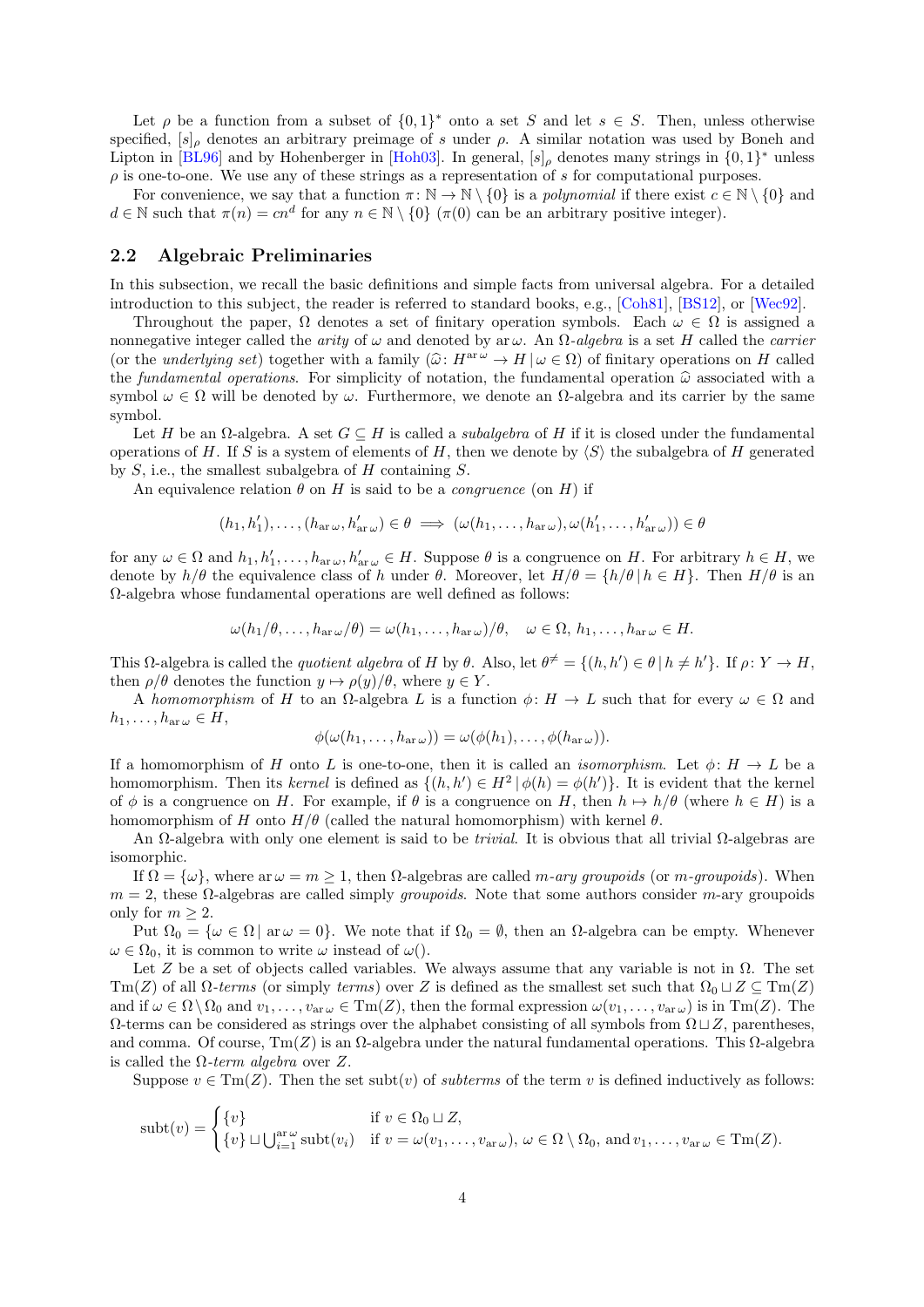Let the string  $P(v)$  over  $\Omega \sqcup Z$  be obtained from the term *v* by removing all parentheses and commas. The string  $P(v)$  is known as the term *v* written in *Polish notation*. It is well known that the function  $v \mapsto P(v)$  ( $v \in \text{Tm}(Z)$ ) is one-to-one. Moreover, if the arities of the operation symbols occurring in *v* are known, then *v* can be easily recovered from  $P(v)$ . See [Coh81, Chapter III, Section 2] for details, although in that book reverse Polish notation is used.

Consider the case where  $Z = \{z_1, z_2, \ldots\}$ , where  $z_1, z_2, \ldots$  are distinct. Assume that  $v \in$  $\text{Tm}(\{z_1,\ldots,z_m\})$  for some  $m \in \mathbb{N}$ . Furthermore, let  $h_1,\ldots,h_m \in H$ . Then the element  $v(h_1,\ldots,h_m) \in$ *H* is defined inductively in t[h](#page-21-10)e natural way. It is easy to see that  $\{v(h_1, \ldots, h_m) | v \in \mathrm{Im}(\{z_1, \ldots, z_m\})\}$  $\langle h_1, \ldots, h_m \rangle$ .

An *identity* (or a *law*) over  $\Omega$  is a closed first-order formula of the form  $\forall z_1, \ldots, z_m$  ( $v = w$ ), where  $v, w \in \text{Tm}(\{z_1, \ldots, z_m\})$  ( $m \in \mathbb{N}$ ). A class  $\mathfrak V$  of  $\Omega$ -algebras is said to be a *variety* if it can be defined by a set  $\Upsilon$  of identities. This means that for any  $\Omega$ -algebra  $G, G \in \mathfrak{V}$  if and only if  $G$  satisfies all identities in Υ. By the famous Birkhoff variety theorem (see, e.g., [Coh81, Chapter IV, Theorem 3.1], [BS12, Chapter II, Theorem 11.9], or [Wec92, Subsection 3.2.3, Theorem 21]), a class of  $\Omega$ -algebras is a variety if and only if it is closed under taking subalgebras, homomorphic images, and direct products. Note that if a class of Ω-algebras is closed under taking direct products, then it contains a trivial Ω-algebra as the direct product of the empty family of  $\Omega$ -algebras. Recall that if  $(H_i | i \in I)$  is a family of  $\Omega$ -algebras[, then](#page-21-11) the fundamental operations of the *[dire](#page-22-1)ct product* of this family are defined as follows:

$$
\omega((h_{1,i} \mid i \in I), \ldots, (h_{\operatorname{ar}\omega,i} \mid i \in I)) = (\omega(h_{1,i}, \ldots, h_{\operatorname{ar}\omega,i}) \mid i \in I),
$$

where  $\omega \in \Omega$  and  $h_{1,i}, \ldots, h_{\text{ar } \omega, i} \in H_i$   $(i \in I)$ .

The variety consisting of all Ω-algebras with at most one element is said to be *trivial*; all other varieties of Ω-algebras are called *nontrivial*. The trivial variety is defined by the identity *∀ z*1*, z*<sup>2</sup> (*z*<sup>1</sup> = *z*2). When  $\Omega_0 = \emptyset$ , the trivial variety contains not only trivial  $\Omega$ -algebras, but also the empty  $\Omega$ -algebra. If  $\mathfrak C$  is a class of Ω-algebras, then the *variety generated by* C is the smallest variety of Ω-algebras containing C. This variety is defined by the set of all identities holding in all  $\Omega$ -algebras in  $\mathfrak{C}$ .

Let  $\mathfrak V$  be a variety of  $\Omega$ -algebras. Then an  $\Omega$ -algebra  $F \in \mathfrak V$  is said to be  $\mathfrak V$ -free if it has a generating system  $(f_i \mid i \in I)$  such that for every system of elements  $(g_i \mid i \in I)$  of any  $\Omega$ -algebra  $G \in \mathfrak{V}$  there exists a homomorphism  $\alpha: F \to G$  satisfying  $\alpha(f_i) = g_i$  for all  $i \in I$  (evidently, this homomorphism  $\alpha$  is unique). Any generating system  $(f_i \mid i \in I)$  with this property is called *free* and the  $\Omega$ -algebra  $F$  is said to be *freely generated by* every such system. It is well known (see, e.g., [Coh81, Chapter IV, Corollary 3.3], [BS12, Chapter II, Definition 10.9 and Theorem 10.10], or [Wec92, Subsection 3.2.3, Theorem 16]) that for any set *I* there exists a unique  $\mathfrak{V}$ -free  $\Omega$ -algebra (up to isomorphism) with a free generating system indexed by *I*. It is easy to see that if  $\mathfrak V$  is nontrivial, then for each free generating system  $(f_i | i \in I)$  of a  $\mathfrak V$ -free  $\Omega$ -algebra,  $f_i$  are distinct. In this case, one can consider free [generat](#page-21-10)ing systems as sets.

We denote by  $F_{\infty,\infty}(\mathfrak{V})$  the  $\mathfrak{V}$ -free  $\Omega$ -algebra fr[eely gen](#page-22-1)erated by  $a_1, a_2, \ldots, x_1, x_2, \ldots$  Of course, if V is nontrivial, then the elements of this free generating system are assumed to be distinct. Furthermore, suppose  $m, n \in \mathbb{N}$  and let  $F_{\infty}(\mathfrak{V}) = \langle a_1, a_2, \ldots \rangle$ ,  $F_{m,n}(\mathfrak{V}) = \langle a_1, \ldots, a_m, x_1, \ldots, x_n \rangle$ , and  $F_m(\mathfrak{V}) =$  $F_{m,0}(\mathfrak{V}) = \langle a_1, \ldots, a_m \rangle$ . For elements of  $F_{m,n}(\mathfrak{V})$ , we use the notation  $v(a_1, \ldots, a_m; x_1, \ldots, x_n) = v(a; x)$ , where *v* is an  $\Omega$ -term. It is well known that  $a_i$  and  $x_j$  can be considered as variables taking values in arbitrary  $\Omega$ -algebra  $G \in \mathfrak{V}$ . That is, for any  $v(a; x) \in F_{m,n}(\mathfrak{V}), g_1, \ldots, g_m \in G$ , and  $h_1, \ldots, h_n \in G$ (separated from  $g_1, \ldots, g_m$ ), the element  $v(g_1, \ldots, g_m; h_1, \ldots, h_n) \in G$  is well defined as  $\alpha(v(a; x))$ , where *α* is the unique homomorphism of  $F_{m,n}(\mathfrak{V})$  to *G* such that  $\alpha(a_i) = g_i$  and  $\alpha(x_j) = h_j$  for each  $i \in$  $\{1,\ldots,m\}$  and  $j\in\{1,\ldots,n\}$ . If  $g=(g_1,\ldots,g_m)$  and  $h=(h_1,\ldots,h_n)$ , then we sometimes write  $v(g;h)$ instead of  $v(g_1, \ldots, g_m; h_1, \ldots, h_n)$ . Whenever  $n = 0$ , we omit the semicolon in the above notation (e.g.,  $v(a) = v(a; )$  for any  $v(a; ) \in F_\infty(\mathfrak{V})$ .

Denote by  $\Omega$  the variety of all  $\Omega$ -algebras. We write  $F_{\infty,\infty}$ ,  $F_{\infty}$ ,  $F_{m,n}$ , and  $F_m$  instead of  $F_{\infty,\infty}(\mathfrak{O})$ ,  $F_\infty(\mathfrak{O}), F_{m,n}(\mathfrak{O}),$  and  $F_m(\mathfrak{O}),$  respectively. These  $\Omega$ -algebras are the  $\Omega$ -term algebras over the respective sets of variables.

#### **2.3 Probabilistic Preliminaries**

<span id="page-4-0"></span>Let  $\mathcal Y$  be a probability distribution on a finite or countably infinite sample space  $Y$ . Then we denote by supp *Y* the *support* of *Y*, i.e., the set  $\{y \in Y \mid \Pr_Y\{y\} \neq 0\}$ . In many cases, one can consider *Y* as a distribution on supp *y*. Suppose  $\alpha$  is a function from *Y* to a finite or countably infinite set *Z*. Then  $\alpha$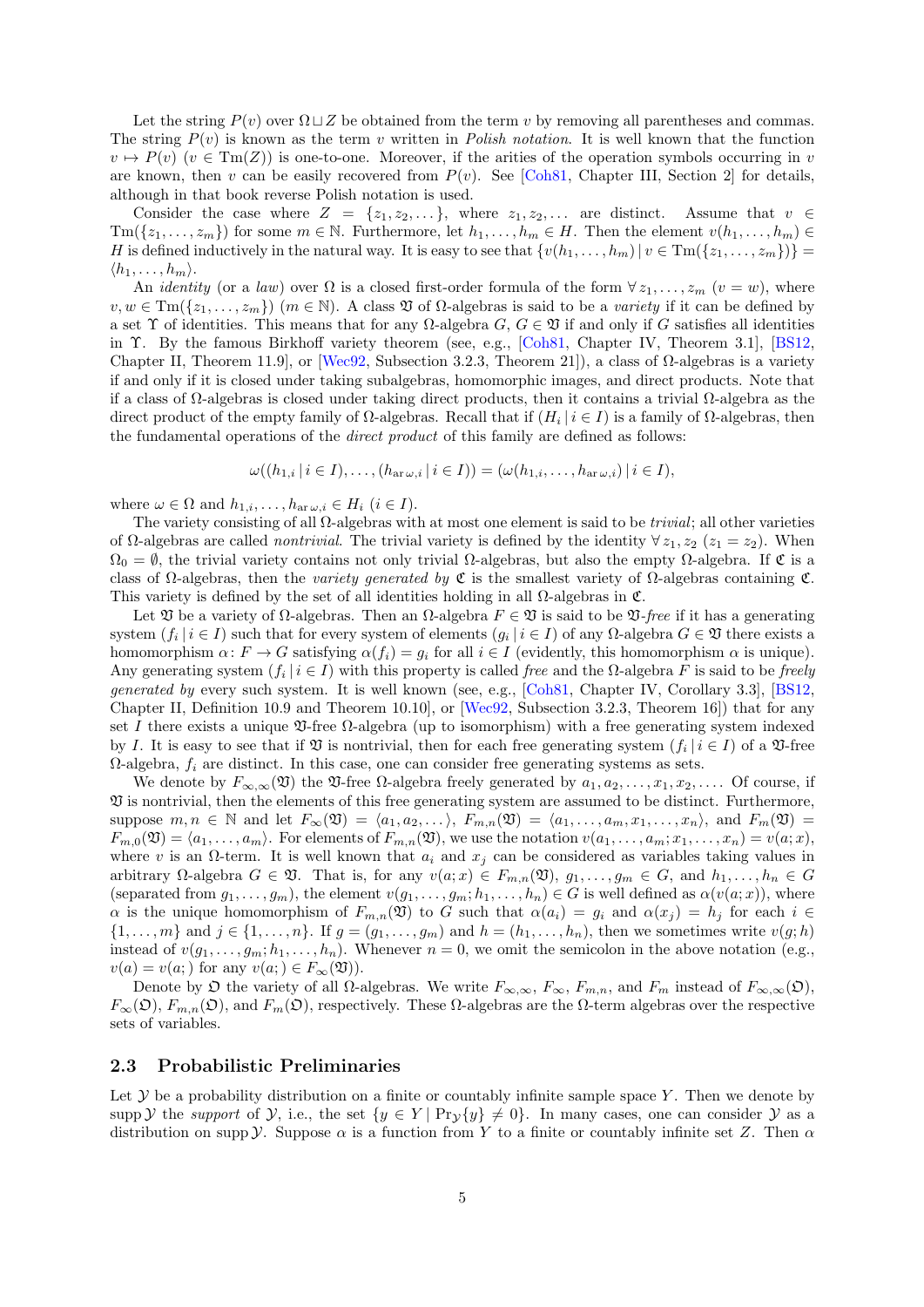can be considered as a random variable. The distribution of this random variable is denoted by  $\alpha(\mathcal{Y})$ . Recall that this distribution is defined by  $\Pr_{\alpha}(y) \{z\} = \Pr_{\mathcal{Y}} \alpha^{-1}(z)$  for each  $z \in Z$ .

We use the notation  $\mathbf{y}_1, \ldots, \mathbf{y}_n \leftarrow \mathcal{Y}$  to indicate that  $\mathbf{y}_1, \ldots, \mathbf{y}_n$  (denoted by upright bold letters) are independent random variables distributed according to *Y*. We assume that these random variables are independent of all other random variables defined in such a way. Furthermore, all occurrences of an upright bold letter (possibly indexed or primed) in a probabilistic statement refer to the same (unique) random variable. Of course, all random variables in a probabilistic statement are assumed to be defined on the same sample space. Other specifics of random variables do not matter for us. Note that the probability distribution *Y* in this notation can be random. For example, suppose  $(\mathcal{Y}_i \mid i \in I)$  is a probability ensemble consisting of distributions on the set  $Y$ , where the set  $I$  is finite or countably infinite. Moreover, let  $\mathcal I$  be a probability distribution on *I*. Then  $\mathbf{i} \leftarrow \mathcal{I}$  and  $\mathbf{y} \leftarrow \mathcal{Y}_\mathbf{i}$  mean that the joint distribution of the random variables **i** and **y** is given by  $Pr[i = i, y = y] = Pr_{\mathcal{I}}\{i\} Pr_{\mathcal{Y}_i}\{y\}$  for each  $i \in I$  and  $y \in Y$ .

The notation  $y_1, \ldots, y_n \leftarrow \mathcal{Y}$  indicates that  $y_1, \ldots, y_n$  (denoted by upright medium-weight letters) are fixed elements of the set *Y* chosen independently at random according to the distribution *Y*.

For any  $n \in \mathbb{N}$ , we denote by  $\mathcal{Y}^n$  the distribution of  $(\mathbf{y}_1, \ldots, \mathbf{y}_n)$ , where  $\mathbf{y}_1, \ldots, \mathbf{y}_n \leftarrow \mathcal{Y}$ . Furthermore, if *Z* is a nonempty finite set, then  $U(Z)$  denotes the uniform probability distribution on *Z*.

The *collision probability*  $CP(Y)$  of the probability distribution *Y* is defined by

$$
CP(\mathcal{Y}) = \sum_{y \in Y} (Pr_{\mathcal{Y}} \{y\})^2 = Pr[\mathbf{y} = \mathbf{y}'],
$$

where  $\mathbf{y}, \mathbf{y}' \leftarrow \mathcal{Y}$ . The next lemma is well known.

**Lemma 2.1.** Let *Z* be a finite set and let *Z* be a probability distribution on *Z*. Then  $\text{CP}(\mathcal{Z}) \geq 1/|Z|$ . *Furthermore,*  $CP(Z) = 1/|Z|$  *if and only if*  $Z = U(Z)$ *.* 

<span id="page-5-1"></span>*Proof.* It is easy to see that

$$
\mathrm{CP}(\mathcal{Z}) - \frac{1}{|Z|} = \sum_{z \in Z} \left( \mathrm{Pr}_{\mathcal{Z}}\{z\} - \frac{1}{|Z|} \right)^2.
$$

The lemma follows immediately from this.

#### **2.4 Cryptographic Preliminaries**

<span id="page-5-0"></span>Let  $\mathcal{Y} = (\mathcal{Y}_i | i \in I)$  be a probability ensemble consisting of distributions on  $\{0,1\}^*$ , where  $I \subseteq \{0,1\}^*$ . Then *Y* is called *polynomial-time samplable* (or *polynomial-time constructible*) if there exists a probabilistic polynomial-time algorithm *A* such that for every  $i \in I$  the distribution of  $A(i)$  coincides with  $\mathcal{Y}_i$ . It is easy to see that if *Y* is polynomial-time samplable, then there exists a polynomial  $\pi$  satisfying  $\text{supp }\mathcal{Y}_i\subseteq\{0,1\}^{\leq \pi(|i|)}$  for any  $i\in I$ . Furthermore, let  $\mathcal{Z}=(\mathcal{Z}_j\,|\,j\in J)$  be a probability ensemble consisting of distributions on  $\{0,1\}^*$ , where  $J \subseteq \mathbb{N}$ . Unless otherwise specified, when we speak of polynomial-time samplability of  $Z$ , we assume that the indices are represented in binary. If, however, these indices are represented in unary, then we specify this explicitly. Thus, the ensemble *Z* is called *polynomial-time samplable when the indices are represented in unary* if there exists a probabilistic polynomial-time algorithm *B* such that for every  $j \in J$  the distribution of  $B(1<sup>j</sup>)$  coincides with  $\mathcal{Z}_j$ .

Suppose *K* is an infinite subset of  $\mathbb{N}, D$  is a subset of  $\{0,1\}^*$ , and  $\mathcal{D} = (\mathcal{D}_k | k \in K)$  is a probability ensemble consisting of distributions on  $D$ . We always assume that  $D$  is polynomial-time samplable when the indices are represented in unary. Furthermore, put  $1^K = \{1^k | k \in K\}$ . This notation is used throughout the paper.

A function  $\nu: K \to \mathbb{R}_+ = \{r \in \mathbb{R} \mid r \geq 0\}$  is called *negligible* if for every polynomial  $\pi$  there exists a nonnegative integer *n* such that  $\nu(k) \leq 1/\pi(k)$  whenever  $k \in K$  and  $k \geq n$ . Of course, if  $\epsilon, \nu : K \to \mathbb{R}_+$ , *ν* is negligible, and  $\epsilon(k) \leq \nu(k)$  for all sufficiently large  $k \in K$ , then  $\epsilon$  is also negligible. Moreover, it is easy to see that if  $\nu, \nu' : K \to \mathbb{R}_+$  are negligible and  $\eta$  is a polynomial, then  $\nu(k) + \nu'(k)$  and  $\eta(k)\nu(k)$ are negligible as functions of  $k \in K$ . We denote by negl an unspecified negligible function on K. Any (in)equality containing negl(*k*) is meant to hold for all  $k \in K$ .

**Definition 2.2** (polynomial parameter; see also [Lub96, Preliminaries]). A function  $\xi: D \to \mathbb{N}$  is called a *polynomial parameter* (on *D*) if the function  $d \mapsto 1^{\xi(d)}$   $(d \in D)$  is polynomial-time computable. It is easy to see that the function  $\xi$  is a polynomial parameter if and only if it is polynomial-time computable

 $\Box$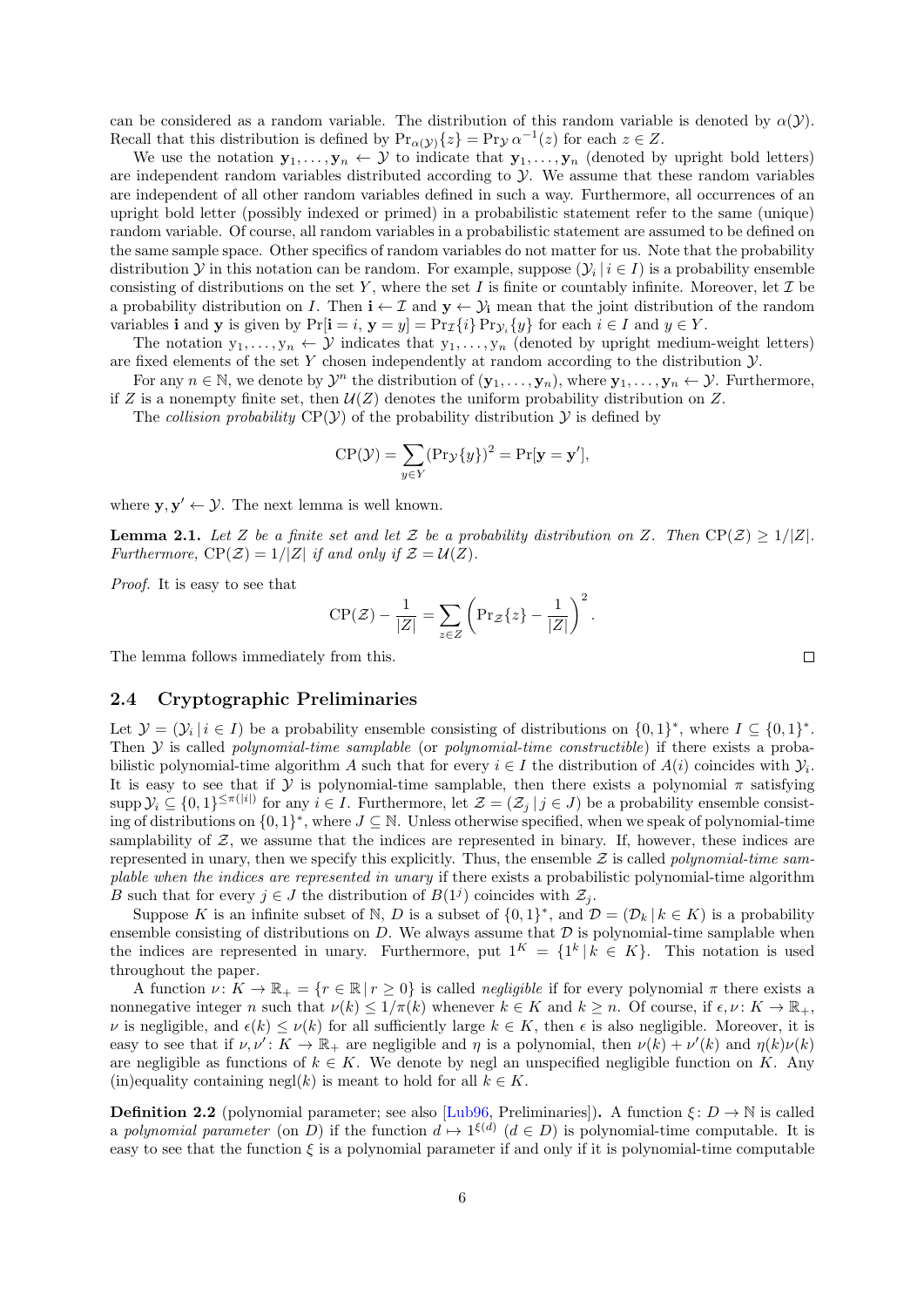and there exists a polynomial  $\pi$  satisfying  $\xi(d) \leq \pi(|d|)$  for all  $d \in D$ . A function  $\eta: I \to \mathbb{N}$ , where  $I \subseteq \mathbb{N}$ , is said to be a *polynomial parameter* (on *I*) if the function  $1^i \mapsto \eta(i)$  ( $i \in I$ ) is a polynomial parameter on the set  $\{1^i | i \in I\}$  in the above sense, i.e., the function  $1^i \mapsto 1^{\eta(i)}$   $(i \in I)$  is polynomial-time computable.

Note that the restriction of any polynomial to a set  $I \subseteq \mathbb{N}$  is a polynomial parameter on *I*.

**Definition 2.3** (family of hash functions). Assume that  $D = \bigsqcup_{k \in K} D_k$ . For each  $d \in D$ , define  $\kappa(d)$  to be the unique  $k \in K$  such that  $d \in D_k$ . Suppose the following two conditions hold:

- There exists a polynomial  $\pi$  such that  $\emptyset \neq D_k \subseteq \{0,1\}^{\leq \pi(k)}$  for any  $k \in K$ .
- <span id="page-6-0"></span>• The function  $\kappa: D \to K$  defined above is a polynomial parameter.

Furthermore, let  $\xi$  and  $\eta$  be polynomial parameters on *K*. Then a family  $(\phi_d: \{0,1\}^{\xi(\kappa(d))} \to$  $\{0,1\}^{\eta(\kappa(d))}$  *d*  $\in$  *D*) of functions is said to be a *family of hash functions* if this family is polynomialtime computable (i.e., the function  $(d, y) \mapsto \phi_d(y)$ , where  $d \in D$  and  $y \in \{0, 1\}^{\xi(\kappa(d))}$ , is polynomial-time computable) and  $\xi(k) > \eta(k)$  for all  $k \in K$ .

In what follows, we use the assumptions and notation of Definition 2.3 when speaking of families of hash functions. In this case, we also assume that for every  $k \in K$ ,  $\mathcal{D}_k$  is a probability distribution on  $D_k$ .

Recall that a *collision* for a function  $\phi$  is a pair  $(y, z) \in (\text{dom } \phi)^2$  such that  $y \neq z$  and  $\phi(y) = \phi(z)$ .

**Definition 2.4** (collision-resistant family of hash functions). A family  $(\phi_d: \{0,1\}^{\xi(\kappa(d))} \rightarrow$  $\{0,1\}^{\eta(\kappa(d))}$   $| d \in D$  of hash functions is called *c[ollis](#page-6-0)ion-resistant* (or *collision-intractable*) with respect to *D* if for any probabilistic polynomial-time algorithm *A*,  $Pr[A(\mathbf{d})]$  is a collision for  $\phi_{\mathbf{d}}] = negl(k)$ , where  $\mathbf{d} \leftarrow \mathcal{D}_k.$ 

<span id="page-6-1"></span>Note that the algorithm *A* in Definition 2.4 can compute  $1^k$  as  $1^{\kappa(d)}$ .

We use the term "collision-resistant family of hash functions" instead of the more common term "family of collision-resistant hash functions" because collision resistance is a property of the whole family of hash functions rather than of its individual members.

<span id="page-6-2"></span>**Remark 2.5.** Let  $(\phi_d: \{0,1\}^{\xi(\kappa(d))} \to \{0,1\}^{\eta(\kappa(d))} | d \in D)$  $(\phi_d: \{0,1\}^{\xi(\kappa(d))} \to \{0,1\}^{\eta(\kappa(d))} | d \in D)$  $(\phi_d: \{0,1\}^{\xi(\kappa(d))} \to \{0,1\}^{\eta(\kappa(d))} | d \in D)$  be a family of hash functions. Assume that this family is collision-resistant with respect to  $D$ . Suppose  $A$  is a probabilistic polynomial-time algorithm that on input  $d \in D$  chooses  $y, y' \leftarrow \mathcal{U}(\{0,1\}^{\xi(\kappa(d))})$  and outputs  $(y, y')$ . Let  $k \in K$ ,  $d \leftarrow \mathcal{D}_k$ , and  $\mathbf{y}, \mathbf{y}' \leftarrow \mathcal{U}(\{0, 1\}^{\xi(k)})$ . Then

$$
\text{negl}(k) = \Pr[A(\mathbf{d}) \text{ is a collision for } \phi_{\mathbf{d}}] = \Pr[\phi_{\mathbf{d}}(\mathbf{y}) = \phi_{\mathbf{d}}(\mathbf{y}')] - \Pr[\mathbf{y} = \mathbf{y}']
$$

$$
\ge \frac{1}{2^{\eta(k)}} - \frac{1}{2^{\xi(k)}} \ge \frac{1}{2^{\eta(k)}} - \frac{1}{2^{\eta(k)+1}} = \frac{2^{-\eta(k)}}{2}
$$

(see Lemma 2.1) and hence  $2^{-\eta(k)} = \text{negl}(k)$ .

The next lemma is well known and can be proved using a variant of the Merkle–Damgård construction (see, e.g., [Gol04, Subsubsection 6.2.3.2]). For completeness, we give a short proof of this lemma.

**[L](#page-5-1)emma 2.6.** Let  $(\phi_d: \{0,1\}^{\xi(\kappa(d))} \to \{0,1\}^{\eta(\kappa(d))} | d \in D)$  be a family of hash functions that is collision*resistant with respect to*  $D$ *. Suppose*  $\xi'$  *is a polynomial parameter on*  $K$  *satisfying*  $\xi'(k) > \eta(k)$  *for all*  $k \in K$ . Then there exists a family  $(\phi'_d: \{0,1\}^{\xi'(\kappa(d))} \to \{0,1\}^{\eta(\kappa(d))} | d \in D)$  of hash functions that is *collision-r[esistan](#page-21-13)t with respect to D.*

<span id="page-6-3"></span>*Proof.* For each  $k \in K$ , put  $\beta(k) = \left[\xi'(k)/(\xi(k) - \eta(k))\right]$  and  $\delta(k) = \beta(k)(\xi(k) - \eta(k)) - \xi'(k)$ . Then  $\beta$ and  $\delta$  are polynomial parameters on  $K$ .

Let  $d \in D$ ,  $k = \kappa(d)$ , and  $y \in \{0,1\}^{\xi'(k)}$ . Express  $y0^{\delta(k)}$  as  $y_1 \ldots y_{\beta(k)}$ , where  $y_1, \ldots, y_{\beta(k)} \in$  $\{0,1\}^{\xi(k)-\eta(k)}$ . Define  $\gamma_i(y) \in \{0,1\}^{\eta(k)}$  inductively as follows:

$$
\gamma_0(y) = 0^{\eta(k)}, \quad \gamma_i(y) = \phi_d(y_i \gamma_{i-1}(y)) \text{ for } i \in \{1, \dots, \beta(k)\}.
$$

Then we put  $\phi'_d(y) = \gamma_{\beta(k)}(y)$ . It is evident that  $(\phi'_d \mid d \in D)$  is a family of hash functions.

Suppose  $(y, z)$  is a collision for  $\phi'_d$ . Let  $y0^{\delta(k)} = y_1 \dots y_{\beta(k)}$  and  $z0^{\delta(k)} = z_1 \dots z_{\beta(k)}$ , where  $y_i, z_i \in$  $\{0,1\}^{\xi(k)-\eta(k)}$  for all  $i \in \{1,\ldots,\beta(k)\}\$ . Since  $y0^{\delta(k)} \neq z0^{\delta(k)}$ , there exists an  $i \in \{1,\ldots,\beta(k)\}\$  such that  $y_i \gamma_{i-1}(y) \neq z_i \gamma_{i-1}(z)$ . Choose the largest such i. Then it is easy to see that  $(y_i \gamma_{i-1}(y), z_i \gamma_{i-1}(z))$  is a collision for  $\phi_d$ . This implies that the family  $(\phi'_d \mid d \in D)$  is collision-resistant with respect to  $D$ .  $\Box$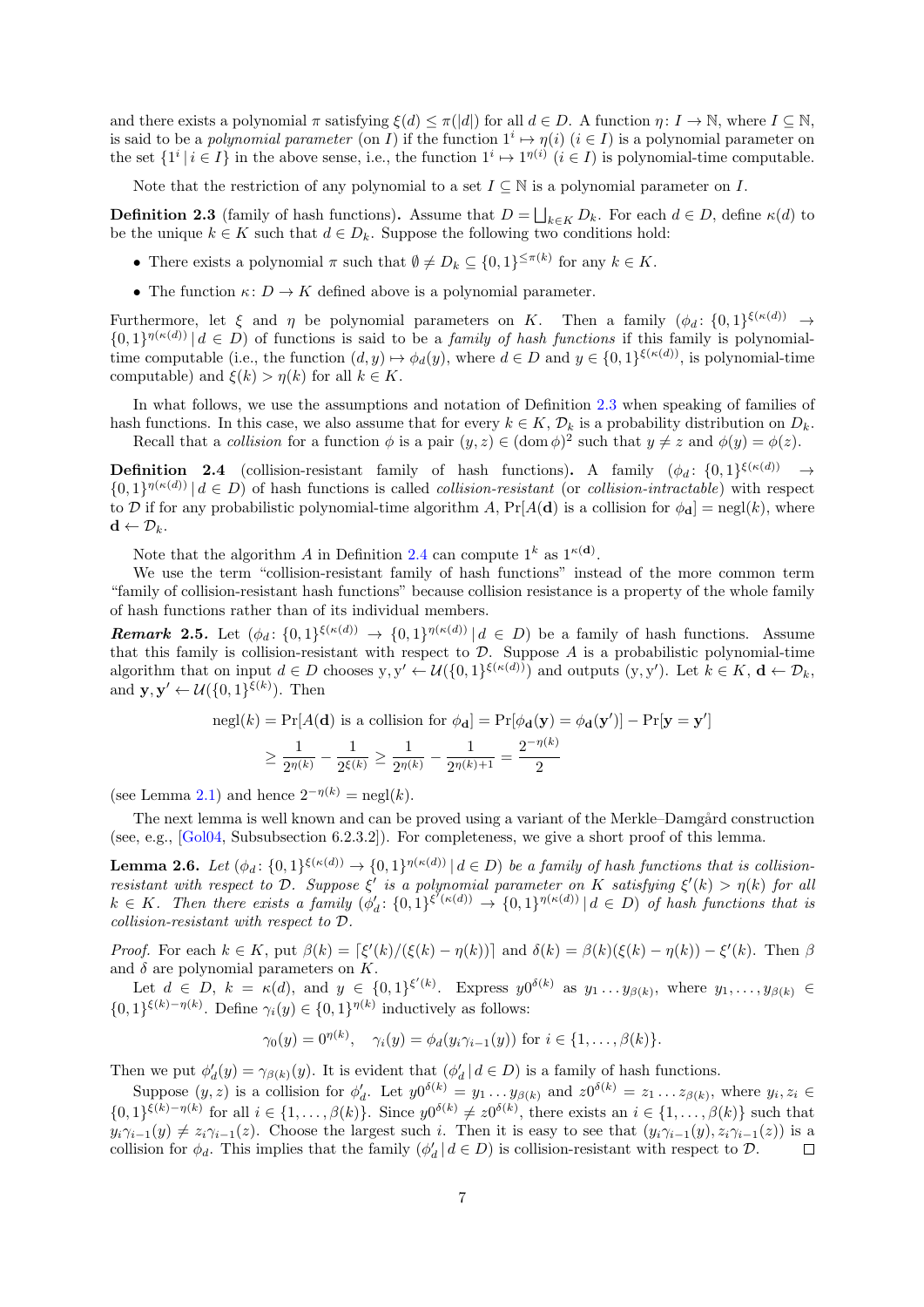## <span id="page-7-0"></span>**3 (Weakly) Pseudo-Free Families of Computational** Ω**-Algebras: Definitions and Properties**

From now on, we assume that  $\Omega$  is finite and that algorithms can work with its elements. Let H =  $((H_d, \rho_d, \mathcal{R}_d) | d \in D)$  be a family of triples, where  $H_d$  is an  $\Omega$ -algebra,  $\rho_d$  is a function from a subset of  $\{0,1\}^*$  onto  $H_d$ , and  $\mathcal{R}_d$  is a probability distribution on dom  $\rho_d$  for any  $d \in D$ . If  $H_d \subseteq \{0,1\}^*$  and  $\rho_d$  is the identity function on *Hd*, then we denote this function simply by id because its domain is clear.

#### <span id="page-7-1"></span>**3.1 Families of Computational** Ω**-Algebras**

**Definition 3.1** (family of computational Ω-algebras)**.** The family H is called a *family of computational* Ω*-algebras* if the following conditions hold:

- (i) There exists a deterministic polynomial-time algorithm that, given  $d \in D$  and  $[g]_{\rho_d}$ ,  $[h]_{\rho_d}$  (for any  $g, h \in H_d$ , decides whether  $g = h$ .
- (ii) For every  $\omega \in \Omega$  there exists a deterministic polynomial-time algorithm that, given  $d \in D$  and  $[h_1]_{\rho_d}, \ldots, [h_{\text{ar}\,\omega}]_{\rho_d}$  (where  $h_1, \ldots, h_{\text{ar}\,\omega} \in H_d$ ), computes  $[\omega(h_1, \ldots, h_{\text{ar}\,\omega})]_{\rho_d}$ .
- (iii) The probability ensemble  $(R_d | d \in D)$  is polynomial-time samplable.

**Definition 3.2** (family having exponential size)**.** The family H is said to have *exponential size* if there exists a polynomial  $\eta$  such that  $|H_d| \leq 2^{\eta(|d|)}$  for all  $d \in D$ .

Of course, exponential size is a property of the family  $(H_d | d \in D)$ , but it is convenient to define this property for families of the form  $((H_d, \rho_d, \mathcal{R}_d) | d \in D)$ .

<span id="page-7-3"></span>**Definition 3.3** (polynomially bounded family)**.** We say that the family H is *polynomially bounded* if there exists a polynomial *η* such that dom  $\rho_d \subseteq \{0,1\}^{\leq \eta(|d|)}$  for all  $d \in D$ .

It is obvious that if H is polynomially bounded, then H has exponential size.

<span id="page-7-4"></span>**Definition 3.4** (family having unique representations of elements)**.** The family H is said to have *unique representations of elements* if the function  $\rho_d$  is one-to-one for each  $d \in D$ .

*Remark* **3.5***.* Suppose H has unique representations of elements. Then we can assume that for every  $d \in D$ ,  $H_d \subseteq \{0,1\}^*$  and the unique representation of each element  $h \in H_d$  is *h* itself. In other words, we consider the family  $((\text{dom }\rho_d, \text{id}, \mathcal{R}_d) | d \in D)$  instead of H. Here dom  $\rho_d$  denotes the unique  $\Omega$ -algebra such that  $\rho_d$  is an isomorphism of this  $\Omega$ -algebra onto  $H_d$  ( $d \in D$ ).

#### <span id="page-7-2"></span>**3.2 (Weakly) Pseudo-Free Families of Computational** Ω**-Algebras**

Throughout the paper, we denote by V a variety of Ω-algebras and by *σ* a function from a subset of  $\{0,1\}^*$  onto  $F_{\infty,\infty}(\mathfrak{V})$ . Also, suppose  $s \in \mathbb{N} \setminus \{0\}$ ,  $H \in \mathfrak{V}$ ,  $\rho$  is a function from a subset of  $\{0,1\}^*$  onto *H*, and  $g \in H^m$ , where  $m \in \mathbb{N} \setminus \{0\}$ . Then we denote by  $\Sigma_s(H, \mathfrak{V}, \sigma, \rho, g)$  the set of all tuples

 $(([v_1]_{\sigma}, [w_1]_{\sigma}), \ldots, ([v_s]_{\sigma}, [w_s]_{\sigma}), ([h_1]_{\sigma}, \ldots, [h_n]_{\sigma}))$ 

such that the following conditions hold:

- $n \in \mathbb{N}, v_i, w_i \in F_{m,n}(\mathfrak{V})$  for all  $i \in \{1, \ldots, s\}$ , and  $h_j \in H$  for all  $j \in \{1, \ldots, n\}$ ;
- *•* the system of equations

$$
v_i(a; x) = w_i(a; x), \quad i \in \{1, \ldots, s\},\
$$

in the variables  $x_1, \ldots, x_n$  is unsatisfiable in  $F_m(\mathfrak{V})$  (or, equivalently, in  $F_\infty(\mathfrak{V})$ );

*•*  $v_i(g; h) = w_i(g; h)$  in *H* for each  $i \in \{1, \ldots, s\}$ , where  $h = (h_1, \ldots, h_n)$ .

Furthermore, let  $\Sigma'_s(H, \mathfrak{V}, \sigma, g)$  be the set of all tuples  $(([v_1]_{\sigma}, [w_1]_{\sigma}), \ldots, ([v_s]_{\sigma}, [w_s]_{\sigma}))$  such that

*• v<sup>i</sup> , w<sup>i</sup> ∈ Fm*(V) for all *i ∈ {*1*, . . . , s}*,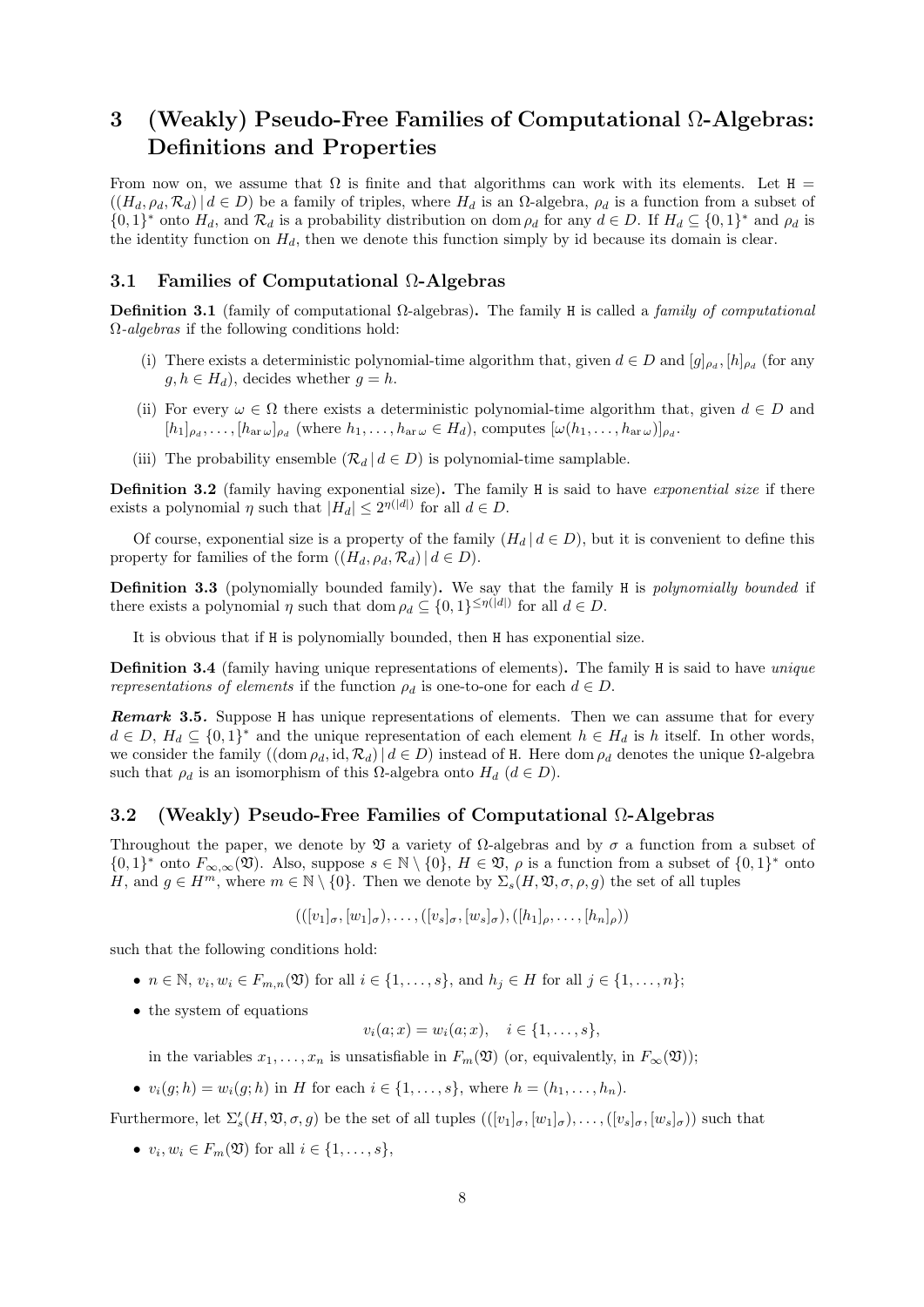- $v_j \neq w_j$  for some  $j \in \{1, \ldots, s\}$ , and
- *•*  $v_i(q) = w_i(q)$  in *H* for each  $i \in \{1, \ldots, s\}$ .

In other words,  $(p_1,\ldots,p_s) \in \Sigma'_s(H,\mathfrak{V},\sigma,g)$  if and only if  $(p_1,\ldots,p_s,()) \in \Sigma_s(H,\mathfrak{V},\sigma,\rho,g)$  (the last condition does not depend on  $\rho$ ). Thus,  $\Sigma'_{s}(H, \mathfrak{V}, \sigma, g)$  is obtained from  $\Sigma_{s}(H, \mathfrak{V}, \sigma, \rho, g)$  by imposing the restriction  $n = 0$  and removing the last element () of the tuples. Elements of  $\Sigma'_{1}(H, \mathfrak{V}, \sigma, g)$  will be written as  $([v]_{\sigma}, [w]_{\sigma})$  instead of  $(([v]_{\sigma}, [w]_{\sigma}))$ . Moreover, let

$$
\Sigma(H, \mathfrak{V}, \sigma, \rho, g) = \bigcup_{s=1}^{\infty} \Sigma_s(H, \mathfrak{V}, \sigma, \rho, g) \quad \text{and} \quad \Sigma'(H, \mathfrak{V}, \sigma, g) = \bigcup_{s=1}^{\infty} \Sigma'_s(H, \mathfrak{V}, \sigma, g).
$$

We say that the family  $H = ((H_d, \rho_d, \mathcal{R}_d) | d \in D)$  is in  $\mathfrak V$  if  $H_d \in \mathfrak V$  for all  $d \in D$ . In this subsection, we assume that H is a family of computational  $\Omega$ -algebras in  $\mathfrak{V}$ .

**Definition 3.6** (pseudo-free family). The family H is called *pseudo-free* in  $\mathfrak V$  with respect to  $\mathcal D$  and  $\sigma$  if for any polynomial  $\pi$  and any probabilistic polynomial-time algorithm A,

$$
\Pr[A(1^k, \mathbf{d}, \mathbf{r}) \in \Sigma(H_{\mathbf{d}}, \mathfrak{V}, \sigma, \rho_{\mathbf{d}}, \rho_{\mathbf{d}}(\mathbf{r}))] = \text{negl}(k),
$$

<span id="page-8-0"></span>where  $\mathbf{d} \leftarrow \mathcal{D}_k$  and  $\mathbf{r} \leftarrow \mathcal{R}_{\mathbf{d}}^{\pi(k)}$ .

*Remark* 3.7. If  $\mathfrak V$  is trivial, then  $\Sigma(H, \mathfrak V, \sigma, \rho, g) = \emptyset$  for any  $H \in \mathfrak V$ , any function  $\rho$  from a subset of *{*0*,* 1}<sup>∗</sup> onto *H*, and any *g* ∈ *H<sup>m</sup>*, where  $m \in \mathbb{N} \setminus \{0\}$ . Therefore, in this case the considered family H of computational Ω-algebras is always pseudo-free in  $\mathfrak V$  with respect to  $\mathcal D$  and  $\sigma$ .

The condition of the next definition is obtained from the condition of Definition 3.6 by replacing Σ(*. . .*) by Σ*′* (*. . .*).

**Definition 3.8** (weakly pseudo-free family). The family H is called *weakly pseudo-free* in  $\mathfrak V$  with respect to *D* and  $\sigma$  if for any polynomial  $\pi$  and any probabilistic polynomial-time algorithm *A*,

$$
\Pr[A(1^k, \mathbf{d}, \mathbf{r}) \in \Sigma'(H_{\mathbf{d}}, \mathfrak{V}, \sigma, \rho_{\mathbf{d}}(\mathbf{r}))] = \text{negl}(k),
$$

<span id="page-8-1"></span>where  $\mathbf{d} \leftarrow \mathcal{D}_k$  and  $\mathbf{r} \leftarrow \mathcal{R}_{\mathbf{d}}^{\pi(k)}$ .

<span id="page-8-2"></span>*Remark* **3.9***.* Let  $s \in \mathbb{N} \setminus \{0\}$ . Define the notion of *s-pseudo-freeness* (resp., *weak s-pseudo-freeness*) in  $\mathfrak V$  with respect to *D* and *σ* by replacing  $\Sigma(\ldots)$  by  $\Sigma_s(\ldots)$  in Definition 3.6 (resp.,  $\Sigma'(\ldots)$  by  $\Sigma'_s(\ldots)$ ) in Definition 3.8). Note that in many works (see, e.g., [Hoh03, Riv04a, Riv04b, Mic10, JB09]), pseudofreeness (resp., weak pseudo-freeness) is understood as 1-pseudo-freeness (resp., weak 1-pseudo-freeness). It is evident that any pseudo-free (resp., weakly pseudo-free) family of computational  $\Omega$ -algebras in  $\mathfrak V$  with respect to *D* and *σ* is also *s*-pseudo-free (resp., weakly *s*-pseudo-free) in V [with](#page-8-0) respect to *D* and *σ*. Rivest remarked tha[t in](#page-8-1) the variety of all groups, 1-pseudo-free[ness is e](#page-21-0)[quivalen](#page-21-1)t [to pseu](#page-22-0)[do-freen](#page-21-2)[ess \(se](#page-21-5)e [Riv04a, Subsection 5.1]). Micciancio obtained the same result for the variety of all abelian groups (see [Mic10, Corollary 1]). Moreover, Anokhin proved that in the variety of all elementary abelian *p*-groups, where *p* is an arbitrary prime, any weakly 1-pseudo-free family of computational groups is pseudo-free (see [Ano17, Theorem 3.7]). Note that these results hold only under certain additional conditions.

Suppose  $H \in \mathfrak{V}$  and  $g \in H^m$ , where  $m \in \mathbb{N} \setminus \{0\}$ . It is easy to see that if  $(r_1, \ldots, r_t) \in \Sigma'(H, \mathfrak{V}, \sigma, g)$ (where  $t \in \mathbb{N} \setminus \{0\}$  and  $r_i \in (\text{dom } \sigma)^2$  for all  $i \in \{1, ..., t\}$ ) and  $\mathbf{j} \leftarrow \mathcal{U}(\{1, ..., 2^{\lceil \log_2 t \rceil}\})$ , then

$$
\Pr[\mathbf{j}\in\{1,\ldots,t\},\,r_\mathbf{j}\in\Sigma_1'(H,\mathfrak{V},\sigma,g)]\geq \frac{1}{2^{\lceil \log_2 t \rceil}}\geq \frac{1}{2t}.
$$

Hence weak 1-pseudo-freeness in  $\mathfrak V$  with respect to  $\mathcal D$  and  $\sigma$  is equivalent to weak pseudo-freeness in  $\mathfrak V$ with respect to  $\mathcal D$  and  $\sigma$ .

It is obvious that if H is pseudo-free (resp., *s*-pseudo-free) in  $\mathfrak V$  with respect to  $\mathcal D$  and  $\sigma$ , then H is weakly pseudo-free (resp., weakly *s*-pseudo-free) in  $\mathfrak V$  with respect to  $\mathcal D$  and  $\sigma$ .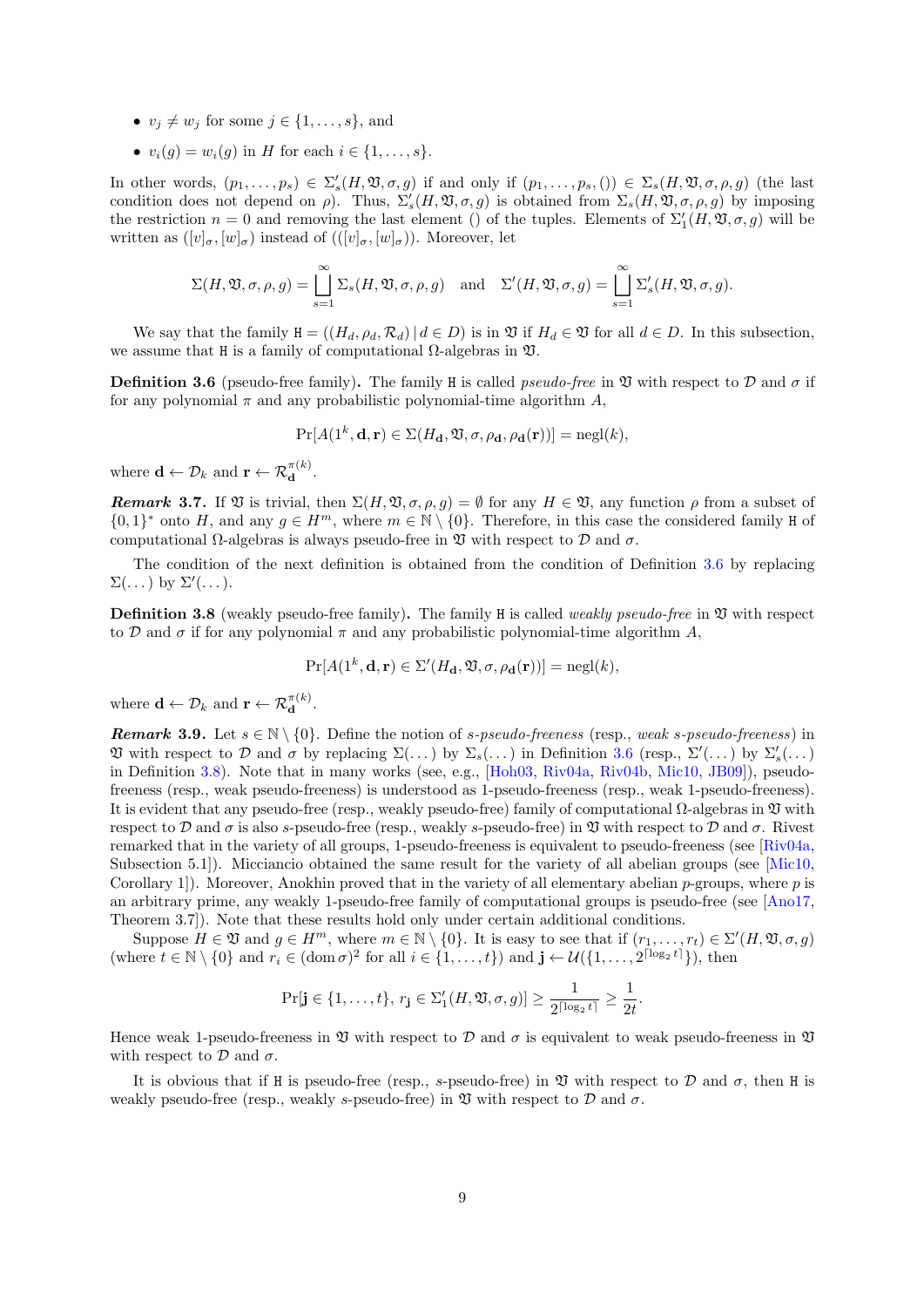**Remark 3.10** (see also [Ano13, Remark 3.6]). Assume that the family H is weakly 1-pseudo-free in  $\mathfrak V$ with respect to  $\mathcal{D}$  and  $\sigma$ . Let  $D'$  be a subset of  $D$  such that  $\{H_d | d \in D'\}$  does not generate the variety  $\mathfrak{V}$ . Then there exist distinct elements  $v, w \in F_m(\mathfrak{V})$  (for some  $m \in \mathbb{N} \setminus \{0\}$ ) such that  $v(g) = w(g)$  for all  $d \in D'$  and  $g \in H_d^m$ . It is evident that  $([v]_\sigma, [w]_\sigma) \in \Sigma'_1(H_d, \mathfrak{V}, \sigma, g)$  for every  $d \in D'$  and  $g \in H_d^m$ . This implies that  $\Pr_{\mathcal{D}_k} D' = \text{negl}(k)$ . Thus, we see that if  $D'$  is a subset of  $D$  such that  $\Pr_{\mathcal{D}_k} D'$  is not negligible as a function of  $k \in K$  (in particular, if  $D' = D$ ), then  $\{H_d | d \in D'\}$  generates the variety  $\mathfrak{V}$ . This shows that the family H can be weakly 1-pseudo-free (with respect to  $D$  and  $\sigma$ ) only in the variety generated by  ${H_d | d \in D}$ .

**Remark 3.11.** For each  $d \in D$ , let  $S_d$  be a subset of dom  $\rho_d$  such that  $\rho_d(S_d) = H_d$  and supp  $\mathcal{R}_d \subseteq S_d$ . Also, assume that for every  $\omega \in \Omega$  there exists a deterministic polynomial-time algorithm that, given  $d \in D$  and  $[h_1]_{\rho_d}, \ldots, [h_{\text{ar}\,\omega}]_{\rho_d} \in S_d$  (where  $h_1, \ldots, h_{\text{ar}\,\omega} \in H_d$ ), computes  $[\omega(h_1, \ldots, h_{\text{ar}\,\omega})]_{\rho_d} \in S_d$ . Then  $H' = ((H_d, \rho_d|_{S_d}, \mathcal{R}_d) | d \in D)$  is a family of computational  $\Omega$ -algebras in  $\mathfrak V$ . Moreover, if H is pseudofree (resp., weakly pseudo-free) in  $\mathfrak V$  with respect to  $\mathcal D$  and  $\sigma$ , then  $H'$  is also pseudo-free (resp., weakly pseudo-free) in  $\mathfrak V$  with respect to  $\mathcal D$  and  $\sigma$ . For weak pseudo-freeness, the converse also holds.

#### <span id="page-9-4"></span>**3.3 Two Examples of the Function** *σ*

In this subsection, we introduce two functions nat and SLP. In what follows, we will often assume that  $\sigma$  = nat or  $\sigma$  = SLP.

<span id="page-9-3"></span><span id="page-9-0"></span>**Example 3.12** (natural representation). Denote by  $T_{\infty,\infty}$  the  $\Omega$ -term algebra over the set  $\{a_1, a_2, \ldots, x_1, x_2, \ldots\}$  of distinct variables. Let  $v(a; x)$  be an arbitrary element of  $F_{\infty, \infty}(\mathfrak{V})$ , where  $v \in T_{\infty,\infty}$ . In general, unless  $\mathfrak{V} = \mathfrak{O}$ , the term *v* is not uniquely determined by  $v(a; x)$ . We represent  $v(a; x)$  by the term *v* written in Polish notation. Moreover, we encode each variable  $b_i$  by  $\mathbf{b}_i = \mathbf{b}$  bin *i*, where  $\mathbf{b} \in \{\mathsf{a},\mathsf{x}\}, i \in \mathbb{N} \setminus \{0\},\$ and bin *i* is the binary representation of *i* without leading zeros. More formally, consider the term *v* as a string over the alphabet consisting of all symbols from  $\Omega \sqcup \{b_i \mid b \in \{a, x\}, i \in \mathbb{N} \setminus \{0\}\},\$  parentheses, and comma. Let  $\overline{v}$  be obtained from *v* by removing all parentheses and commas and replacing all occurrences of  $\mathbf{b}_i$  by  $\mathbf{b}_i$  for every  $\mathbf{b} \in \{\mathsf{a}, \mathsf{x}\}\$  and  $i \in \mathbb{N} \setminus \{0\}$ , where  $\mathbf{b}_i$  is defined above. Then  $v \mapsto \overline{v}$  is a one-to-one function from  $T_{\infty,\infty}$  to the set of all strings over the finite alphabet  $\Omega \sqcup \{a, x, 0, 1\}$ . It is convenient to use  $\overline{v}$  as a representation of  $v(a; x)$  for computational purposes. We call this representation *natural* and denote the function  $\overline{v} \mapsto v(a; x)$ , where  $v \in T_{\infty,\infty}$ , by nat. Of course, the function nat is well defined. For each  $m \in \mathbb{N}$ , let nat<sub>m</sub> be the restriction of nat to  $\langle a_1, \ldots, a_m \rangle$ . Then nat and nat<sub>*m*</sub> are functions onto  $F_{\infty,\infty}(\mathfrak{V})$  and  $F_m(\mathfrak{V})$ , respectively.

Assume that  $\mathfrak{V} = \mathfrak{O}$ . In this case, the function nat is one-to-one. For every  $i \in \mathbb{N} \setminus \{0\}$ , we identify *a*<sub>*i*</sub> with  $a_i$  and  $x_i$  with  $x_i$ . Then nat<sup>−1</sup>(*w*) =  $\overline{w}$  for all  $w \in F_{\infty,\infty}$ . This allows us to simplify the notation.

<span id="page-9-2"></span>**Example 3.13** (representation by straight-line programs). By a *straight-line program* over  $F_{\infty,\infty}(\mathfrak{V})$  we mean a sequence  $(u_1, \ldots, u_n)$  of tuples such that  $n \in \mathbb{N} \setminus \{0\}$  and for any  $i \in \{1, \ldots, n\}$ , either  $u_i = (b, m)$ , where  $b \in \{a, x\}$  and  $m \in \mathbb{N} \setminus \{0\}$ , or  $u_i = (\omega, m_1, \ldots, m_{\text{ar}\omega})$ , where  $\omega \in \Omega$  and  $m_1, \ldots, m_{\text{ar}\omega} \in$  $\{1, \ldots, i-1\}$ . Here *a* and *x* are considered as symbols that are not in  $\Omega$ . Any straight-line program  $u = (u_1, \ldots, u_n)$  over  $F_{\infty, \infty}(\mathfrak{V})$  naturally defines the sequence  $(v_1, \ldots, v_n)$  of elements of  $F_{\infty, \infty}(\mathfrak{V})$  by induction. Namely, for every  $i \in \{1, ..., n\}$ , we put  $v_i = b_m$  if  $u_i = (b, m)$  and  $v_i = \omega(v_{m_1}, \dots, v_{m_{\text{ar}\omega}})$  if  $u_i = (\omega, m_1, \dots, m_{\text{ar}\omega})$ , where *b*, *m*,  $\omega$ , and  $m_1, \dots, m_{\text{ar}\omega}$  are as above. The straight-line program *u* is said to represent the element  $v_n$ . We denote by SLP the function  $u \mapsto v_n$ , where  $u = (u_1, \ldots, u_n)$  is a straight-line program over  $F_{\infty,\infty}(\mathfrak{V})$  and  $v_n$  is defined above. It is evident that SLP is a function onto  $F_{\infty,\infty}(\mathfrak{V})$ . Note that this method of representation (for elements of the free group) was used in [Hoh03].

*Remark* **3.14***.* Assume that  $\mathfrak{V} = \mathfrak{O}$ . Unlike nat, the function SLP is not one-to-one. However, there exists a deterministic polynomial-time algorithm that, given  $[v]_{\text{SLP}}$  and  $[w]_{\text{SLP}}$  (where  $v, w \in F_{\infty,\infty}$ ), decides whether  $v = w$ . This algorithm can be easily constructed using the following observati[on: Fo](#page-21-0)r any  $b, c \in \{a, x\}, i, j \in \mathbb{N} \setminus \{0\}, \omega, \mu \in \Omega$ , and  $v_1, \ldots, v_{\text{ar}\,\omega}, w_1, \ldots, w_{\text{ar}\,\mu} \in F_{\infty, \infty}$ , we have

- <span id="page-9-1"></span>•  $b_i = c_j$  if and only if  $b = c$  and  $i = j$ ;
- $b_i \neq \omega(v_1, \ldots, v_{\text{ar}\,\omega});$
- $\omega(v_1,\ldots,v_{\text{ar}\,\omega})=\mu(w_1,\ldots,w_{\text{ar}\,\mu})$  if and only if  $\omega=\mu$  and  $v_i=w_i$  for all  $i\in\{1,\ldots,\text{ar}\,\omega\}.$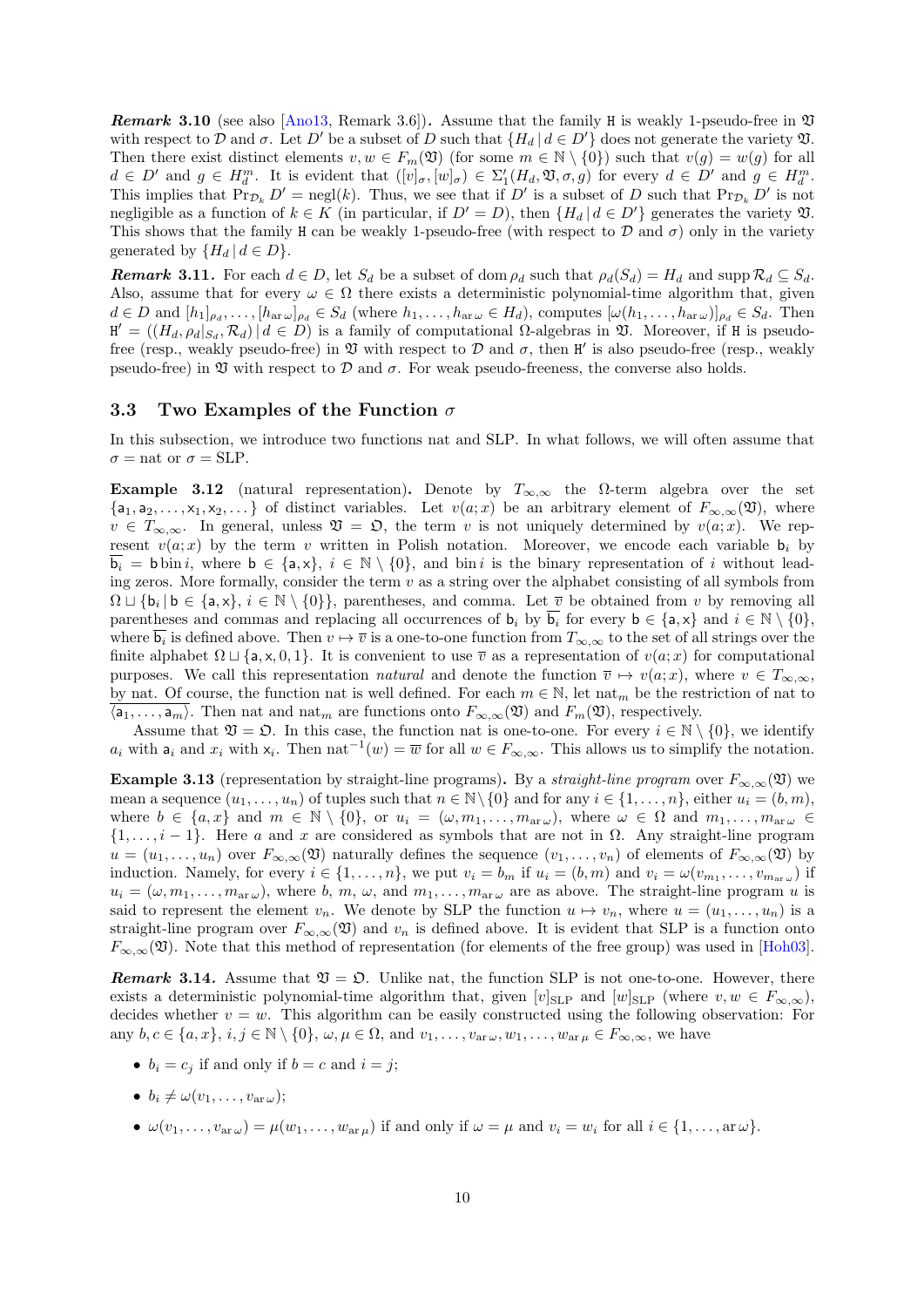*Remark* **3.15***.* As in Remark 3.14, assume that  $\mathfrak{V} = \mathfrak{O}$ . Let  $u = (u_1, \ldots, u_n)$  be a straight-line program over  $F_{\infty,\infty}$  and let  $(v_1,\ldots,v_n)$  be the sequence of elements of  $F_{\infty,\infty}$  naturally defined by *u* as in Example 3.13, i.e.,  $v_i = \text{SLP}(u_1, \ldots, u_i)$  for all  $i \in \{1, \ldots, n\}$ . Then an easy induction on *n* shows that  $subt(v_n) \subseteq \{v_1, \ldots, v_n\}$ . Moreover, there exists a deterministic polynomial-time algorithm that, given *u*, computes  $(j_1, \ldots, j_m)$  such that  $1 \leq j_1 < \cdots < j_m \leq n$  and  $\text{subt}(v_n) = \{v_{j_1}, \ldots, v_{j_m}\}.$ 

<span id="page-10-6"></span><span id="page-10-3"></span>*Remark* **3.16***.* It is easy to see that, given  $[w]_{\text{nat}}$  for arbitrary  $w \in F_{\infty,\infty}(\mathfrak{V})$ , one can compute  $[w]_{\text{SLP}}$  in polynomial [time.](#page-9-2) Therefore pseudo-freeness (resp., weak pseudo-freeness) in V with respect to *D* and SLP implies pseudo-freeness (resp., weak pseudo-freeness) in  $\mathfrak V$  with respect to  $\mathcal D$  and nat. The same holds for (weak) *s*-pseudo-freeness for arbitrary  $s \in \mathbb{N} \setminus \{0\}$ . However, the inverse transformation  $[w]_{\text{SLP}} \mapsto [w]_{\text{nat}}$ , in general, cannot be performed in polynomial time. This is because the unique representation  $[w]_{nat}$ (when  $\mathfrak{V} = \mathfrak{O}$ ) can have length exponential in the length of the binary representation of  $[w]_{\text{SLP}}$ . For example, assume that  $\mathfrak{V} = \mathfrak{O}$  and  $\Omega \ni \zeta, \omega$ , where  $\arg \zeta = 0$  and  $\arg \omega = 2$ . For each  $n \in \mathbb{N}$ , let  $w_n = \text{SLP}((\zeta), (\omega, 1, 1), \dots, (\omega, n, n))$ . This means that  $w_0 = \zeta$  and  $w_{n+1} = \omega(w_n, w_n)$ . Then an induction on *n* shows that the length of  $\overline{w_n} = \text{nat}^{-1}(w_n)$  (as a string over  $\Omega$ ) is  $2^{n+1} - 1$ .

#### **3.4 Certain Families of** V**-Free** Ω**-Algebras Are Pseudo-Free**

The next lemma is similar to Lemma 3.8 in [Ano13].

<span id="page-10-0"></span>**Lemma 3.17.** For each  $u \in 1^K$ , suppose  $\tau_u$  is a function from a subset of  $\{0,1\}^*$  onto  $F_{\gamma(u)}(\mathfrak{V})$  (where  $\gamma: 1^K \to \mathbb{N} \setminus \{0\}$  and  $\mathcal{F}_u$  is a probability distribution on dom  $\tau_u$ *. Assume that the following conditions hold:*

- <span id="page-10-5"></span>(i)  $F = ((F_{\gamma(u)}(\mathfrak{V}), \tau_u, \mathcal{F}_u) | u \in 1^K)$  *is a [family](#page-20-1) of computational*  $\Omega$ -algebras;
- $(\text{iii})$   $\tau_u(\text{supp}\,\mathcal{F}_u) \subseteq \{a_1,\ldots,a_{\gamma(u)}\}$  *for all*  $u \in 1^K$ ;
- $(iii)$   $CP(\tau_{1^k}(\mathcal{F}_{1^k})) = \text{negl}(k)$ *.*

*Then* **F** *is pseudo-free in*  $\mathfrak V$  *with respect to*  $(\mathcal U({1^k}) | k \in K)$  *and*  $\sigma$ *.* 

<span id="page-10-2"></span><span id="page-10-1"></span>*Proof.* Suppose  $\pi$  is a polynomial and *A* is a probabilistic polynomial-time algorithm. Let  $k \in K$  and  $f_1, \ldots, f_{\pi(k)} \in \text{supp } \mathcal{F}_{1^k}$ . Assume that

$$
A(1^k, 1^k, (f_1, \ldots, f_{\pi(k)})) \in \Sigma(F_{\gamma(1^k)}(\mathfrak{V}), \mathfrak{V}, \sigma, \tau_{1^k}, (\tau_{1^k}(f_1), \ldots, \tau_{1^k}(f_{\pi(k)}))).
$$

Then, in particular, there exist  $v_1, \ldots, v_s, w_1, \ldots, w_s \in F_{\pi(k), n}(\mathfrak{V})$  (for some  $s \in \mathbb{N} \setminus \{0\}$  and  $n \in \mathbb{N}$ ) such that the system of equations

$$
v_i(a_1,\ldots,a_{\pi(k)};x_1,\ldots,x_n)=w_i(a_1,\ldots,a_{\pi(k)};x_1,\ldots,x_n), \quad i\in\{1,\ldots,s\},
$$

is unsatisfiable in  $F_\infty(\mathfrak{V})$ , but the system

$$
v_i(\tau_{1^k}(f_1),\ldots,\tau_{1^k}(f_{\pi(k)});x_1,\ldots,x_n)=w_i(\tau_{1^k}(f_1),\ldots,\tau_{1^k}(f_{\pi(k)});x_1,\ldots,x_n),\quad i\in\{1,\ldots,s\},
$$

is satisfiable even in  $F_{\gamma(1^k)}(\mathfrak{V})$ . Here, of course,  $x_1, \ldots, x_n$  are considered as variables. Since  $\{\tau_{1^k}(f_1),\ldots,\tau_{1^k}(f_{\pi(k)})\}\subseteq\{a_1,\ldots,a_{\gamma(1^k)}\}\$  (see Condition (ii)), this implies that  $\tau_{1^k}(f_1),\ldots,\tau_{1^k}(f_{\pi(k)})$ are not distinct. Hence,

$$
\Pr[A(1^k, 1^k, (\mathbf{f}_1, \dots, \mathbf{f}_{\pi(k)})) \in \Sigma(F_{\gamma(1^k)}(\mathfrak{V}), \mathfrak{V}, \sigma, \tau_{1^k}, (\tau_{1^k}(\mathbf{f}_1), \dots, \tau_{1^k}(\mathbf{f}_{\pi(k)})))]
$$
\n
$$
\leq \Pr[\tau_{1^k}(\mathbf{f}_1), \dots, \tau_{1^k}(\mathbf{f}_{\pi(k)}) \text{ are not distinct}] \leq \frac{\pi(k)(\pi(k) - 1)}{2} \operatorname{CP}(\tau_{1^k}(\mathcal{F}_{1^k})) = \operatorname{negl}(k),
$$

where  $\mathbf{f}_1, \ldots, \mathbf{f}_{\pi(k)} \leftarrow \mathcal{F}_{1^k}$ . (Here we use Condition (iii).) Thus, the family F is pseudo-free in  $\mathfrak V$  with respect to  $(\mathcal{U}(\{1^k\}) | k \in K)$  and  $\sigma$ .  $\Box$ 

In the next corollary,  $\overline{a_i} = \text{nat}^{-1}(a_i)$  (see Example 3.12).

**Corollary 3.18.** Let  $\eta$  be a polynomial parameter on [K](#page-10-2) such that  $2^{-\eta(k)} = \text{negl}(k)$ . Then

$$
((F_{2^{\eta(|u|)}}, \text{nat}_{2^{\eta(|u|)}}, \mathcal{U}(\{\overline{a_1}, \dots, \overline{a_{2^{\eta(|u|)}}}\})) \mid u \in 1^K)
$$

*is a pseudo-free family of computational*  $\Omega$  $\Omega$  $\Omega$ -algebras in  $\mathfrak{O}$  with respect to  $(\mathcal{U}(\{1^k\}) | k \in K)$  and  $\sigma$ .

<span id="page-10-4"></span>Corollary 3.18 follows from Lemma 3.17 because  $\text{CP}(\mathcal{U}(\{a_1,\ldots,a_{2n(k)}\})) = 2^{-n(k)} = \text{negl}(k)$  (see Lemma  $2.1$ ).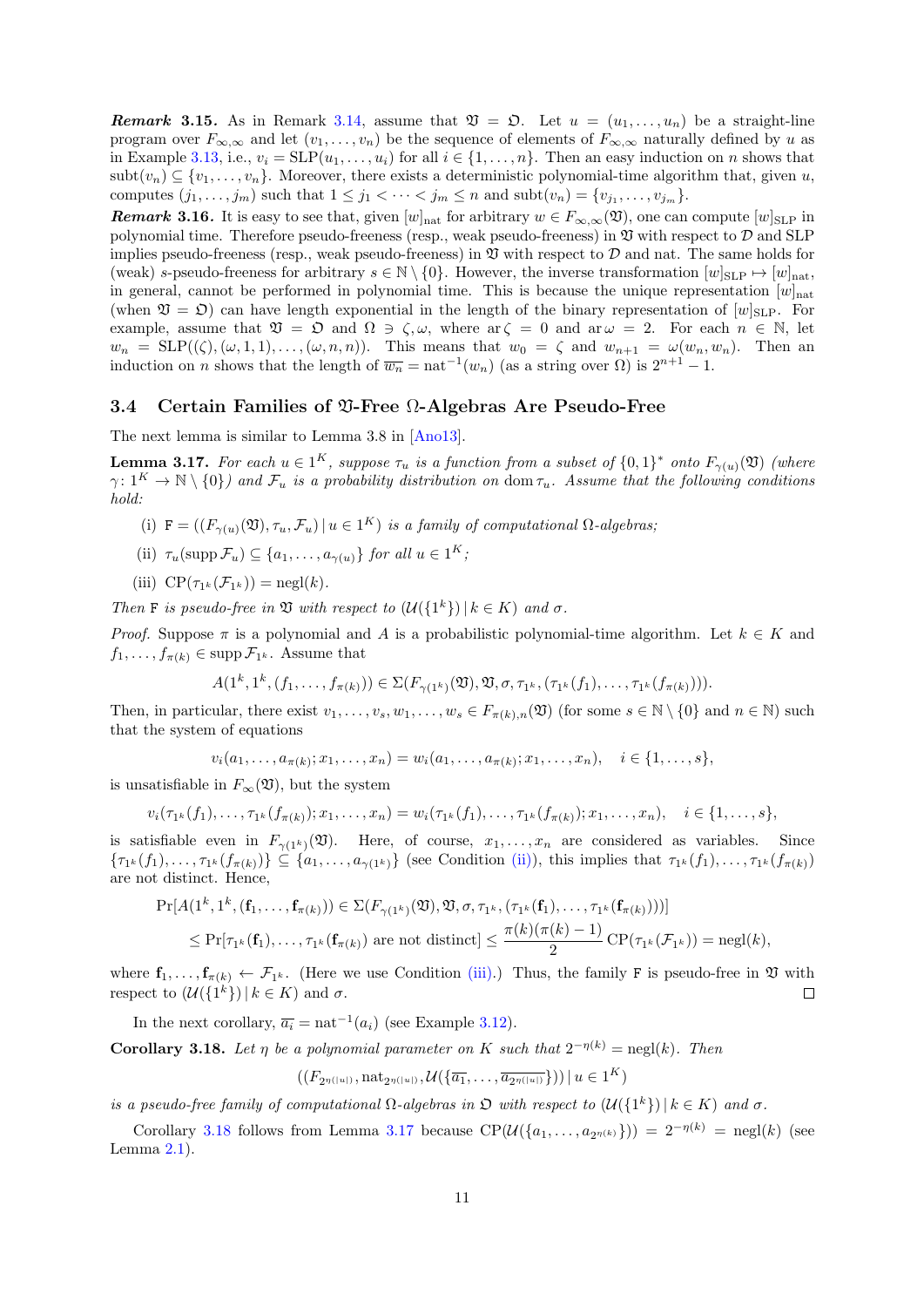### **3.5 (Weakly) Pseudo-Free Families of Quotient Algebras**

In this subsection, as in Subsection 3.2, we assume that the family  $H = ((H_d, \rho_d, \mathcal{R}_d) | d \in D)$  is a family of computational  $\Omega$ -algebras in  $\mathfrak{V}$ .

<span id="page-11-0"></span>**Definition 3.19** (*σ*-compatible family). We call the family H *σ*-compatible if there exists a deterministic polynomial-time algorithm that, giv[en](#page-7-2)

$$
(d, [u]_{\sigma}, ([g_1]_{\rho_d}, \ldots, [g_m]_{\rho_d}), ([h_1]_{\rho_d}, \ldots, [h_n]_{\rho_d}))
$$

for any  $d \in D$ ,  $u \in F_{m,n}(\mathfrak{V})$   $(m, n \in \mathbb{N})$ , and  $g_1, \ldots, g_m, h_1, \ldots, h_n \in H_d$ , computes  $[u(g_1, \ldots, g_m; h_1, \ldots, h_n)]_{\rho_d}$ .

Note that if the family H is polynomially bounded, then it is SLP-compatible and hence nat-compatible (see Remark  $3.16$ ).

In Lemmas 3.20 and 3.21 below, let  $(\mathcal{E}_d | d \in D)$  be a polynomial-time samplable probability ensemble such that for every  $d \in D$ ,  $\mathcal{E}_d$  is a probability distribution on a set  $E_d \subseteq \{0,1\}^{\leq \xi(|d|)}$ , where  $\xi$  is a fixed polynomial. (We can let  $E_d = \sup p \mathcal{E}_d$  for all  $d \in D$ .) Furthermore, suppose each pair  $(d, e)$  with  $d \in D$ and  $e \in E_d$  i[s assi](#page-10-3)gned a congruence  $\theta_{d,e}$  on  $H_d$ . Finally, we denote by  $\mathcal{D}'_k$  the distribution of the random variable  $(\mathbf{d}, \mathbf{e})$ , [whe](#page-11-1)re  $\mathbf{d} \leftarrow \mathcal{D}_k$  and  $\mathbf{e} \leftarrow \mathcal{E}_{\mathbf{d}}$  ( $k \in K$ ).

The next lemma is similar to Theorem 3.7 in [Ano13].

**Lemma 3.20.** *Assume that the following conditions hold:*

- (i) There exists a deterministic polynomial-time algorithm that, given  $d \in D$ ,  $e \in E_d$ , and  $[g]_{\rho_d}$ ,  $[h]_{\rho_d}$  $(where\ g, h \in H_d), \ decides\ whether\ (g, h) \in \theta_{d,e}.$
- <span id="page-11-2"></span><span id="page-11-1"></span>(ii) *If*  $\mathbf{d} \leftarrow \mathcal{D}_k$  *and*  $\mathbf{e} \leftarrow \mathcal{E}_{\mathbf{d}}$ *, then for any probabilistic polynomial-time algorithm A,*

$$
\Pr[A(1^k, \mathbf{d}, \mathbf{e}) = ([y]_{\rho_{\mathbf{d}}}, [z]_{\rho_{\mathbf{d}}}) \ s.t. \ (y, z) \in \theta_{\mathbf{d}, \mathbf{e}}^{\neq}] = \text{negl}(k).
$$

*Also, suppose the family* H *is σ-compatible and pseudo-free (resp., weakly pseudo-free) in* V *with respect to* D and  $\sigma$ . Then  $\mathbf{H}' = ((H_d/\theta_{d,e}, \rho_d/\theta_{d,e}, \mathcal{R}_d) | d \in D, e \in E_d)$  is a pseudo-free (resp., weakly pseudo-free) *family of computational*  $\Omega$ -*algebras in*  $\mathfrak V$  *with respect to*  $(\mathcal D'_k \mid k \in K)$  *and*  $\sigma$ *.* 

*Proof.* It is evident that for any  $d \in D$ ,  $e \in E_d$ , and  $h \in H_d$ , the set  $(\rho_d/\theta_{d,e})^{-1}(h/\theta_{d,e})$ , where  $h/\theta_{d,e}$  is considered as an element of  $H_d/\theta_{d,e}$ , coincides with the set  $\rho_d^{-1}(h/\theta_{d,e})$ , where  $h/\theta_{d,e}$  is considered as a subset of  $H_d$ . This together with Condition (i) implies that  $H'$  is a family of computational  $\Omega$ -algebras.

We consider only the case where H is pseudo-free. When H is weakly pseudo-free, the proof is the same, *mutatis mutandis*. Suppose  $\pi$  is a polynomial and *A* is a probabilistic polynomial-time algorithm. Let *B* be a probabilistic polynomial-time algorithm that on input  $(1^k, d, r)$  for arbitrary  $k \in K$ ,  $d \in \text{supp } \mathcal{D}_k$ , and  $r \in (\text{supp }\mathcal{R}_d)^{\pi(k)}$  chooses  $e \leftarrow \mathcal{E}_d$ , runs *[A](#page-11-2)* on input  $(1^k, (d,e), r)$ , and returns the output of *A* (if it exists). Furthermore, suppose C is a probabilistic polynomial-time algorithm that on input  $(1^k, d, e)$  for every  $k \in K$ ,  $d \in \text{supp }\mathcal{D}_k$ , and  $e \in \text{supp }\mathcal{E}_d$  proceeds as follows:

- 1. Choose  $\mathbf{r} \leftarrow \mathcal{R}_d^{\pi(k)}$ .
- 2. Run *A* on input  $(1^k, (d, e), r)$ . Assume that the output is

$$
(([v_1]_{\sigma}, [w_1]_{\sigma}), \dots, ([v_s]_{\sigma}, [w_s]_{\sigma}), (q_1, \dots, q_n)),
$$
\n(2)

where  $s \in \mathbb{N} \setminus \{0\}$ ,  $n \in \mathbb{N}$ ,  $v_i, w_i \in F_{\pi(k),n}(\mathfrak{V})$  for all  $i \in \{1,\ldots,s\}$ , and  $q_j = [h_j]_{\rho_d} =$  $[h_j/\theta_{d,e}]_{\rho_d/\theta_{d,e}}$   $(h_j \in H_d)$  for all  $j \in \{1, \ldots, n\}$ . Note that, in general, the algorithm *C* cannot check this condition. However, if it is not true, then further execution of *C* does not matter.

- 3. Compute  $[v_i(\rho_d(r);h)]_{\rho_d}$  and  $[w_i(\rho_d(r);h)]_{\rho_d}$  for all  $i \in \{1,\ldots,s\}$ , where  $h = (h_1,\ldots,h_n)$ . (This can be done in deterministic polynomial time because  $H$  is  $\sigma$ -compatible.)
- 4. If there exists an  $i \in \{1, ..., s\}$  such that  $v_i(\rho_d(r); h) \neq w_i(\rho_d(r); h)$ , then output  $([v_i(\rho_d(\mathbf{r}); h)]_{\rho_d}, [w_i(\rho_d(\mathbf{r}); h)]_{\rho_d})$  for some such *i*. Otherwise, the algorithm *C* fails.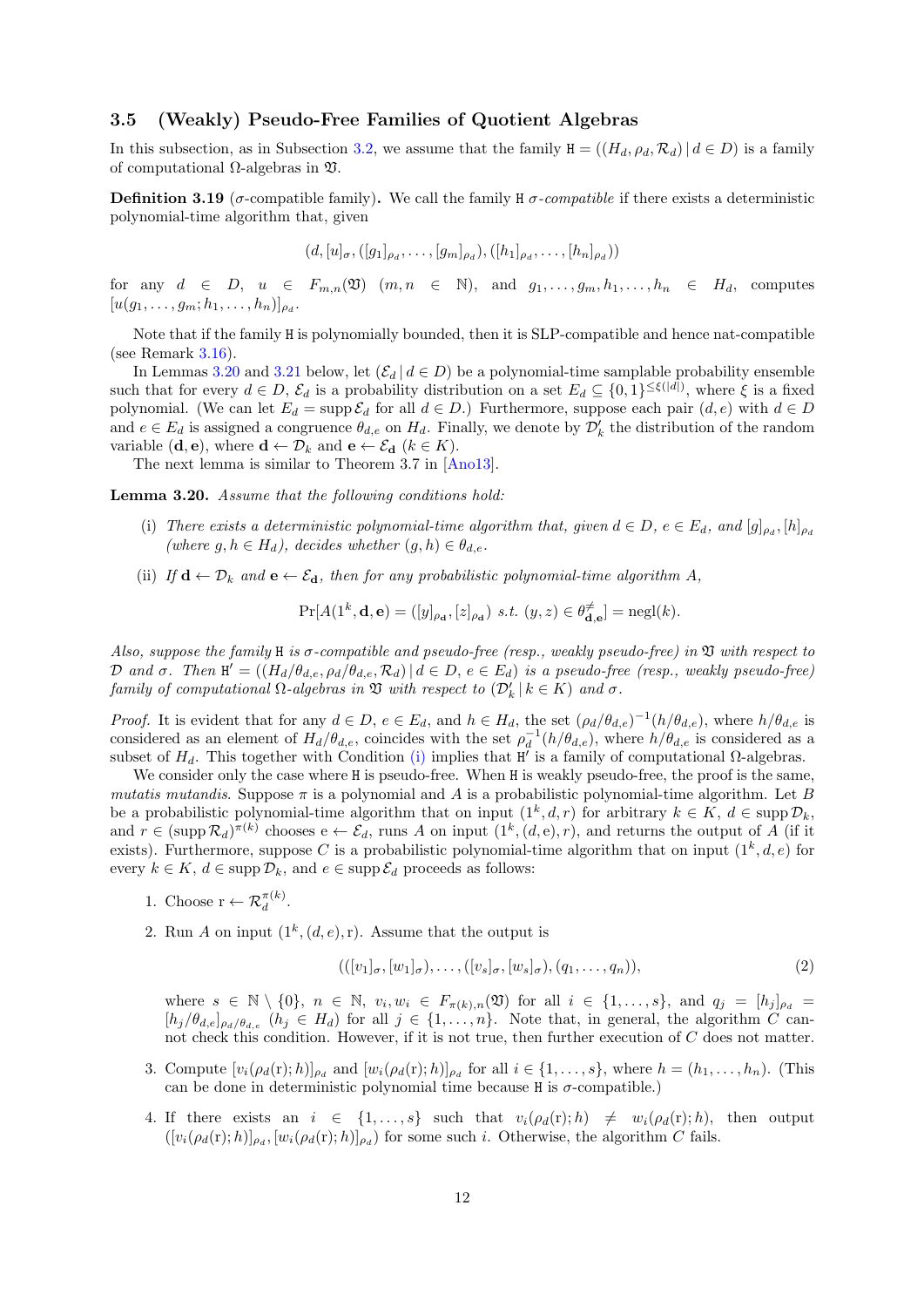Assume that the algorithm *A* is invoked by *B* or *C* on input  $(1^k, (d, e), r)$  (where  $k \in K$ ,  $d \in \text{supp } \mathcal{D}_k$ ,  $e \in \text{supp } \mathcal{E}_d$ , and  $r \in (\text{supp } \mathcal{R}_d)^{\pi(k)}$  and that the output of *A* (denoted by *u*) is in  $\Sigma(H_d/\theta_{d,e}, \mathfrak{V}, \sigma, \rho_d/\theta_{d,e}, (\rho_d/\theta_{d,e})(r))$ . In particular, this means that *u* has the form (2) and  $(v_i(\rho_d(r);h), w_i(\rho_d(r);h)) \in \theta_{d,e}$  for all  $i \in \{1,\ldots,s\}$ . If  $v_i(\rho_d(r);h) = w_i(\rho_d(r);h)$  for every  $i \in \{1, \ldots, s\}$ , then the algorithm *B* outputs  $u \in \Sigma(H_d, \mathfrak{V}, \sigma, \rho_d, \rho_d(r))$ . Otherwise, the algorithm *C* outputs a pair  $([y]_{\rho_d}, [z]_{\rho_d})$  such that  $(y, z) \in \theta_{d,e}^{\ne}$ . Hence,

$$
\Pr[A(1^k, (\mathbf{d}, \mathbf{e}), \mathbf{r}) \in \Sigma(H_{\mathbf{d}}/\theta_{\mathbf{d}, \mathbf{e}}, \mathfrak{V}, \sigma, \rho_{\mathbf{d}}/\theta_{\mathbf{d}, \mathbf{e}}, (\rho_{\mathbf{d}}/\theta_{\mathbf{d}, \mathbf{e}})(\mathbf{r}))] \le \Pr[B(1^k, \mathbf{d}, \mathbf{r}) \in \Sigma(H_{\mathbf{d}}, \mathfrak{V}, \sigma, \rho_{\mathbf{d}}, \rho_{\mathbf{d}}(\mathbf{r}))]
$$

$$
+ \Pr[C(1^k, \mathbf{d}, \mathbf{e}) = ([y]_{\rho_{\mathbf{d}}}, [z]_{\rho_{\mathbf{d}}}) \text{ s.t. } (y, z) \in \theta_{\mathbf{d}, \mathbf{e}}^{\ne}] = \text{negl}(k) + \text{negl}(k) = \text{negl}(k),
$$

where  $k \in K$ ,  $\mathbf{d} \leftarrow \mathcal{D}_k$ ,  $\mathbf{e} \leftarrow \mathcal{E}_{\mathbf{d}}$ , and  $\mathbf{r} \leftarrow \mathcal{R}_{\mathbf{d}}^{\pi(k)}$ . Thus,  $\mathbf{H}'$  is pseudo-free in  $\mathfrak{V}$  with respect to  $(\mathcal{D}'_k \mid k \in K)$ and  $\sigma$ .  $\Box$ 

**Lemma 3.21.** *Assume that the following conditions hold:*

- (i) There exists a deterministic polynomial-time algorithm that, given  $d \in D$ ,  $e \in E_d$ , and  $[g]_{\rho_d}$ ,  $[h]_{\rho_d}$ (where  $g, h ∈ H_d$ ), decides whether  $(g, h) ∈ θ_{d,e}$  (as in Lemma 3.20).
- <span id="page-12-0"></span>(ii) *For any polynomial*  $\pi$  *and any probabilistic polynomial-time algorithm*  $A$ *,*

 $\Pr[A(1^k, \mathbf{d}, \mathbf{e}, \mathbf{r})] = ([v]_\sigma, [w]_\sigma) \ s.t. \ v, w \in F_{\pi(k)}(\mathfrak{V}) \ and \ (v(\rho_\mathbf{d}(\mathbf{r})), w(\rho_\mathbf{d}(\mathbf{r}))) \in \theta_{\mathbf{d},\mathbf{e}}^{\neq}] = \text{negl}(k),$ 

 $where \mathbf{d} \leftarrow \mathcal{D}_k, \mathbf{e} \leftarrow \mathcal{E}_{\mathbf{d}}, and \mathbf{r} \leftarrow \mathcal{R}_{\mathbf{d}}^{\pi(k)}.$ 

*Also, suppose the family* H *is weakly pseudo-free in*  $\mathfrak V$  *with respect to*  $\mathcal D$  *and*  $\sigma$ *.*  $Then H' =$  $((H_d/\theta_{d,e}, \rho_d/\theta_{d,e}, \mathcal{R}_d) | d \in D, e \in E_d)$  is a weakly pseudo-free family of computational  $\Omega$ -algebras in  $\mathfrak{V}$  *with respect to*  $(\mathcal{D}'_k | k \in K)$  *and*  $\sigma$ *.* 

*Proof.* As in the proof of Lemma 3.20, we see that  $H'$  is a family of computational Ω-algebras.

Let  $\pi$  be a polynomial and let A be a probabilistic polynomial-time algorithm. Suppose B is a probabilistic polynomial-time algorithm that on input  $(1^k, d, r)$  for arbitrary  $k \in K$ ,  $d \in \text{supp } \mathcal{D}_k$ , and  $r \in (\text{supp } R_d)^{\pi(k)}$  chooses  $e \leftarrow \mathcal{E}_d$ , runs *A* on input  $(1^k, (d,e), r)$ , and returns the output of *A* (if it exists). Furthermore, let *C* be a [prob](#page-11-1)abilistic polynomial-time algorithm that on input  $(1^k, d, e, r)$  for every  $k \in K$ ,  $d \in \text{supp } \mathcal{D}_k$ ,  $e \in \text{supp } \mathcal{E}_d$ , and  $r \in (\text{supp } \mathcal{R}_d)^{\pi(k)}$  proceeds as follows:

- 1. Run *A* on input  $(1^k, (d, e), r)$ . Assume that the output is  $(p_1, \ldots, p_s)$ , where  $s \in \mathbb{N} \setminus \{0\}$  and  $p_i \in (\text{dom } \sigma)^2$  for all  $i \in \{1, \ldots, s\}$ . Note that, in general, the algorithm *C* cannot check this condition. However, if it is not true, then further execution of *C* does not matter.
- 2. Choose  $j \leftarrow \mathcal{U}(\{1, \ldots, 2^{\lceil \log_2 s \rceil}\}).$
- 3. If  $j \in \{1, \ldots, s\}$ , then output  $p_j$ . Otherwise, the algorithm *C* fails.

Assume that the algorithm *A* is invoked by *B* or *C* on input  $(1^k, (d, e), r)$  (where  $k \in K$ ,  $d \in \text{supp } D_k$ ,  $e \in \text{supp } \mathcal{E}_d$ , and  $r \in (\text{supp } \mathcal{R}_d)^{\pi(k)}$  and that the output of *A* is

$$
u = (([v_1]_{\sigma}, [w_1]_{\sigma}), \ldots, ([v_s]_{\sigma}, [w_s]_{\sigma})) \in \Sigma'(H_d/\theta_{d,e}, \mathfrak{V}, \sigma, (\rho_d/\theta_{d,e})(r)).
$$

This means that  $s \in \mathbb{N} \setminus \{0\}$ ,  $v_i, w_i \in F_{\pi(k)}(\mathfrak{V})$  for all  $i \in \{1, \ldots, s\}$ ,  $v_j \neq w_j$  for some  $j \in \{1, \ldots, s\}$ , and  $(v_i(\rho_d(r)), w_i(\rho_d(r))) \in \theta_{d,e}$  for each  $i \in \{1, \ldots, s\}$ . For brevity, put

$$
\Pi(k,d,e,r)=\{([v]_\sigma,[w]_\sigma)\,|\, v,w\in F_{\pi(k)}(\mathfrak{V}),\, (v(\rho_d(r)),w(\rho_d(r)))\in\theta_{d,e}^{\ne}\}.
$$

Moreover, let  $\mathsf{v}^u(g) = (v_1(g), \ldots, v_s(g))$  and  $\mathsf{w}^u(g) = (w_1(g), \ldots, w_s(g))$  for arbitrary  $g \in H_d^{\pi(k)}$  $\frac{\pi(\kappa)}{d}$ . Choose a polynomial *η* satisfying  $2^{\lceil \log_2 s \rceil} \leq \eta(k)$ . If  $v^u(\rho_d(r)) = w^u(\rho_d(r))$ , then the algorithm *B* outputs  $u \in \Sigma'(H_d, \mathfrak{V}, \sigma, \rho_d(r)).$  Assume that  $v^u(\rho_d(r)) \neq w^u(\rho_d(r)).$  Then it is evident that the algorithm C outputs an element of Π(*k, d, e, r*) if and only if j *∈ {*1*, . . . , s}* and *v*j(*ρd*(*r*)) *̸*= *w*j(*ρd*(*r*)), where j is defined in Step 2 of *C*. This shows that

$$
\Pr[C(1^k, d, e, r) \in \Pi(k, d, e, r) | A(1^k, (d, e), r) = u]
$$
  
= 
$$
\Pr[\mathbf{j} \in \{1, ..., s\}, v_{\mathbf{j}}(\rho_d(r)) \neq w_{\mathbf{j}}(\rho_d(r))] \ge \frac{1}{2^{\lceil \log_2 s \rceil}} \ge \frac{1}{\eta(k)},
$$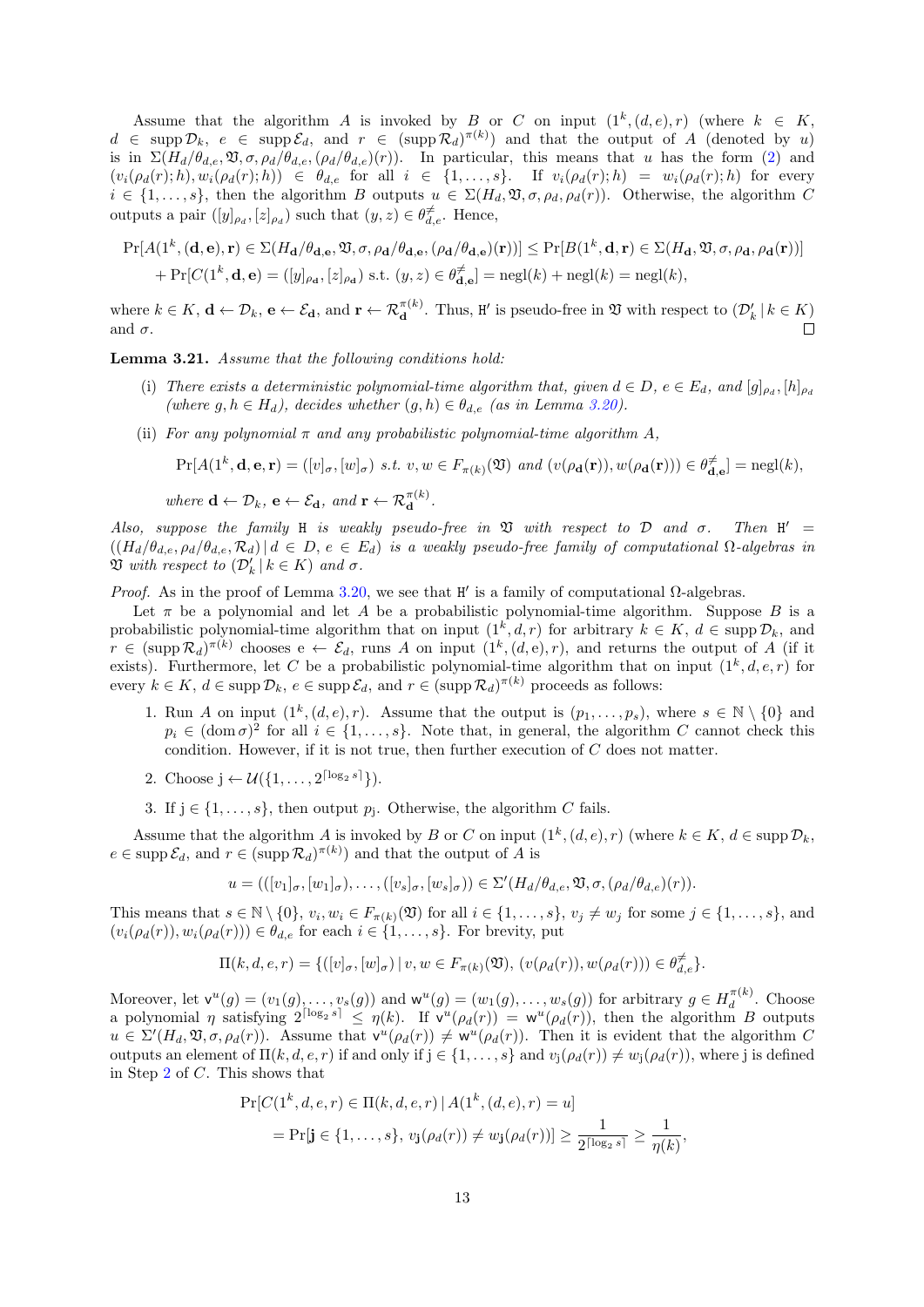where  $\mathbf{j} \leftarrow \mathcal{U}(\{1, \ldots, 2^{\lceil \log_2 s \rceil}\})$ . (The random bits of the algorithm *A* are considered as a part of the random bits of the algorithm *C*.) Hence,

$$
Pr[A(1^k, (d, e), r) = u] \le \eta(k) Pr[C(1^k, d, e, r) \in \Pi(k, d, e, r), A(1^k, (d, e), r) = u]
$$

and

$$
\Pr[A(1^k, (d, e), r) = u' \in \Sigma'(H_d/\theta_{d,e}, \mathfrak{V}, \sigma, (\rho_d/\theta_{d,e})(r)) \text{ s.t. } \mathsf{v}^{u'}(\rho_d(r)) \neq \mathsf{w}^{u'}(\rho_d(r))]
$$
  
\n
$$
\leq \eta(k) \Pr[C(1^k, d, e, r) \in \Pi(k, d, e, r)].
$$

Therefore we have

$$
\Pr[A(\mathbf{1}^k, (\mathbf{d}, \mathbf{e}), \mathbf{r}) \in \Sigma'(H_{\mathbf{d}}/\theta_{\mathbf{d}, \mathbf{e}}, \mathfrak{V}, \sigma, (\rho_{\mathbf{d}}/\theta_{\mathbf{d}, \mathbf{e}})(\mathbf{r}))]
$$
\n
$$
= \Pr[A(\mathbf{1}^k, (\mathbf{d}, \mathbf{e}), \mathbf{r}) = u' \in \Sigma'(H_{\mathbf{d}}/\theta_{\mathbf{d}, \mathbf{e}}, \mathfrak{V}, \sigma, (\rho_{\mathbf{d}}/\theta_{\mathbf{d}, \mathbf{e}})(\mathbf{r})) \text{ s.t. } v^{u'}(\rho_{\mathbf{d}}(\mathbf{r})) = w^{u'}(\rho_{\mathbf{d}}(\mathbf{r}))]
$$
\n
$$
+ \Pr[A(\mathbf{1}^k, (\mathbf{d}, \mathbf{e}), \mathbf{r}) = u' \in \Sigma'(H_{\mathbf{d}}/\theta_{\mathbf{d}, \mathbf{e}}, \mathfrak{V}, \sigma, (\rho_{\mathbf{d}}/\theta_{\mathbf{d}, \mathbf{e}})(\mathbf{r})) \text{ s.t. } v^{u'}(\rho_{\mathbf{d}}(\mathbf{r})) \neq w^{u'}(\rho_{\mathbf{d}}(\mathbf{r}))]
$$
\n
$$
\leq \Pr[B(\mathbf{1}^k, \mathbf{d}, \mathbf{r}) \in \Sigma'(H_{\mathbf{d}}, \mathfrak{V}, \sigma, \rho_{\mathbf{d}}(\mathbf{r}))] + \eta(k) \Pr[C(\mathbf{1}^k, \mathbf{d}, \mathbf{e}, \mathbf{r}) \in \Pi(k, \mathbf{d}, \mathbf{e}, \mathbf{r})]
$$
\n
$$
= \text{negl}(k) + \eta(k) \text{ negl}(k) = \text{negl}(k),
$$

where  $k \in K$ ,  $\mathbf{d} \leftarrow \mathcal{D}_k$ ,  $\mathbf{e} \leftarrow \mathcal{E}_{\mathbf{d}}$ , and  $\mathbf{r} \leftarrow \mathcal{R}_{\mathbf{d}}^{\pi(k)}$ . Thus,  $\mathbf{H}'$  is weakly pseudo-free in  $\mathfrak{V}$  with respect to  $(\mathcal{D}'_k \mid k \in K)$  and  $\sigma$ .  $\Box$ 

## **4 When Polynomially Bounded (Weakly) Pseudo-Free Families in** O **Exist Unconditionally?**

<span id="page-13-0"></span>In this section, we mostly consider the case where  $\mathfrak{V} = \mathfrak{O}$ . Recall that  $\overline{w} = \text{nat}^{-1}(w)$  for any  $w \in F_{\infty,\infty}$ (see Example 3.12).

#### **4.1 Unconditional Results**

*Remark* 4.1. [Ass](#page-9-3)ume that  $\Omega$  consists of nullary operation symbols only. By Corollary 3.18,

$$
\mathbf{F} = \left( \left( F_{2^{|u|}}, \operatorname{nat}_{2^{|u|}}, \mathcal{U}\left( \left\{ \overline{a_1}, \ldots, \overline{a_{2^{|u|}}} \right\} \right) \right) \mid u \in 1^K \right)
$$

<span id="page-13-3"></span><span id="page-13-1"></span>is a pseudo-free family of computational  $\Omega$ -algebras in  $\mathfrak{D}$  with respect to  $(\mathcal{U}(\{1^k\}) | k \in K)$  and  $\sigma$ . Also, **F** has unique representations of elements. Furthermore, it is easy to see that  $F_{2^k} = \Omega \sqcup \{a_1, \ldots, a_{2^k}\}\$ for all  $k \in K$ . Therefore each string (over the alphabet  $\Omega \sqcup \{a, 0, 1\}$ ) in dom nat<sub>2</sub><sup>*k*</sup> has length at most  $k + 2$ . This shows that F is polynomially bounded.

*Remark* **4.2***.* Assume that  $\Omega = \Omega_0 \sqcup \{\omega\}$ , where  $\Omega_0$  consists of nullary operation symbols and ar  $\omega = 1$ . For arbitrary  $n \in \mathbb{N}$ , denote by  $\omega^n$  the *n*-fold composition of  $\omega$  with itself. It is easy to see that every element of  $F_\infty$  can be uniquely represented as  $\omega^i(b)$ , where  $i \in \mathbb{N}$  and  $b \in \Omega_0 \cup \{a_1, a_2, \dots\}$ .

<span id="page-13-2"></span>Let  $k \in K$ . Denote by  $\theta_{1^k}$  the following binary relation on  $F_{2^k}$ :

$$
\{(v, w) \in F_{2^k}^2 \mid v = w \text{ or } v = \omega^i(b), w = \omega^j(b), \text{ where } i, j \ge 2^k, b \in \Omega_0 \sqcup \{a_1, \ldots, a_{2^k}\}\}.
$$

This relation is a congruence on  $F_{2^k}$ . The equivalence classes under  $\theta_{1^k}$  are

$$
\{\omega^{0}(b)\},\ldots,\{\omega^{2^{k}-1}(b)\},\{\omega^{2^{k}}(b),\omega^{2^{k}+1}(b),\ldots\},\
$$

where *b* ranges over  $\Omega_0 \sqcup \{a_1, \ldots, a_{2^k}\}.$ 

By Corollary 3.18,

 $\mathbf{F} = ((F_{2|u|}, \text{nat}_{2|u|}, \mathcal{U}(\{\overline{a_1}, \ldots, \overline{a_{2|u|}}\})) | u \in 1^K)$ 

is a pseudo-free family of computational  $\Omega$ -algebras in  $\mathfrak{D}$  with respect to  $(\mathcal{U}(\{1^k\}) | k \in K)$  and nat. We observe that, given  $(1^k, \overline{v}, \overline{w})$  (where  $v, w \in F_{2^k}$ ), one can decide whether  $(v, w) \in \theta_{1^k}$  in deterministic polynomial time. [Als](#page-10-4)o, if  $(v, w) \in \theta_{1}^{\neq}$  $\neq$ <sub>1</sub><sup>k</sup>, then both  $\overline{v}$  and  $\overline{w}$  have length at least  $2^k + 1$  as strings over  $\Omega \sqcup \{a, 0, 1\}$ . This implies that for any probabilistic polynomial-time algorithm *A*, we have  $\Pr[A(1^k, 1^k) =$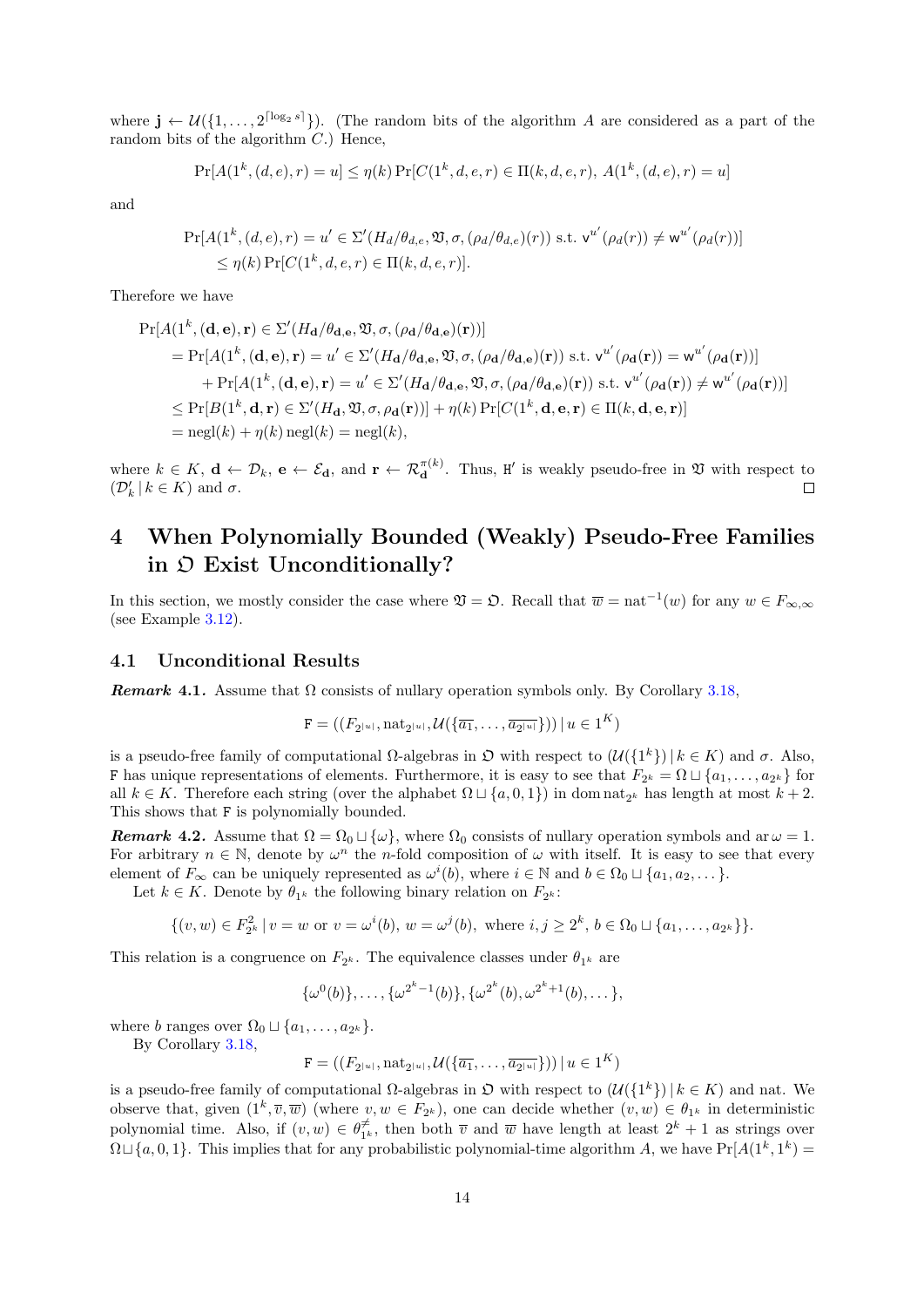$(\overline{v}, \overline{w})$  s.t.  $(v, w) \in \theta_{1k}^{\neq}$  $\mathcal{F}_{1^k}$  = 0 for all sufficiently large  $k \in K$ . Moreover, it is easy to see that the family **F** is nat-compatible. Thus, by Lemma 3.20,

$$
\mathbf{F}' = \left( \left( F_{2|u|}/\theta_u, \text{nat}_{2|u|}/\theta_u, \mathcal{U}\left( \{ \overline{a_1}, \dots, \overline{a_{2|u|}} \} \right) \right) \mid u \in 1^K \right)
$$

is a pseudo-free family of computational  $\Omega$ -algebras in  $\mathfrak{O}$  with respect to  $(\mathcal{U}(\{1^k\}) | k \in K)$  and nat. (We apply this lemma to  $H = F$  $H = F$  $H = F$ ,  $E_u = \{e\}$ , where  $e \in \{0,1\}^*$  is arbitrary,  $\mathcal{E}_u = \mathcal{U}(E_u)$ , and  $\theta_{u,e} = \theta_u$ for all  $u \in 1^K$ . Since *e* is fixed, we omit it.) The family F' has exponential size because  $|F_{2^k}/\theta_{1^k}| =$  $(2<sup>k</sup> + 1)(|\Omega_0| + 2<sup>k</sup>)$  for all  $k \in K$ . But this family is not polynomially bounded and does not have unique representations of elements. The last disadvantage can be overcome by restricting the function  $nat_{2|u|}$  to the set

$$
S_u = \{\overline{\omega^i(b)} \mid i \in \{0, \ldots, 2^{|u|}\}, b \in \Omega_0 \sqcup \{a_1, \ldots, a_{2^{|u|}}\}\},
$$

where  $u \in 1^K$ . Namely, let

$$
\mathbf{F}'' = ((F_{2^{|u|}}/\theta_u, (\text{nat}_{2^{|u|}}|_{S_u})/\theta_u, \mathcal{U}(\{\overline{a_1}, \dots, \overline{a_{2^{|u|}}}\})) \mid u \in 1^K).
$$

Then by Remark 3.11,  $F''$  is a pseudo-free family of computational  $\Omega$ -algebras in  $\mathfrak D$  with respect to  $(\mathcal{U}(\{1^k\})\,|\,k\in K)$  and nat (note that  $(\text{nat}_{2^{|u|}}|_{S_u})/\theta_u = (\text{nat}_{2^{|u|}}/\theta_u)|_{S_u}$  for all  $u \in 1^K$ ). This family has exponential size and unique representations of elements, but is not polynomially bounded.

*Remark* 4.3. In this remark, as in Remark 4.2, we assume that  $\Omega = \Omega_0 \sqcup \{\omega\}$ , where  $\Omega_0$  consists of nullary operation [symb](#page-9-4)ols and ar  $\omega = 1$ . Also, we use the notation of Remark 4.2.

<span id="page-14-0"></span>Let  $k \in K$ . Define the function  $\delta_{1^k}$  by  $\delta_{1^k}(i,\overline{b}) = \omega^i(b)$  for each  $i \in \mathbb{N}$  and  $b \in \Omega_0 \sqcup \{a_1,\ldots,a_{2^k}\}.$ This function provides a more succinct representation of elements of  $F_{2^k}$  than nat<sub>2</sub><sup>k</sup>. By Lemma 3.17,

$$
\mathbf{F} = ((F_{2|u|}, \delta_u, \mathcal{U}(\{(0, \overline{a_1}), \dots, (0, \overline{a_{2|u|}})\})) \mid u \in 1^K)
$$

is a pseudo-free (and hence weakly pseudo-free) family of computational  $\Omega$ -algebras in  $\mathfrak D$  with respect to  $(\mathcal{U}(\{1^k\})\,|\,k\in K)$  and SLP. Of course, given  $1^k$  and  $[v]_{\delta_{1^k}}$ ,  $[w]_{\delta_{1^k}}$  (where  $v, w \in F_{2^k}$ ), one can [deci](#page-10-5)de whether  $(v, w) \in \theta_{1^k}$  in deterministic polynomial time. Suppose  $v, w \in F_m$  and  $f \in \{a_1, \ldots, a_{2^k}\}^m$  $(\text{where } m \in \mathbb{N})$  are such that  $(v(f), w(f)) \in \theta_{1^k}^{\neq}$  $\neq i$ . Let  $v = \omega^{i}(b)$  and  $w = \omega^{j}(c)$ , where  $i, j \in \mathbb{N}$  and  $b, c \in \Omega_0 \sqcup \{a_1, \ldots, a_m\}$ . Then  $v(f) = \omega^i(b(f))$  and  $w(f) = \omega^j(c(f))$ , where  $b(f), c(f) \in \Omega_0 \sqcup \{a_1, \ldots, a_{2^k}\}.$ Therefore we have  $i, j \geq 2^k$ . It is evident that  $\text{subt}(v) = {\omega^l(b) | l \in \{0, ..., i\}}$  and  $\text{subt}(w) = {\omega^l(c) | l \in$ *{*0*,...,j}*}. Hence it follows from Remark 3.15 that if  $(u_1, \ldots, u_n)$  ∈ SLP<sup>−1</sup> $(v)$   $\sqcup$  SLP<sup>−1</sup> $(w)$ , then  $n \ge$  $\min\{i, j\} + 1 \geq 2^k + 1$ . This implies that for any polynomial  $\pi$  and any probabilistic polynomial-time algorithm *A*,

$$
\Pr[A(1^k, 1^k, \mathbf{r}) = ([v]_{\operatorname{SLP}}, [w]_{\operatorname{SLP}}) \text{ s.t. } v, w \in F_{\pi(k)} \text{ and } (v(\delta_{1^k}(\mathbf{r})), w(\delta_{1^k}(\mathbf{r}))) \in \theta_{1^k}^{\neq}] = 0
$$

for all sufficiently large  $k \in K$ , where  $\mathbf{r} \leftarrow \mathcal{U}(\{(0, \overline{a_1}), \ldots, (0, \overline{a_{2^k}})\})^{\pi(k)}$ . Thus, by Lemma 3.21,

$$
\mathbf{F}' = ((F_{2^{|u|}}/\theta_u, \delta_u/\theta_u, \mathcal{U}(\{(0, \overline{a_1}), \dots, (0, \overline{a_{2^{|u|}}})\})) | u \in 1^K)
$$

is a weakly pseudo-free family of computational  $\Omega$ -algebras in  $\mathfrak{O}$  with respect to  $(\mathcal{U}(\{1^k\}) | k \in K)$ and SLP. (As in Remark 4.2, we apply th[is](#page-12-0) lemma to  $H = F$ ,  $E_u = \{e\}$ , where  $e \in \{0,1\}^*$  is arbitrary,  $\mathcal{E}_u = \mathcal{U}(E_u)$ , and  $\theta_{u,e} = \theta_u$  for all  $u \in 1^K$ . Since *e* is fixed, we omit it.) The family F' has exponential size, but is not polynomially bounded and does not have unique representations of elements. However, we can overcome both of these disadvantages by restricting the function  $\delta_u$  to the set  $S_u = \{ (i, \overline{b}) | i \in$ *{*0*,...,* 2<sup>|*u*</sup><sup>|</sup>*}*, *b* ∈ Ω<sub>0</sub> ⊥ {*a*<sub>1</sub>*,..., a*<sub>2|*u*</sub>|}}, where *u* ∈ 1<sup>*K*</sup>. Namely, let

$$
\mathbf{F}'' = ((F_{2|u|}/\theta_u, (\delta_u|_{S_u})/\theta_u, \mathcal{U}(\{(0, \overline{a_1}), \dots, (0, \overline{a_{2|u|}})\})) \mid u \in 1^K).
$$

Then by Remark 3.11, F'' is a weakly pseudo-free family of computational Ω-algebras in  $\mathfrak D$  with respect to  $(\mathcal{U}(\{1^k\})\,|\,k\in K)$  and SLP (note that  $(\delta_u|_{S_u})/\theta_u = (\delta_u/\theta_u)|_{S_u}$  for all  $u \in 1^K$ ). It is easy to see that the family F *′′* is polynomially bounded and has unique representations of elements.

Note that neither  $F'$  nor  $F''$  is 1-pseudo-free in  $\mathfrak{O}$  with respect to  $(\mathcal{U}(\{1^k\})\,|\,k \in K)$  and nat. This is because the equa[tion](#page-9-4)  $x_1 = \omega(x_1)$  is unsatisfiable in  $F_{\infty}$ , but  $\omega^{2^{|u|}}(a_1)/\theta_u = \delta_u(2^{|u|}, \overline{a_1})/\theta_u$  is a solution to this equation in  $F_{2|u|}/\theta_u$  ( $u \in 1^K$ ). In particular, neither F' nor F'' is pseudo-free in  $\mathfrak{O}$  with respect to  $(\mathcal{U}(\{1^k\}) | k \in K)$  and SLP (see Remarks 3.16 and 3.9).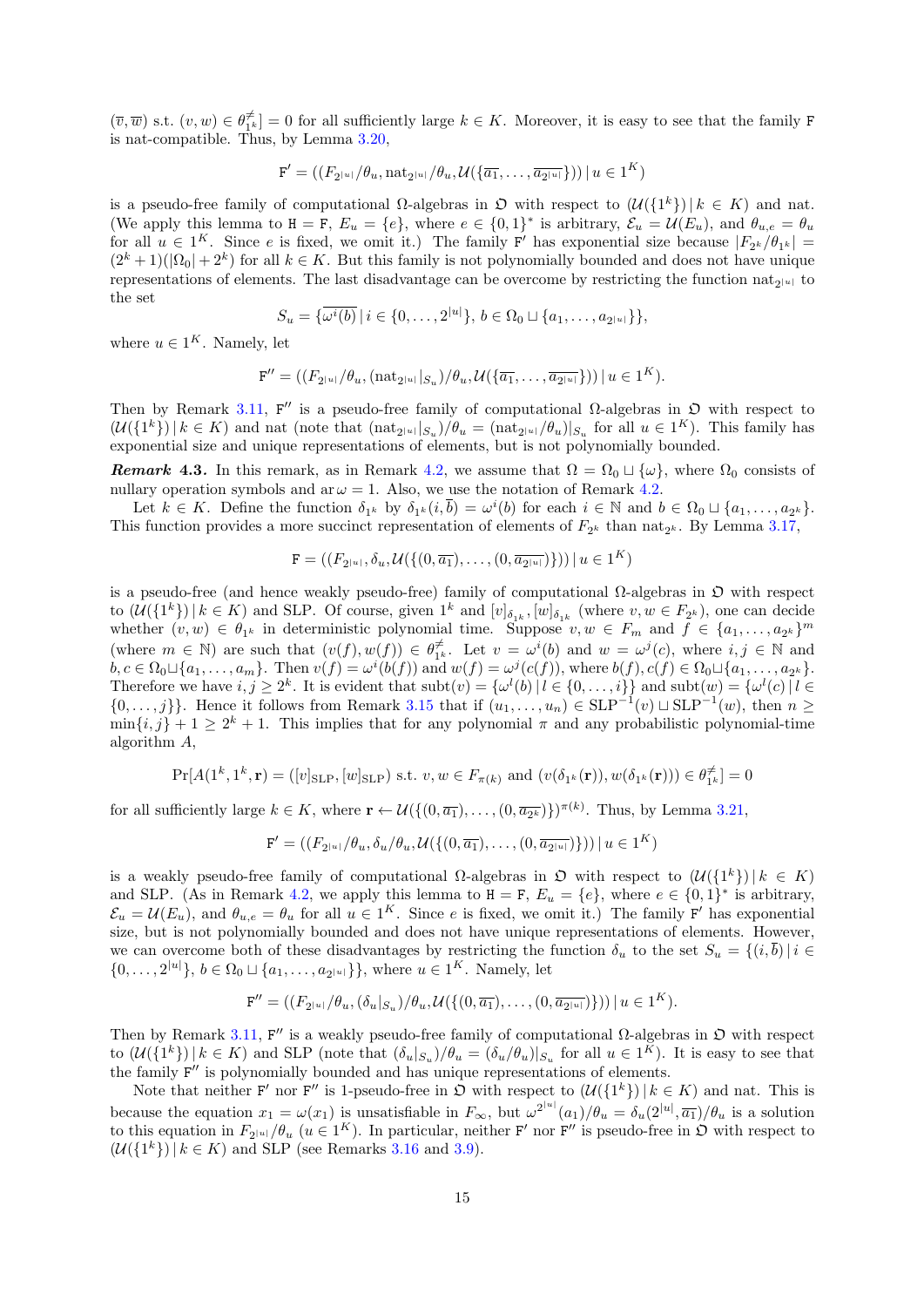## **4.2 Some Cases Where the Existence of Weakly Pseudo-Free Families Implies the Existence of Collision-Resistant Families of Hash Functions**

<span id="page-15-0"></span>**Construction 4.4.** Suppose  $\chi: \bigcup_{n \in \mathbb{N}} \{0,1\}^n \to F_{\infty}(\mathfrak{V})$  is a function satisfying the following conditions:

- (i) *N* is an infinite polynomial-time enumerable subset of N. This means that the function  $i \mapsto$  $\min\{n \in N \mid n > i\}$  is a polynomial parameter on N (see [Gol01, Subsubsection 2.2.3.1]).
- <span id="page-15-5"></span><span id="page-15-1"></span>(ii) There exists a deterministic polynomial-time algorithm that, given  $y \in \bigsqcup_{n\in\mathbb{N}}\{0,1\}^n$ , computes  $[\chi(y)]_{\text{nat}}$ .
- (iii) There exists a polynomial  $\gamma$  such that  $\chi(\{0,1\}^n) \subseteq F_{\gamma(n)}(\mathfrak{V})$  for all  $n \in N$ .
- <span id="page-15-3"></span>(iv) For any  $n \in N$ ,  $\chi|_{\{0,1\}^n}$  is one-to-one.

<span id="page-15-2"></span>Also, let  $H = ((H_d, \rho_d, \mathcal{R}_d) | d \in D)$  be a polynomially bounded family of computational Ω-algebras in  $\mathfrak V$ (see Subsection 3.2). Choose a polynomial parameter  $\eta$  on *K* such that dom  $\rho_d \subseteq \{0,1\}^{\leq \eta(k)}$  for each  $k \in K$  and  $d \in \text{supp } \mathcal{D}_k$ . Denote by  $\xi$  the polynomial parameter  $k \mapsto \min\{n \in N \mid n > \eta(k) + 1\}$  on K (see Condition (i)). Then  $\xi(k) \in N$  and  $\xi(k) > \eta(k) + 1$  for all  $k \in K$ .

<span id="page-15-4"></span>For any  $n \in \mathbb{N}$ , let  $\alpha_n$  be the one-to-one function from  $\{0,1\}^{\leq n}$  onto  $\{0,1\}^{n+1} \setminus \{0^{n+1}\}$  defined by  $\alpha_n(y) = y10^{n-|y|}$  [fo](#page-7-2)r all  $y \in \{0,1\}^{\leq n}$ . Then the function  $(1^n, y) \mapsto \alpha_n(y)$ , where  $n \in \mathbb{N}$  and  $y \in \{0,1\}^{\leq n}$ , is polynomial-time computable.

Choose a p[olyn](#page-15-1)omial  $\pi$  such that  $\chi(\{0,1\}^{\xi(k)}) \subseteq F_{\pi(k)}(\mathfrak{V})$  for all  $k \in K$ . Condition (iii) implies that such a polynomial exists. Put

$$
E_k = \{(1^k, d, r) \mid d \in \operatorname{supp} \mathcal{D}_k, r \in (\operatorname{dom} \rho_d)^{\pi(k)}\} \text{ (where } k \in K) \text{ and } E = \bigsqcup_{k \in K} E_k.
$$

For each  $e \in E$ , define  $\kappa(e)$  to be the unique  $k \in K$  such that  $e \in E_k$ . It is easy to see that  $E_k \subseteq \{0,1\}^{\leq \zeta(k)}$ for all  $k \in K$ , where  $\zeta$  is a fixed polynomial, and  $\kappa$  is a polynomial parameter on E, as in Definition 2.3. Finally, let

$$
\phi_{(1^k,d,r)}(y) = \alpha_{\eta(k)}([\chi(y)(\rho_d(r))]_{\rho_d}),
$$

for every  $k \in K$ ,  $d \in \text{supp } \mathcal{D}_k$ ,  $r \in (\text{dom } \rho_d)^{\pi(k)}$ , and  $y \in \{0,1\}^{\xi(k)}$ . Here  $[\chi(y)(\rho_d(r))]_{\rho_d}$  denotes [the](#page-6-0) preimage of  $\chi(y)(\rho_d(r))$  under  $\rho_d$  computed by the following deterministic polynomial-time algorithm:

- 1. Given *y*, compute  $[\chi(y)]_{nat}$  (see Condition (ii)).
- 2. Given *d*,  $[\chi(y)]_{\text{nat}}$ , and *r*, compute and output  $[\chi(y)(\rho_d(r))]_{\rho_d}$ . (This can be done in deterministic polynomial time because H is nat-compatible.)

Thus,  $\Phi = (\phi_e: \{0,1\}^{\xi(\kappa(e))} \to \{0,1\}^{\eta(\kappa(e))+1} | e \in E)$  is a family of hash functions.

**Theorem 4.5.** Let  $H$ ,  $\pi$ , and  $\Phi$  be as in Construction 4.4. Assume that the family  $H$  is weakly 1-pseudo*free in*  $\mathfrak V$  *with respect to*  $\mathcal D$  *and* nat. For each  $k \in K$ , denote by  $\mathcal E_k$  the distribution of the random variable  $(1^k, \mathbf{d}, \mathbf{r})$ , where  $\mathbf{d} \leftarrow \mathcal{D}_k$  and  $\mathbf{r} \leftarrow \mathcal{R}_{\mathbf{d}}^{\pi(k)}$ . Then the family  $\Phi$  is collision-resistant with respect  $to \mathcal{E} = (\mathcal{E}_k | k \in K)$ . (It is evident that the probability ensemble  $\mathcal E$  is polynomial-time samplable when the *indices are represented in unary.)*

<span id="page-15-6"></span>*Proof.* Let *A* be a probabilistic polynomial-time algorithm. Suppose *B* is a probabilistic polynomial-time algorithm that on input  $e = (1^k, d, r)$  for every  $k \in K$ ,  $d \in \text{supp } \mathcal{D}_k$ , and  $r \in (\text{supp } \mathcal{R}_d)^{\pi(k)}$  proceeds as follows:

- 1. Run *A* on input *e*. Assume that the output is a collision  $(y, z)$  for the function  $\phi_e$ . If this is not true, then *B* fails.
- 2. Compute and output  $([\chi(y)]_{\text{nat}}, [\chi(z)]_{\text{nat}})$ , where  $\chi$  is related to  $\pi$  and  $\Phi$  as in Construction 4.4. (It is easy to see that this pair is in  $\Sigma'_{1}(H_{d}, \mathfrak{V}, \text{nat}, \rho_{d}(r))$ .)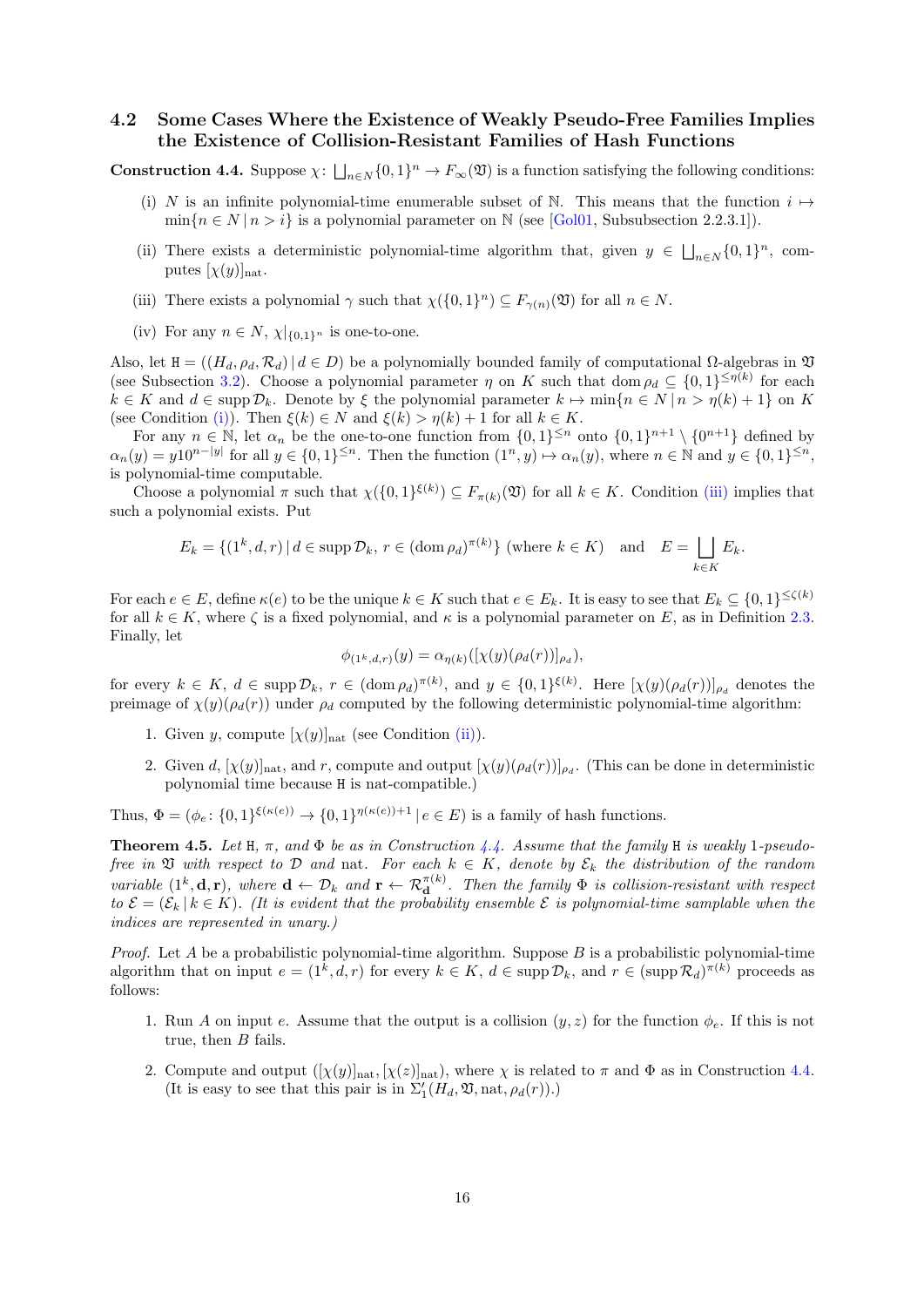Let  $k \in K$ ,  $\mathbf{d} \leftarrow \mathcal{D}_k$ , and  $\mathbf{r} \leftarrow \mathcal{R}_{\mathbf{d}}^{\pi(k)}$ . Then the random variable  $\mathbf{e} = (1^k, \mathbf{d}, \mathbf{r})$  is distributed according to  $\mathcal{E}_k$ . Furthermore, we have

 $Pr[A(e)$  is a collision for  $\phi_e] = Pr[B(1^k, \mathbf{d}, \mathbf{r}) \in \Sigma'_{1}(H_{\mathbf{d}}, \mathfrak{V}, \text{nat}, \rho_{\mathbf{d}}(\mathbf{r}))] = negl(k)$ 

because H is weakly 1-pseudo-free in  $\mathfrak V$  with respect to  $\mathcal D$  and nat. Thus, the family  $\Phi$  is collision-resistant with respect to *E*.  $\Box$ 

**Corollary 4.6.** *Assume that there exists a function*  $\chi: \bigcup_{n\in\mathbb{N}}\{0,1\}^n \to F_{\infty}(\mathfrak{V})$  *satisfying Conditions*  $(i)$ – *(iv) of Construction 4.4. Then the existence of polynomially bounded weakly* 1*-pseudo-free families of computational* Ω*-algebras in* V *with respect to D and* nat *implies the existence of collision-resistant families of hash functions (with respect to some probability ensemble that is indexed by K and is polynomial-time samplable when the indices are represented in unary).*

<span id="page-16-1"></span>[C](#page-15-4)orollary 4.6 fol[lows](#page-15-5) immediately from Theorem 4.5.

*Remark* 4.7. Here are some cases where a function  $\chi: \bigcup_{n\in\mathbb{N}}\{0,1\}^n \to F_{\infty}(\mathfrak{V})$  satisfying Conditions (i)– (iv) of Construction 4.4 exists:

<span id="page-16-2"></span>(i)  $\Omega \ni \omega$ [,](#page-16-1) where  $\alpha \omega = 2$ , and  $\mathfrak V$  *is a nontri[vial](#page-15-6) variety of*  $\Omega$ -algebras such that any  $H \in \mathfrak V$  *is a groupoid with an identity element (denoted by*  $1_H$ ) under  $\omega$ . (In particular, this holds if  $\mathfrak V$ is a nontrivi[al v](#page-15-5)ariety of monoids, loops, groups, or rings.) In this case, the required func[tion](#page-15-1)  $\chi: \{0,1\}^* \to F_\infty(\mathfrak{V})$  can be defined as follows. For any  $y \in \{0,1\}^*$ , let  $\{i_1,\ldots,i_m\}$  (where  $i_1 < \cdots < i_m$ ) be the set of all  $i \in \{1, \ldots, |y|\}$  such that the *i*th bit of *y* is 1. Then

$$
\chi(y)=\begin{cases}1_{F_\infty(\mathfrak{V})}&\text{if $m=0$,}\\ a_{i_1}&\text{if $m=1$,}\\ \omega(\ldots\omega(\omega(a_{i_1},a_{i_2}),a_{i_3}),\ldots,a_{i_m})&\text{if $m\geq 2$.}\end{cases}
$$

Choose an  $\Omega$ -algebra  $H \in \mathfrak{V}$  with at least two elements. Furthermore, let  $h \in H \setminus \{1_H\}$ . Suppose *y* and *z* are distinct bit strings of the same length. We assume that the *j*th bits of *y* and *z* are 0 and 1, respectively. Let  $\alpha$  be the homomorphism of  $F_\infty(\mathfrak{V})$  to *H* such that  $\alpha(a_i) = h$  and  $\alpha(a_i) = 1_H$  for all  $i \in \mathbb{N} \setminus \{j\}$ . Then it is easy to see that  $\alpha(\chi(y)) = 1_H \neq h = \alpha(\chi(z))$  and hence  $\chi(y) \neq \chi(z)$ . (We note that  $\alpha(1_{F_\infty(\mathfrak{V})}) = \omega(\alpha(1_{F_\infty(\mathfrak{V})}), \alpha(a_{j+1})) = \alpha(a_{j+1}) = 1_H$ .) Thus,  $\chi|_{\{0,1\}^n}$  is one-to-one for every  $n \in \mathbb{N}$ .

- (ii)  $\Omega \ni \omega_0, \omega_1$ *, where*  $\text{ar } \omega_0 = \text{ar } \omega_1 = 1$  *and*  $\omega_0 \neq \omega_1$ *, and*  $\mathfrak{V} = \mathfrak{O}$ *.* In this case, the required function  $\chi: \{0,1\}^* \to F_\infty$  can be defined by  $\chi(y) = \omega_{y_n}(\ldots \omega_{y_2}(\omega_{y_1}(a_1))\ldots)$  for all  $y = y_1 \ldots y_n \in \{0,1\}^*$ , where  $n \in \mathbb{N}$  and  $y_1, \ldots, y_n \in \{0, 1\}.$
- <span id="page-16-3"></span>(iii)  $\Omega \ni \omega$ *, where*  $\text{ar } \omega = m \geq 2$ *, and*  $\mathfrak{V} = \mathfrak{O}$ . In this case, the required function  $\chi: \{0,1\}^* \to F_{\infty}$ can be defined inductively as follows:

$$
\chi(\epsilon) = a_1, \quad \chi(y0) = \chi(y), \quad \chi(y1) = \omega(\underbrace{a_{|y|+1}, \dots, a_{|y|+1}}_{m-1 \text{ times}}, \chi(y)),
$$

<span id="page-16-4"></span>where  $\epsilon$  is the empty string and  $y \in \{0,1\}^*$ . Using induction on  $|z|$ , it is easy to see that for any  $z \in \{0,1\}^*$  and any  $i \in \{1,\ldots,|z|\}$ , the *i*th bit of *z* is 1 if and only if  $\chi(z)$  contains a subterm of the form  $\omega(a_i, \ldots, a_i, v)$ , where  $v \in F_\infty$ . This implies that for each  $n \in \mathbb{N}$ ,  $\chi|_{\{0,1\}^n}$  is one-to-one.

By Corollary 4.6, in any of these cases, the existence of polynomially bounded weakly 1-pseudo-free families of computational Ω-algebras in V with respect to *D* and nat implies the existence of collisionresistant families of hash functions (with respect to some probability ensemble that is indexed by *K* and is polynomial-time samplable when the indices are represented in unary).

#### **4.3 Summary of Results**

<span id="page-16-0"></span>The main results of this section can be summarized as follows: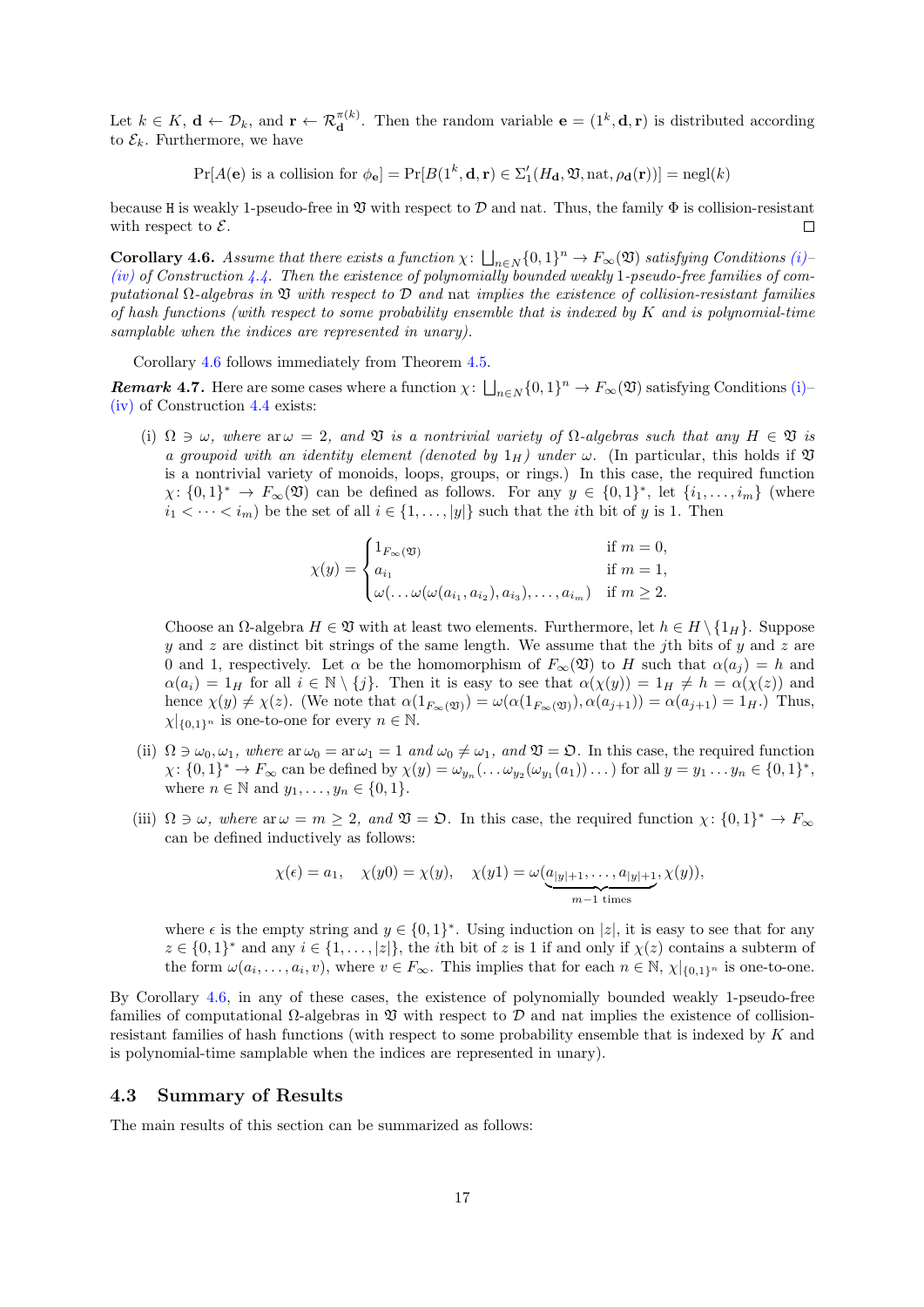- *•* Assume that Ω consists of nullary operation symbols only. Then there exists a polynomially bounded pseudo-free family of computational  $\Omega$ -algebras in  $\mathfrak{O}$  with respect to  $(\mathcal{U}(\{1^k\}) | k \in K)$  and  $\sigma$ . Moreover, this family has unique representations of elements. See Remark 4.1.
- Assume that  $\Omega = \Omega_0 \cup \{\omega\}$ , where  $\Omega_0$  consists of nullary operation symbols and ar  $\omega = 1$ . Then there exist
	- **–** an exponential-size pseudo-free family of computational Ω-algebras [in](#page-13-3) O with respect to  $(\mathcal{U}(\{1^k\}) | k \in K)$  and nat and
	- **–** a polynomially bounded weakly pseudo-free family of computational Ω-algebras in O with respect to  $(\mathcal{U}(\{1^k\}) | k \in K)$  and SLP.

Moreover, both of these families have unique representations of elements. See Remarks 4.2 and 4.3.

• In all other cases, the existence of polynomially bounded weakly pseudo-free families of computational Ω-algebras in O with respect to *D* and nat implies the existence of collision-resistant families of hash functions (with respect to some probability ensemble that is indexe[d by](#page-13-2) *K* [and](#page-14-0) is polynomial-time samplable when the indices are represented in unary). See Corollary 4.6 and Remark 4.7 (Cases (ii) and (iii)). Note that by Remark 3.9, weak pseudo-freeness in  $\mathfrak{D}$  with respect to  $D$  and nat is equivalent to weak 1-pseudo-freeness in  $D$  with respect to  $D$  and nat.

## **5 (Wea[kly](#page-16-2)) P[seu](#page-16-3)d[o-F](#page-16-4)ree Families i[n t](#page-8-2)he Variety of All** *m***[-A](#page-16-1)ry Groupoids**

<span id="page-17-0"></span>In this section, we assume that  $\Omega = {\omega}$ , where ar  $\omega = m$  is an arbitrary positive integer. In other words, we consider *m*-ary groupoids. Furthermore, suppose  $\mathfrak V$  is the variety  $\mathfrak O$  of all *m*-ary groupoids.

**Lemma 5.1.** *Let G be an m*-ary groupoid and let  $g = (g_1, \ldots, g_n) \in G^n$ , where  $n \in \mathbb{N}$ . Assume that  $g_1,\ldots,g_n$  are distinct and that  $g_i \notin \omega(G^m)$  for all  $i \in \{1,\ldots,n\}$ . Also, suppose v and w are distinct elements of  $F_n$  such that  $v(g) = w(g)$ . Then there exist  $v_1, \ldots, v_m, w_1, \ldots, w_m \in F_n$  such that the *following two conditions hold:*

<span id="page-17-3"></span>(i)  $\omega(v_1, \ldots, v_m) \in \text{subt}(v)$  *and*  $\omega(w_1, \ldots, w_m) \in \text{subt}(w)$ ;

(ii)  $(v_1(g),...,v_m(g)) \neq (w_1(g),...,w_m(g)),$  but  $\omega(v_1(g),...,v_m(g)) = \omega(w_1(g),...,w_m(g)).$ 

<span id="page-17-1"></span>*Proof.* Denote by *V* the set of all  $v \in F_n$  satisfying the following condition:

<span id="page-17-2"></span> $\forall w \in F_n$   $(v \neq w, v(g) = w(g) \implies \exists v_1, \ldots, v_m, w_1, \ldots, w_m \in F_n$  s.t. Conditions (i) and (ii) hold).

To prove the lemma, it suffices to show that  $\{a_1, \ldots, a_n\} \subseteq V$  and that *V* is an *m*-ary subgroupoid (i.e., subalgebra) of *Fn*.

If  $v \in \{a_1, \ldots, a_n\}$ , then the assumptions on *g* imply that for any  $w \in F_n$ , [we](#page-17-1) ha[ve](#page-17-2)  $v = w$  or  $v(g) \neq w(g)$ . This shows that  $\{a_1, \ldots, a_n\} \subseteq V$ .

Let  $v'_1, \ldots, v'_m \in V$  and  $v = \omega(v'_1, \ldots, v'_m)$ . Also, suppose w is an element of  $F_n$  such that  $v \neq w$  and  $v(g) = w(g)$ . Then it follows from the assumptions on g that  $w = \omega(w'_1, \ldots, w'_m)$ , where  $w'_1, \ldots, w'_m \in F_n$ . If  $(v'_1(g),...,v'_m(g)) \neq (w'_1(g),...,w'_m(g))$ , then Conditions (i) and (ii) hold for  $v_i = v'_i$  and  $w_i = w'_i$  $(i \in \{1, \ldots, m\})$ . Otherwise, choose an index  $j \in \{1, \ldots, m\}$  satisfying  $v'_j \neq w'_j$ ; such an index exists because  $v \neq w$ . In this case, Conditions (i) and (ii) hold for some  $v_1, \ldots, v_m, w_1, \ldots, w_m \in F_n$  such that  $\omega(v_1,\ldots,v_m)\in \text{subt}(v'_j)$  and  $\omega(w_1,\ldots,w_m)\in \text{subt}(w'_j)$ . This is because  $v'_j\in V$ ,  $v'_j\neq w'_j$ , and  $v'_{j}(g) = w'_{j}(g)$ . Thus, we see that  $v \in V$ . This shows that *V* i[s an](#page-17-1) *m*-[ary](#page-17-2) subgroupoid of  $F_{n}$ .

In Subsections 5.1–5.2 below, we use the assum[ption](#page-17-2)s and notation of Definition 2.3. In these subsections, we also assume that  $\text{supp }\mathcal{D}_k \subseteq D_k$  f[or e](#page-17-1)very  $k \in K$ .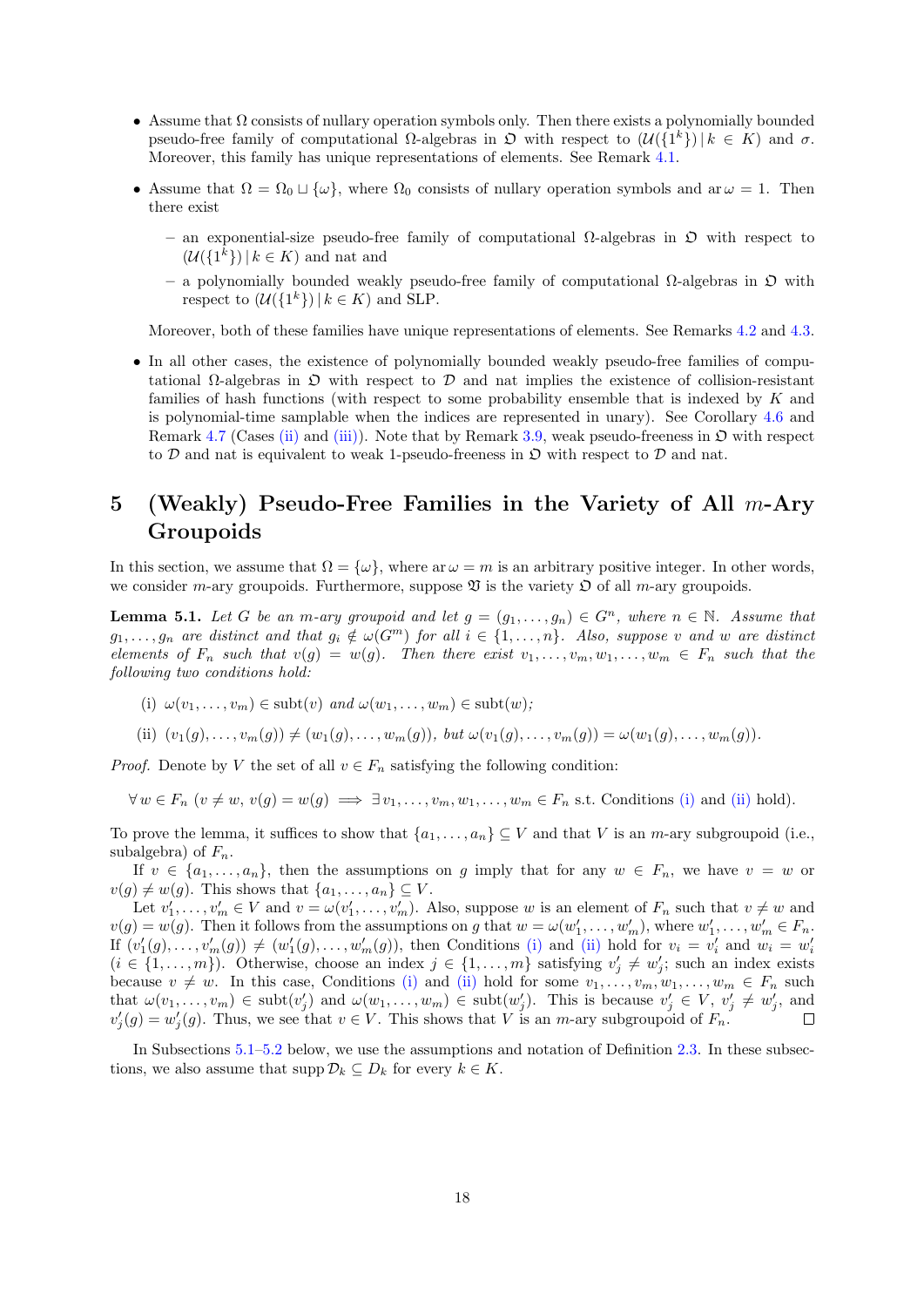## **5.1 Constructing a Polynomially Bounded Weakly Pseudo-Free Family from a Collision-Resistant Family of Hash Functions**

<span id="page-18-0"></span>**Construction 5.2.** Suppose  $\Psi = (\psi_d : \{0,1\}^{m\xi(\kappa(d))} \to \{0,1\}^{\eta(\kappa(d))} | d \in D)$  is a family of hash functions, where  $\xi$  and  $\eta$  are polynomial parameters on *K* satisfying  $\xi(k) > \eta(k)$  for all  $k \in K$ . Then for every  $d \in D$ , let  $G_d$  be the *m*-ary groupoid with carrier  $\{0,1\}^{\xi(\kappa(d))}$  and fundamental operation defined by

 $\omega(g_1, \ldots, g_m) = \psi_d(g_1 \ldots g_m) 1^{\xi(\kappa(d)) - \eta(\kappa(d))}, \quad g_1, \ldots, g_m \in \{0, 1\}^{\xi(\kappa(d))}.$ 

<span id="page-18-1"></span>Finally, put  $M_k = \{0, 1\}^{\eta(k)} 0^{\xi(k) - \eta(k)}$  for each  $k \in K$ .

**Theorem 5.3.** Let  $\Psi$ ,  $G_d$  ( $d \in D$ ), and  $M_k$  ( $k \in K$ ) be as in Construction 5.2. Assume that the family  $\Psi$  *is collision-resistant with respect to*  $D$ *. Then*  $G = ((G_d, id, \mathcal{U}(M_{\kappa(d)})) | d \in D)$  *is a polynomially bounded weakly pseudo-free family of computational m-ary groupoids in* O *with respect to D and* SLP*.*

<span id="page-18-4"></span>*Proof.* It is easy to see that G is a polynomially bounded family of computational *m*-ary groupoids. Let *π* be a polynomial and let *A* be a probabilistic polynomial-time algorithm. [Sup](#page-18-1)pose *B* is a probabilistic polynomial-time algorithm that on input  $d \in D$  proceeds as follows:

- 1. Choose  $g_1, \ldots, g_{\pi(k)} \leftarrow \mathcal{U}(M_k)$ , where  $k = \kappa(d)$ . If  $g_1, \ldots, g_{\pi(k)}$  are distinct, then put  $g =$  $(g_1, \ldots, g_{\pi(k)})$ . Otherwise, the algorithm *B* fails.
- 2. Run *A* on input  $(1^k, d, g)$ . Assume that the output is  $([v]_{\text{SLP}}, [w]_{\text{SLP}}) \in \Sigma'_1(G_d, \mathfrak{O}, \text{SLP}, g)$ . (Remark 3.14 implies that *B* can check this condition.) If this is not true, then *B* fails.
- 3. Find (by exhaustive search) a pair  $(([v_1]_{\text{SLP}}, \ldots, [v_m]_{\text{SLP}}), ([w_1]_{\text{SLP}}, \ldots, [w_m]_{\text{SLP}}))$  of *m*-tuples such that the following conditions hold:
	- $\omega(v_1, \ldots, v_m) \in \text{subt}(v)$  $\omega(v_1, \ldots, v_m) \in \text{subt}(v)$  $\omega(v_1, \ldots, v_m) \in \text{subt}(v)$  and  $\omega(w_1, \ldots, w_m) \in \text{subt}(w)$ ;
	- $\bullet$   $(v_1(g), \ldots, v_m(g)) \neq (w_1(g), \ldots, w_m(g)),$  but  $\omega(v_1(g), \ldots, v_m(g)) = \omega(w_1(g), \ldots, w_m(g)).$

<span id="page-18-7"></span>By Lemma 5.1, such a pair exists. (We note that  $g_i \notin \omega(G_d^m)$  for all  $i \in \{1, \ldots, \pi(k)\}$ . This is because the last bits of  $g_i$  and of any string in  $\omega(G_d^m)$  are 0 and 1, respectively.) The exhaustive search can be performed in polynomial time by Remark 3.15.

4. Output  $(v_1(g)\ldots v_m(g), w_1(g)\ldots w_m(g))$ . (By the last condition of the previous step, together with the de[finit](#page-17-3)ion of  $\omega$  on  $G_d$ , it is a collision for  $\psi_d$ .)

Let  $k \in K$ ,  $\mathbf{d} \leftarrow \mathcal{D}_k$ ,  $\mathbf{g}_1, \ldots, \mathbf{g}_{\pi(k)} \leftarrow \mathcal{U}(M_k)$  $\mathbf{g}_1, \ldots, \mathbf{g}_{\pi(k)} \leftarrow \mathcal{U}(M_k)$  $\mathbf{g}_1, \ldots, \mathbf{g}_{\pi(k)} \leftarrow \mathcal{U}(M_k)$ , and  $\mathbf{g} = (\mathbf{g}_1, \ldots, \mathbf{g}_{\pi(k)})$ . Then

$$
\Pr[A(1^k, \mathbf{d}, \mathbf{g}) \in \Sigma_1'(G_{\mathbf{d}}, \mathfrak{O}, \text{SLP}, \mathbf{g})]
$$
\n
$$
= \Pr[A(1^k, \mathbf{d}, \mathbf{g}) \in \Sigma_1'(G_{\mathbf{d}}, \mathfrak{O}, \text{SLP}, \mathbf{g}), \mathbf{g}_1, \dots, \mathbf{g}_{\pi(k)} \text{ are distinct}]
$$
\n
$$
+ \Pr[A(1^k, \mathbf{d}, \mathbf{g}) \in \Sigma_1'(G_{\mathbf{d}}, \mathfrak{O}, \text{SLP}, \mathbf{g}), \mathbf{g}_1, \dots, \mathbf{g}_{\pi(k)} \text{ are not distinct}]
$$
\n
$$
\leq \Pr[B(\mathbf{d}) \text{ is a collision for } \psi_{\mathbf{d}}] + \frac{\pi(k)(\pi(k) - 1)}{2^{\eta(k) + 1}} = \text{negl}(k) + \text{negl}(k) = \text{negl}(k)
$$

because  $\Psi$  is collision-resistant with respect to  $\mathcal D$  and  $2^{-n(k)} = \text{negl}(k)$  (see Remark 2.5). Thus, the family G is weakly pseudo-free in  $\mathfrak D$  with respect to  $\mathcal D$  and SLP (see Remark 3.9).  $\Box$ 

**Corollary 5.4.** *Assume that*  $m \geq 2$ *. Then the following conditions are equivalent:* 

- (i) *There exists a collision-resistant family of hash functions with respect to so[me p](#page-6-2)robability ensemble that is indexed by K and is polynomial-time samplable when th[e in](#page-8-2)dices are represented in unary.*
- <span id="page-18-6"></span><span id="page-18-2"></span>(ii) *There exists a polynomially bounded weakly pseudo-free family of computational m-ary groupoids in* O *with respect to some probability ensemble (with the same properties as in Condition (i)) and* SLP*.*
- <span id="page-18-5"></span><span id="page-18-3"></span>(iii) *The same as Condition (ii), but with* nat *instead of* SLP*.*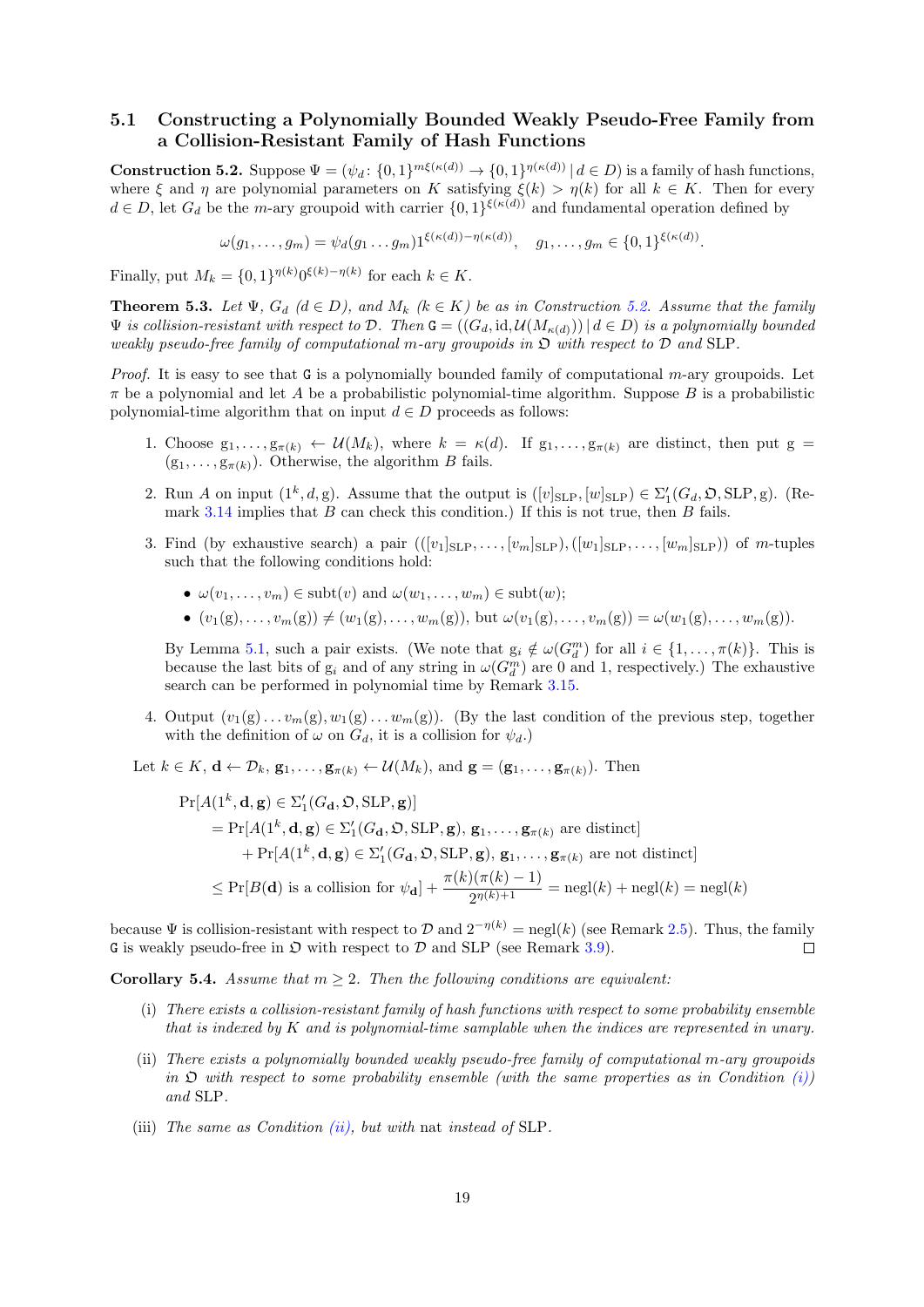*Proof.* The implication (i)  $\implies$  (ii) follows from Lemma 2.6 and Theorem 5.3. The implication (ii)  $\implies$  (iii) follows from Remark 3.16. Finally, the implication  $(iii) \implies (i)$  follows from Corollary 4.6 and Remark 4.7  $(Case (iii))$ .  $\Box$ 

*Remark* **5.5***.* Note that the family G in Theorem 5.3 has unique representations of elements. Therefore Corollary 5.4 remain[s v](#page-10-3)[ali](#page-18-2)d if [we r](#page-18-3)equire that the [weak](#page-18-5)[ly p](#page-6-3)[seu](#page-18-2)do-free fa[mili](#page-18-4)es in Con[diti](#page-16-1)ons [\(ii\)](#page-18-3) and [\(iii\)](#page-18-5) additi[onall](#page-16-4)y have unique representations of elements.

## **5.2 Constructing an Exponential-Si[ze P](#page-18-4)seudo-Free Family from a Collision-R[esis](#page-18-6)tant Family of Hash Functions**

<span id="page-19-0"></span>**Construction 5.6.** Suppose  $\Psi = (\psi_d: \{0,1\}^{m\xi(\kappa(d))} \to \{0,1\}^{\eta(\kappa(d))} | d \in D)$  and  $G_d$   $(d \in D)$  are as in Construction 5.2. Let  $d \in D$  and  $k = \kappa(d)$ . For each  $n \in \{0, \ldots, 2^{\eta(k)} - 1\}$ , denote by  $\beta_k(n) \in \{0, 1\}^{\eta(k)}$ the binary representation of length  $\eta(k)$  of *n* (with enough leading zeros to obtain  $\eta(k)$  bits). Thus, *β*<sub>*k*</sub> is a one-to-one function from  $\{0, \ldots, 2^{n(k)} - 1\}$  onto  $\{0, 1\}^{n(k)}$ . Suppose  $\lambda_d$  is the homomorphism of  $F_{2^{n(k)}}$  to  $G_d$  such that  $\lambda_d(a_i) = \beta_k(i-1)0^{\xi(k)-\eta(k)}$  for all  $i \in \{1,\ldots,2^{\eta(k)}\}$  and  $\theta_d$  is the kernel of this homomorphis[m.](#page-18-1)

<span id="page-19-1"></span>Recall that  $\overline{w} = \text{nat}^{-1}(w)$  for any  $w \in F_{\infty,\infty}$  (see Example 3.12).

**Theorem 5.7.** *Let*  $\Psi$ *,*  $\eta$ *, and*  $\theta_d$  ( $d \in D$ ) *be as in Construction 5.6.* Assume that the family  $\Psi$  *is collision-resistant with respect to D. Then*

$$
\mathbf{Q} = \left( \left( F_{2\eta(\kappa(d))}/\theta_d, \text{nat}_{2\eta(\kappa(d))}/\theta_d, \mathcal{U}\left(\{\overline{a_1}, \ldots, \overline{a_{2\eta(\kappa(d))}}\}\right) \right) \mid d \in D \right)
$$

*is a pseudo-free family of computational m-ary groupoids in* O *with [respe](#page-19-1)ct to D and* nat*. Moreover, the family* Q *has exponential size.*

*Proof.* Remark 2.5 shows that  $2^{-\eta(k)} = \text{negl}(k)$ . Therefore, by Corollary 3.18,

$$
\mathbf{F} = \left( \left( F_{2^{\eta(|u|)}}, \operatorname{nat}_{2^{\eta(|u|)}}, \mathcal{U}\left( \{\overline{a_1}, \ldots, \overline{a_{2^{\eta(|u|)}}}\} \right) \right) \mid u \in 1^K \right)
$$

is a pseudo-free family of computational *m*-ary groupoids in  $\mathfrak{O}$  with respect to  $(\mathcal{U}(\{1^k\}) | k \in K)$  and nat. Furthermore, it [is e](#page-6-2)asy to see that F is nat-compatible.

Suppose  $\lambda_d$  ( $d \in D$ ) is as in Construction 5.6. It is not hard to show that, given  $(d, \overline{v})$  (where  $d \in D$  and  $v \in F_{2n(\kappa(d))}$ , one can compute  $\lambda_d(v)$  in polynomial time. Hence there exists a deterministic polynomial-time algorithm that, given  $(1^k, d, \overline{v}, \overline{w})$ , where  $k \in K$ ,  $d \in D_k$ , and  $v, w \in F_{2^{\eta(k)}}$ , decides whether  $(v, w) \in \theta_d$ .

Let *A* be a probabilistic polynomial-time al[gorit](#page-19-1)hm. Suppose *B* is a probabilistic polynomial-time algorithm that on input  $d \in D$  proceeds as follows:

- 1. Run *A* on input  $(1^k, 1^k, d)$ , where  $k = \kappa(d)$ . Let  $g = \lambda_d(a_1, \ldots, a_{2^{\eta(k)}})$ . Assume that the output is  $(\overline{v}, \overline{w})$  such that  $(v, w) \in \theta_d^{\neq}$ . (It is easy to see that *B* can check this condition.) If this is not true, then *B* fails.
- 2. Find (by exhaustive search) a pair  $((\overline{v_1}, \ldots, \overline{v_m}), (\overline{w_1}, \ldots, \overline{w_m}))$  of *m*-tuples such that the following conditions hold:
	- $\omega(v_1, \ldots, v_m) \in \text{subt}(v)$  and  $\omega(w_1, \ldots, w_m) \in \text{subt}(w)$ ;
	- $(v_1(g),...,v_m(g)) \neq (w_1(g),...,w_m(g)),$  but  $\omega(v_1(g),...,v_m(g)) = \omega(w_1(g),...,w_m(g)).$ (Of course, subt $(v) \cup \text{subt}(w) \subseteq \langle a_{i_1}, \ldots, a_{i_n} \rangle$ , where  $1 \leq i_1 < \cdots < i_n \leq 2^{\eta(k)}$  and  $n \leq \pi(k)$ for some fixed polynomial *π*.)

By Lemma 5.1, such a pair exists. (We note that the elements of the  $2^{n(k)}$ -tuple g are distinct. Moreover, these elements are not in  $\omega(G_d^m)$  because the last bits of each such element and of any element in  $\omega(G_d^m)$  are 0 and 1, respectively. See also Step 3 of the algorithm *B* in the proof of Theorem 5.3.)

3. Output  $(v_1(g)\dots v_m(g), w_1(g)\dots w_m(g))$  $(v_1(g)\dots v_m(g), w_1(g)\dots w_m(g))$  $(v_1(g)\dots v_m(g), w_1(g)\dots w_m(g))$ . (By the last condition of the previous step, together with the definition of  $\omega$  on  $G_d$ , it is a collision for  $\psi_d$ . See [als](#page-18-7)o Step 4 of the algorithm *B* in the proof of [Theo](#page-18-4)rem 5.3.)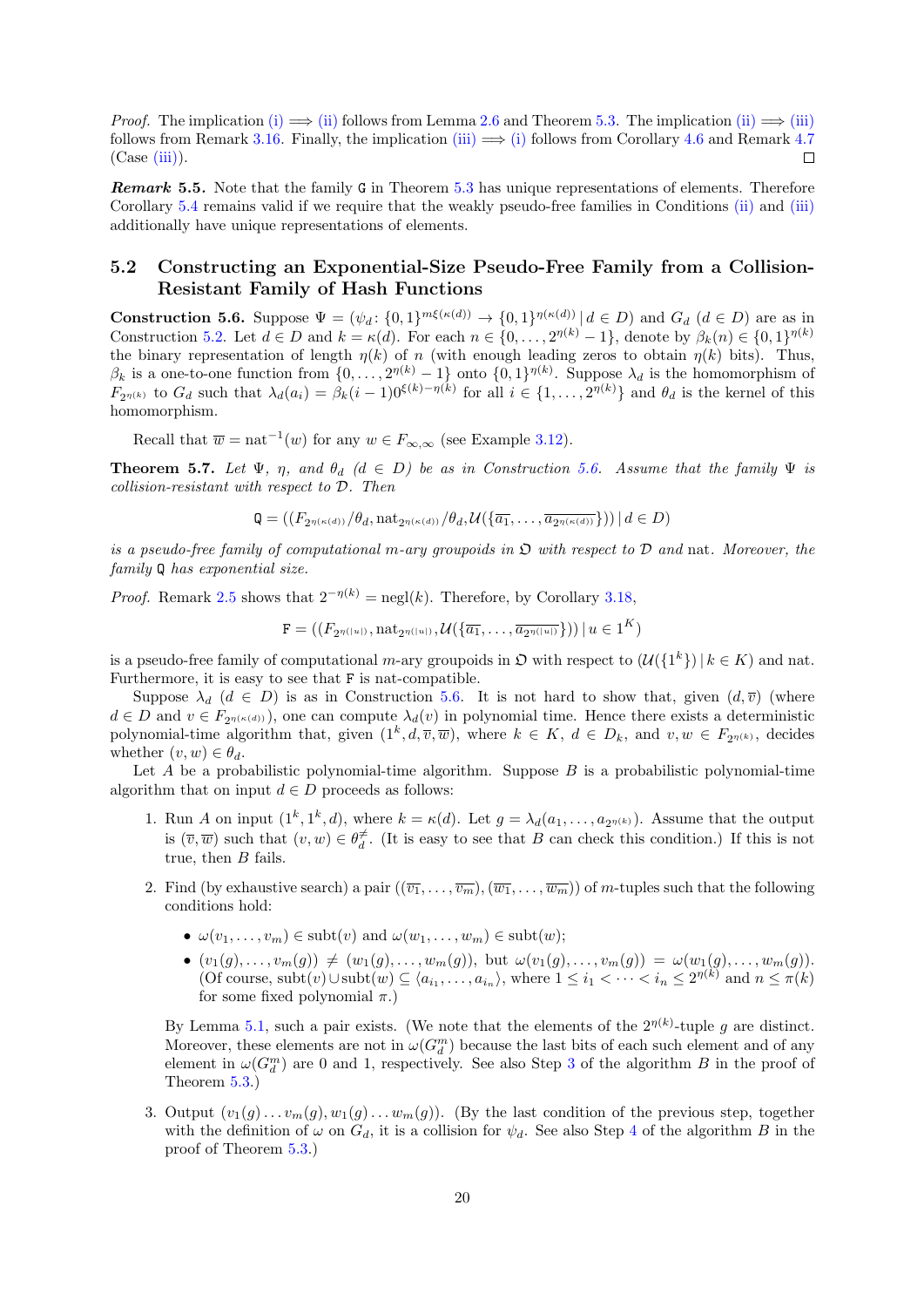Let  $k \in K$  and **d** ←  $\mathcal{D}_k$ . Then

$$
\Pr[A(1^k, 1^k, \mathbf{d}) = (\overline{v}, \overline{w}) \text{ s.t. } (v, w) \in \theta_{\mathbf{d}}^{\neq}] = \Pr[B(\mathbf{d}) \text{ is a collision for } \psi_{\mathbf{d}}] = \text{negl}(k)
$$

because  $\Psi$  is collision-resistant with respect to  $\mathcal{D}$ .

For every  $k \in K$ , denote by  $\mathcal{D}'_k$  the distribution of the random variable  $(1^k, \mathbf{d})$ , where  $\mathbf{d} \leftarrow \mathcal{D}_k$ . It follows from the above and from Lemma 3.20 that

$$
\mathbf{F}' = ((F_{2^{\eta(|u|)}}/\theta_d, \text{nat}_{2^{\eta(|u|)}}/\theta_d, \mathcal{U}(\{\overline{a_1}, \dots, \overline{a_{2^{\eta(|u|)}}\}) ) \mid u \in 1^K, d \in D_{|u|})
$$

is a pseudo-free family of computational *m*-ary groupoids in  $\mathfrak{O}$  with respect to  $(\mathcal{D}'_k | k \in K)$  and nat.

For each  $d \in D$ , put  $\alpha(d) = (1^{\kappa(d)}, d)$ . Then  $\alpha$  is a one-to-one function from *D* onto  $\{(u, d) | u \in D\}$  $1^K$ ,  $d \in D_{|u|}$ . Both  $\alpha$  and  $\alpha^{-1}$  are polynomial-time computable. Therefore the family F' can be indexed by D instead of  $\{(u,d) | u \in 1^K, d \in D_{|u|}\}.$  Furthermore,  $\alpha^{-1}(\mathcal{D}_k') = \mathcal{D}_k$  for all  $k \in K$ . Thus, we see that  $\mathbb{Q}$  is a pseudo-free family of computational *m*-ary groupoids in  $\mathfrak{O}$  with respect to  $\mathcal{D}$  and nat. Moreover, the family Q has exponential size because  $|F_{2^{\eta(\kappa(d))}}/\theta_d| \leq |G_d| = 2^{\xi(\kappa(d))}$  for all  $d \in D$ , where  $\kappa$  and  $\xi$  are polynomial parameters on *D* and *K*, respectively.  $\Box$ 

## **6 Conclusion**

<span id="page-20-0"></span>We have initiated the study of (weakly) pseudo-free families of computational  $\Omega$ -algebras in arbitrary varieties of  $\Omega$ -algebras. We hope that the assumption of the existence of polynomially bounded or exponential-size (weakly) pseudo-free families in an appropriate variety of Ω-algebras will be useful in mathematical cryptography. The results of the paper show that this assumption can be quite strong, but not unrealistic. Moreover, this assumption can hold in a post-quantum world (see Subsections 5.1–5.2).

Here are some suggestions for further research:

- *•* Find applications of (weakly) pseudo-free families of computational Ω-algebras. For example, construct a cryptographic primitive or a secure cryptographic protocol from a polynomially bounded or exp[on](#page-19-0)ential-size (weakly) pseudo-free family in a suitable variety of  $\Omega$ -algebras. See Subs[ecti](#page-18-0)on 4.2 for results in this direction.
- Construct a polynomially bounded or exponential-size (weakly) pseudo-free family in some interesting variety of  $\Omega$ -algebras under a standard cryptographic assumption. See Subsections 5.1[–5.2](#page-15-0) for results in this direction.
- Modify the definition of a (weakly) pseudo-free family of computational Ω-algebras to make this definition more useful.

## **References**

- [Ano13] M. Anokhin. Constructing a pseudo-free family of finite computational groups under the general integer factoring intractability assumption. *Groups Complexity Cryptology*, 5(1):53–74, 2013. Preliminary version: Electronic Colloquium on Computational Complexity (ECCC, https://eccc.weizmann.ac.il/), TR12-114. Erratum: Groups Complexity Cryptology, 11(2):133–134, 2019.
- <span id="page-20-1"></span>[Ano17] M. Anokhin. Pseudo-free families of finite computational elementary abelian *p*-groups. *Groups Complexity Cryptology*, 9(1):1–18, 2017. Preliminary version: Cryptology ePrint Archive ([http://eprint.iacr.org/](https://eccc.weizmann.ac.il/)), Report 2015/1127.
- <span id="page-20-3"></span>[Ano18] M. Anokhin. A certain family of subgroups of  $\mathbb{Z}_n^*$  is weakly pseudo-free under the general integer factoring intractability assumption. *Groups Complexity Cryptology*, 10(2):99– 110, 2018. Preliminary version: Cryptology ePrint Archive (http://eprint.iacr.org/), [Report 2017/1131.](http://eprint.iacr.org/)
- <span id="page-20-2"></span>[BL96] D. Boneh and R. J. Lipton. Algorithms for black-box fields and their application to cryptography. In *Advances in Cryptology — CRYPTO '96*, volume 1109 of *[Lecture Notes in Compute](http://eprint.iacr.org/)r Science*, pages 283–297. Springer, 1996.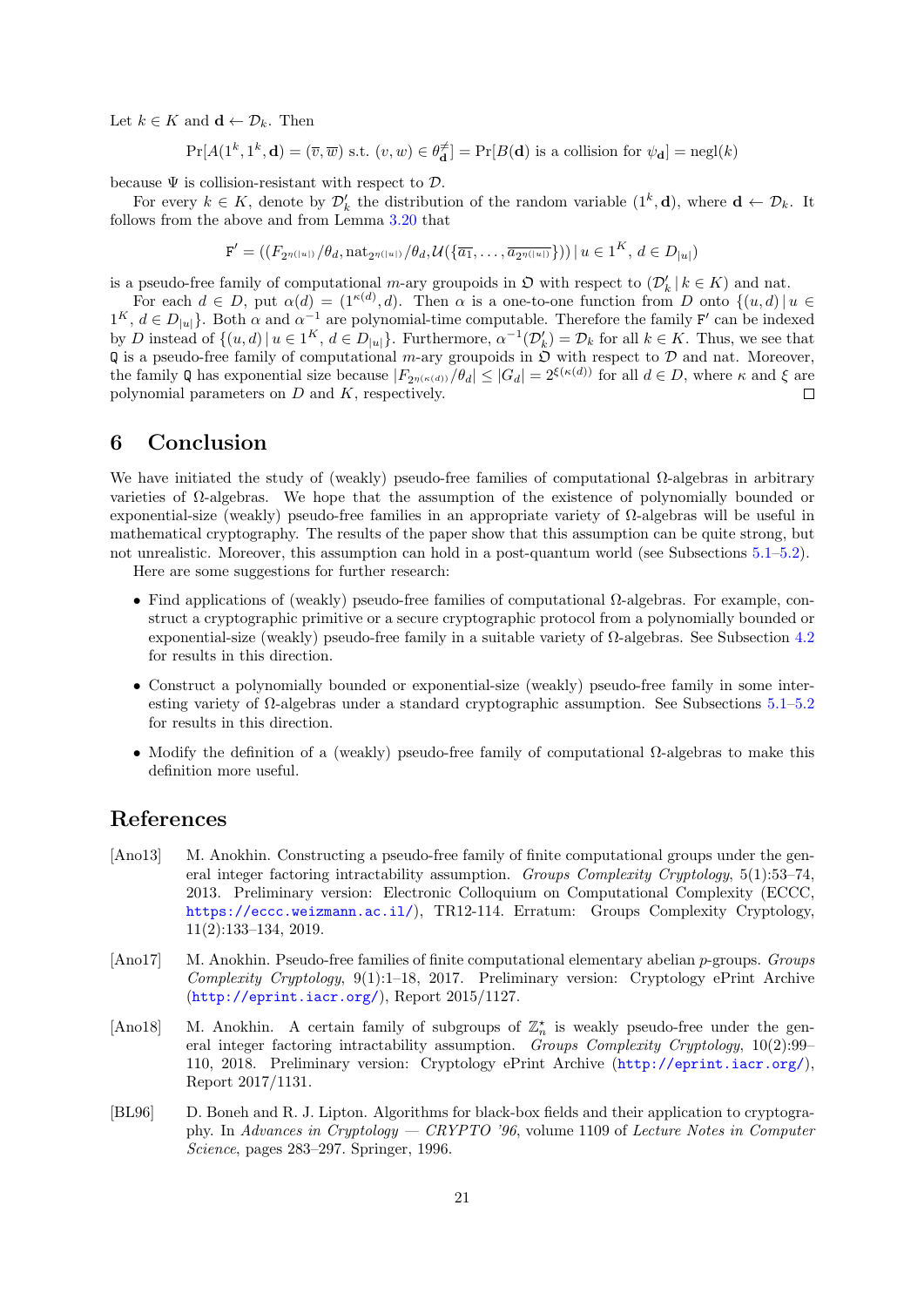- [BS12] S. Burris and H. P. Sankappanavar. *A course in universal algebra*. Available at http://www. math.uwaterloo.ca/~snburris/htdocs/ualg.html, the Millennium edition, 2012.
- <span id="page-21-11"></span>[CFW11] D. Catalano, D. Fiore, and B. Warinschi. Adaptive pseudo-free groups and applications. In *Advances in Cryptology — EUROCRYPT 2011*, volume 6632 of *Lecture Notes [in Computer](http://www.math.uwaterloo.ca/~snburris/htdocs/ualg.html) Science*[, pages 207–223. Springer, 2011. Full versio](http://www.math.uwaterloo.ca/~snburris/htdocs/ualg.html)n: Cryptology ePrint Archive (http: //eprint.iacr.org/), Report 2011/053.
- <span id="page-21-6"></span>[Coh81] P. M. Cohn. *Universal algebra*. D. Reidel Publishing Company, Dordrecht–Boston–London, 1981.
- <span id="page-21-10"></span>[FHI+13] [M. Fukumitsu, S. Has](http://eprint.iacr.org/)egawa, S. Isobe, E. Koizumi, and H. Shizuya. Toward separating the strong adaptive pseudo-freeness from the strong RSA assumption. In *Information Security and Privacy (ACISP 2013)*, volume 7959 of *Lecture Notes in Computer Science*, pages 72–87. Springer, 2013.
- <span id="page-21-7"></span>[FHIS14a] M. Fukumitsu, S. Hasegawa, S. Isobe, and H. Shizuya. On the impossibility of proving security of strong-RSA signatures via the RSA assumption. In *Information Security and Privacy (ACISP 2014)*, volume 8544 of *Lecture Notes in Computer Science*, pages 290–305. Springer, 2014.
- <span id="page-21-8"></span>[FHIS14b] M. Fukumitsu, S. Hasegawa, S. Isobe, and H. Shizuya. The RSA group is adaptive pseudo-free under the RSA assumption. *IEICE Transactions on Fundamentals of Electronics, Communications and Computer Sciences, Special Section on Cryptography and Information Security*, E97.A(1):200–214, 2014.
- <span id="page-21-9"></span>[Fuk14] M. Fukumitsu. *Pseudo-free groups and cryptographic assumptions*. PhD thesis, Department of Computer and Mathematical Sciences, Graduate School of Information Sciences, Tohoku University, January 2014.
- [Gol01] O. Goldreich. *Foundations of cryptography. Volume 1 (Basic tools)*. Cambridge University Press, 2001.
- <span id="page-21-14"></span>[Gol04] O. Goldreich. *Foundations of cryptography. Volume 2 (Basic applications)*. Cambridge University Press, 2004.
- <span id="page-21-13"></span>[HIST09] S. Hasegawa, S. Isobe, H. Shizuya, and K. Tashiro. On the pseudo-freeness and the CDH assumption. *International Journal of Information Security*, 8(5):347–355, 2009.
- <span id="page-21-4"></span>[Hoh03] S. R. Hohenberger. The cryptographic impact of groups with infeasible inversion. Master's thesis, Department of Electrical Engineering and Computer Science, Massachusetts Institute of Technology, May 2003.
- <span id="page-21-0"></span>[HT07] T. Hirano and K. Tanaka. Variations on pseudo-free groups. Research Reports on Mathematical and Computing Sciences, Series C: Computer Science, C-239, Tokyo Institute of Technology, Department of Mathematical and Computing Sciences, January 2007.
- <span id="page-21-3"></span>[JB09] M. P. Jhanwar and R. Barua. Sampling from signed quadratic residues: RSA group is pseudofree. In *Progress in Cryptology — INDOCRYPT 2009*, volume 5922 of *Lecture Notes in Computer Science*, pages 233–247. Springer, 2009.
- <span id="page-21-5"></span>[Lub96] M. Luby. *Pseudorandomness and cryptographic applications*. Princeton University Press, 1996.
- [Mic10] D. Micciancio. The RSA group is pseudo-free. *Journal of Cryptology*, 23(2):169–186, 2010. Preliminary version: Advances in Cryptology — EUROCRYPT 2005, volume 3494 of Lecture Notes in Computer Science, p. 387–403, Springer, 2005.
- <span id="page-21-12"></span><span id="page-21-2"></span><span id="page-21-1"></span>[Riv04a] R. L. Rivest. On the notion of pseudo-free groups. In *Theory of Cryptography (TCC 2004)*, volume 2951 of *Lecture Notes in Computer Science*, pages 505–521. Springer, 2004.